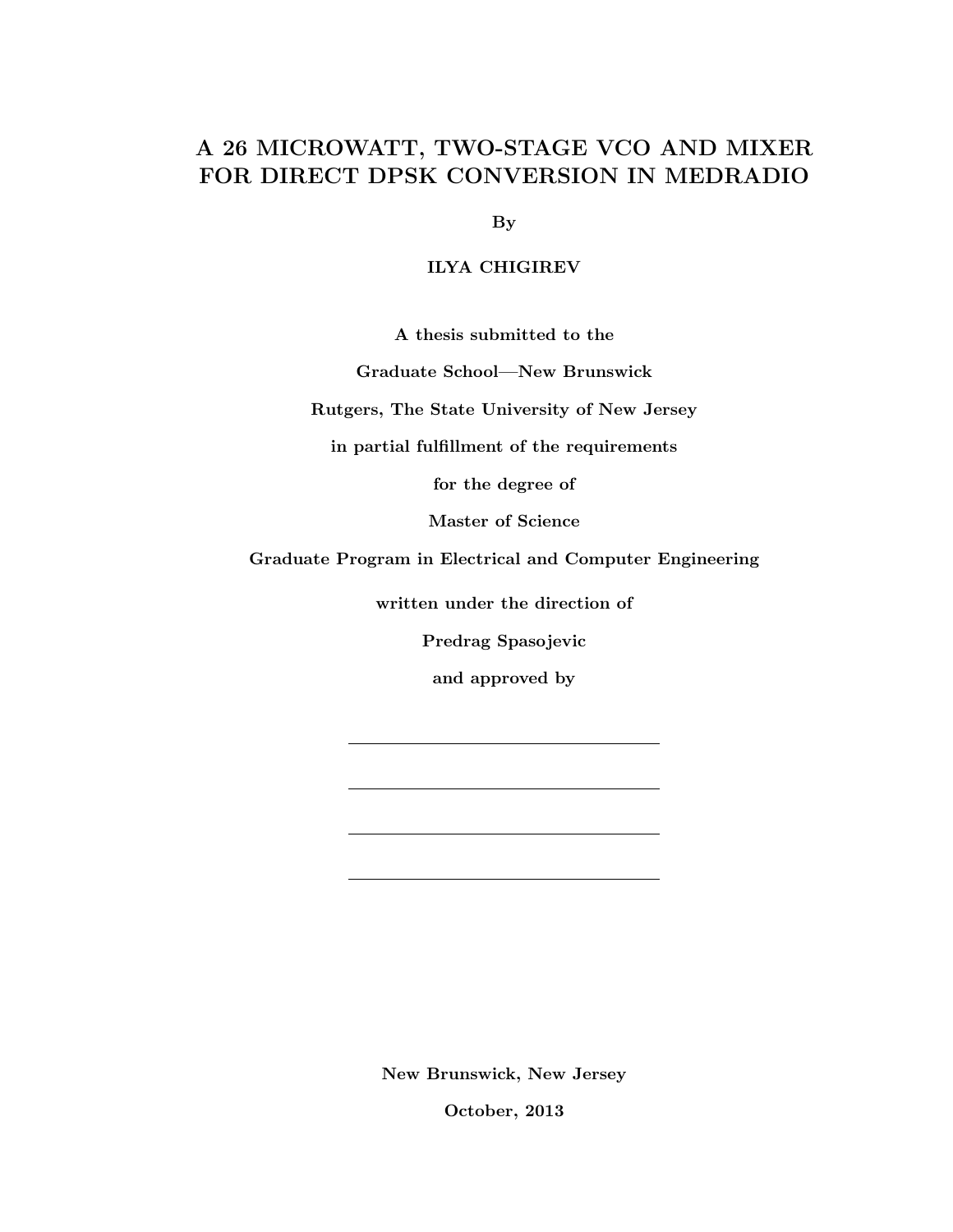#### ABSTRACT OF THE THESIS

# A 26 Microwatt, Two-Stage VCO and Mixer for Direct DPSK Conversion in MedRadio

By ILYA CHIGIREV

Thesis Director:

#### Predrag Spasojevic

This thesis proposes a design for a low-power downconverter and demodulator, formed by a voltage controlled oscillator and mixer to create a Vance demodulator. This system is intended to operate in the MedRadio frequency band (401-406 MHz). The MedRadio band is intended by the FCC for ultra low-power radios used for medical applications to carry non-voice data. A combination of gm/ID design methods and MATLAB scripting have been used to efficiently calculate the size of transistors within the VCO circuit. Using the transconductance and bias current ratio (gm/ID) value as a primary design variable efficient operation is ensured with this a geometry independent process. The MATLAB script, combined with simulated device information, allows for automation of device sizing, increasing accuracy of results over conventional square-law hand-calculations.

The result of this work and design method is a 26 microwatt direct down-conversion DPSK demodulator in the MedRadio, designed in an 8RF CMOS process. The circuit utilizes a two-stage VCO design directly coupled to a passive ring mixer. With biasing circuits it requires an active die area of 49 um x 39 um. The circuit is designed to operate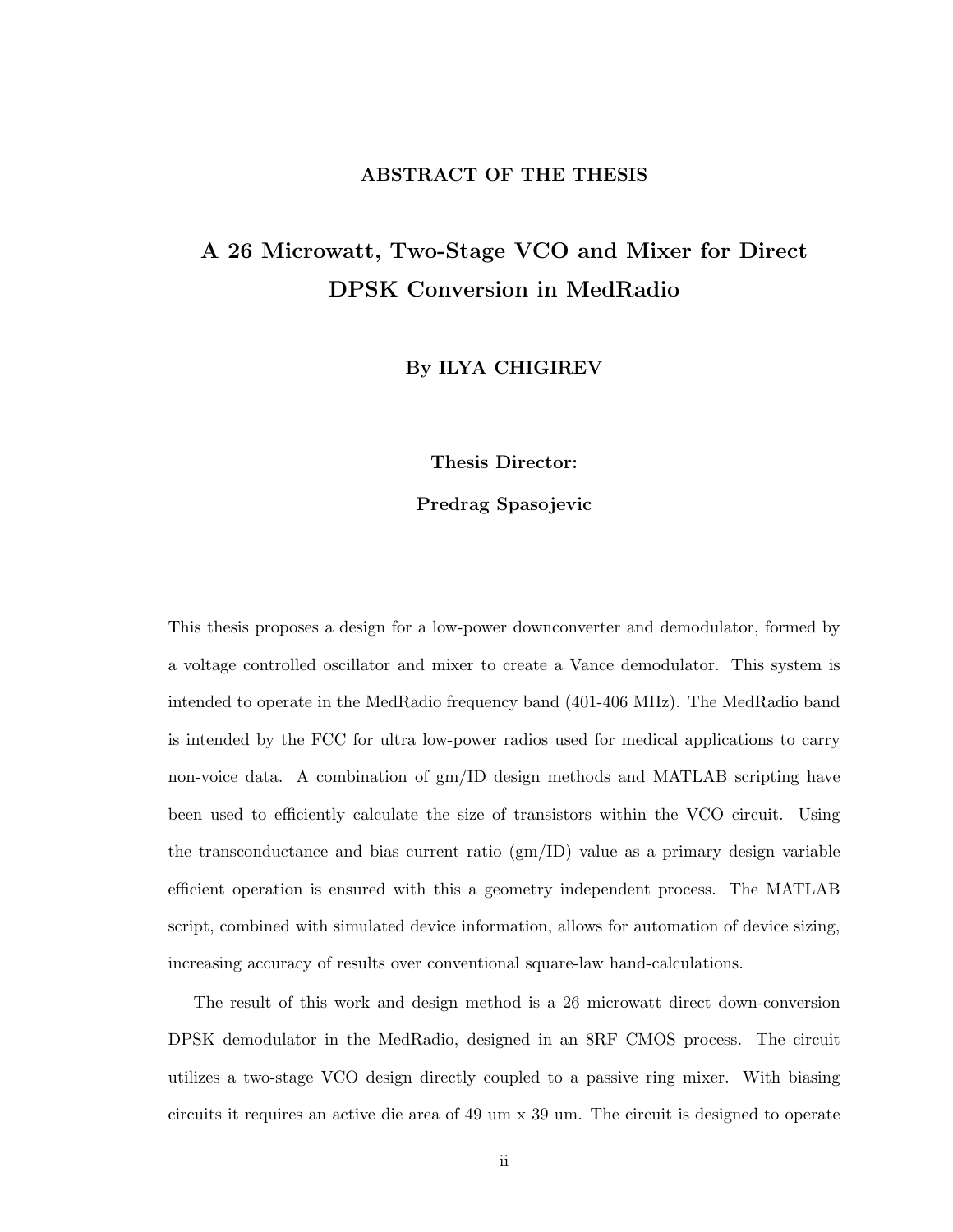from a 1 V supply and achieves a post-extracted simulated phase noise of -118 dBc/Hz when injection locked. The passive mixer has been designed to achieve a conversion gain of  $\mbox{-}18.4$  dB.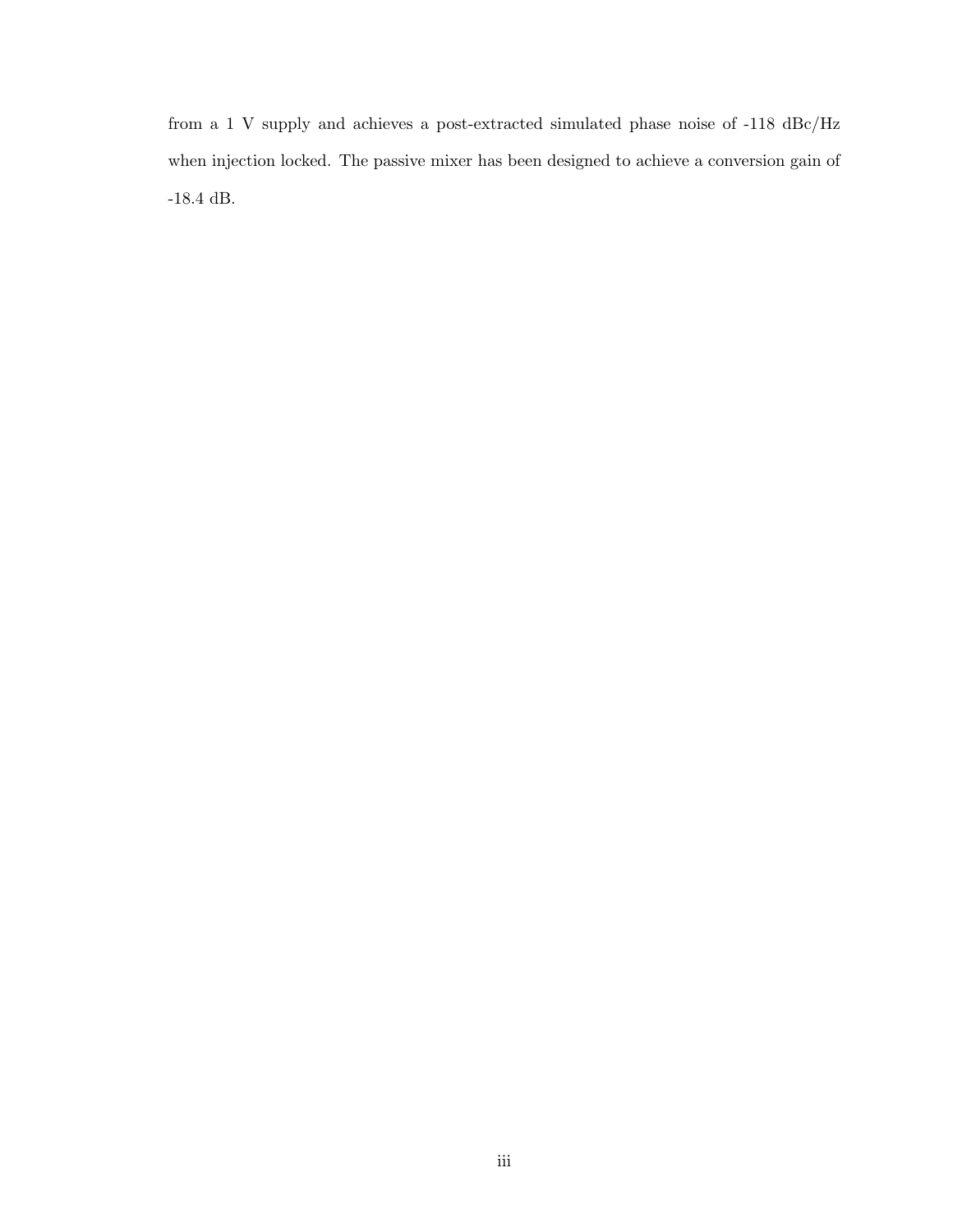# Table of Contents

|    |      | ii              |
|----|------|-----------------|
|    |      | vi              |
|    |      | vii             |
|    |      | 1               |
|    |      | 3               |
|    |      | $\overline{5}$  |
|    | 3.1. | $6\phantom{.}6$ |
|    | 3.2. | $\overline{7}$  |
|    |      | 11              |
| 4. |      | 14              |
|    |      | 14              |
|    | 4.2. | 16              |
|    |      | 22              |
|    |      | 22              |
|    |      | 24              |
|    |      | 29              |
|    |      | 29              |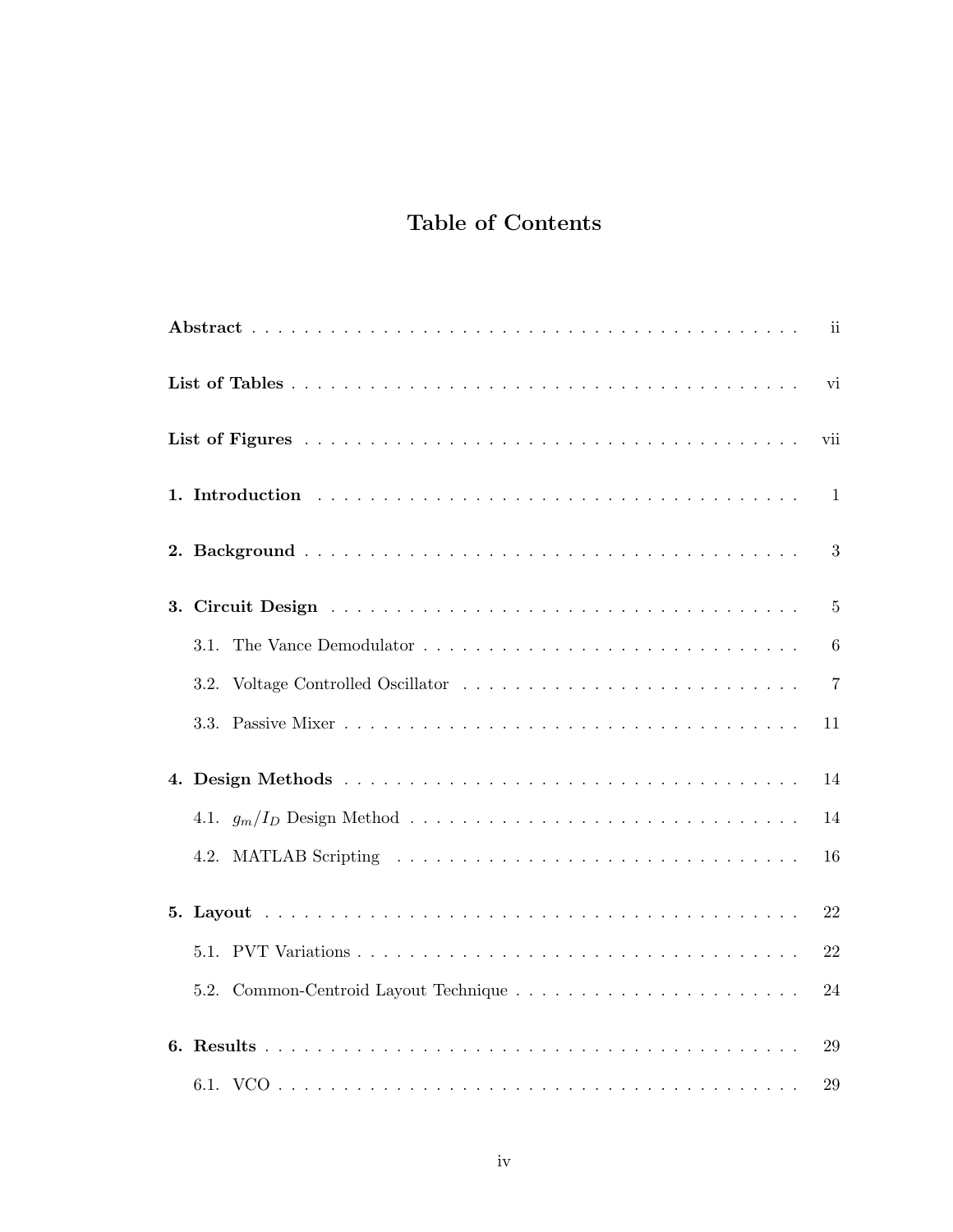| 6.3. System Performance $\ldots \ldots \ldots \ldots \ldots \ldots \ldots \ldots \ldots \ldots \ldots \ldots$ 33 |  |
|------------------------------------------------------------------------------------------------------------------|--|
|                                                                                                                  |  |
|                                                                                                                  |  |
|                                                                                                                  |  |
|                                                                                                                  |  |
|                                                                                                                  |  |
|                                                                                                                  |  |
|                                                                                                                  |  |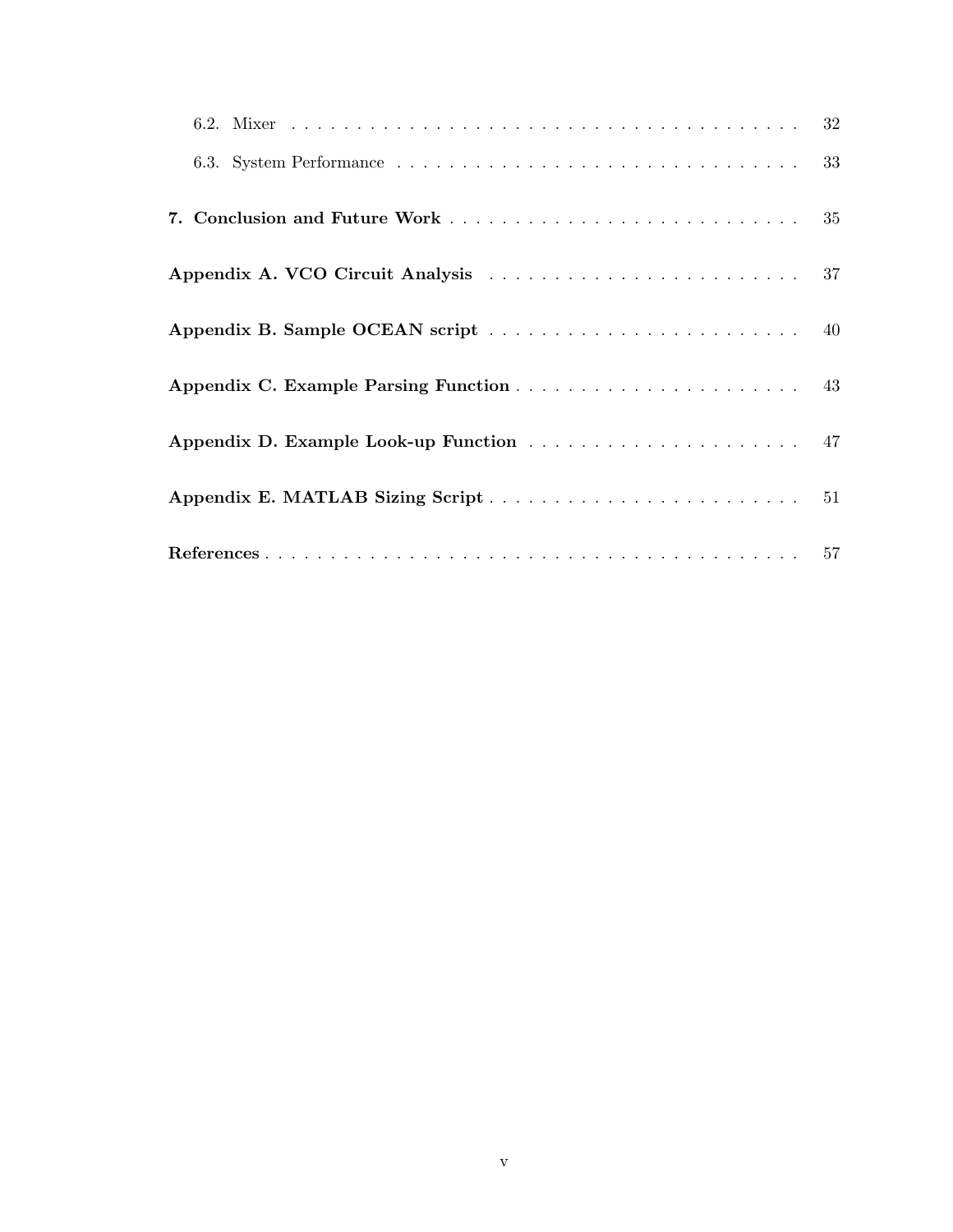# List of Tables

| 6.1. Device sizes for design $\dots \dots \dots \dots \dots \dots \dots \dots \dots \dots \dots \dots \dots$ |  |
|--------------------------------------------------------------------------------------------------------------|--|
|                                                                                                              |  |
|                                                                                                              |  |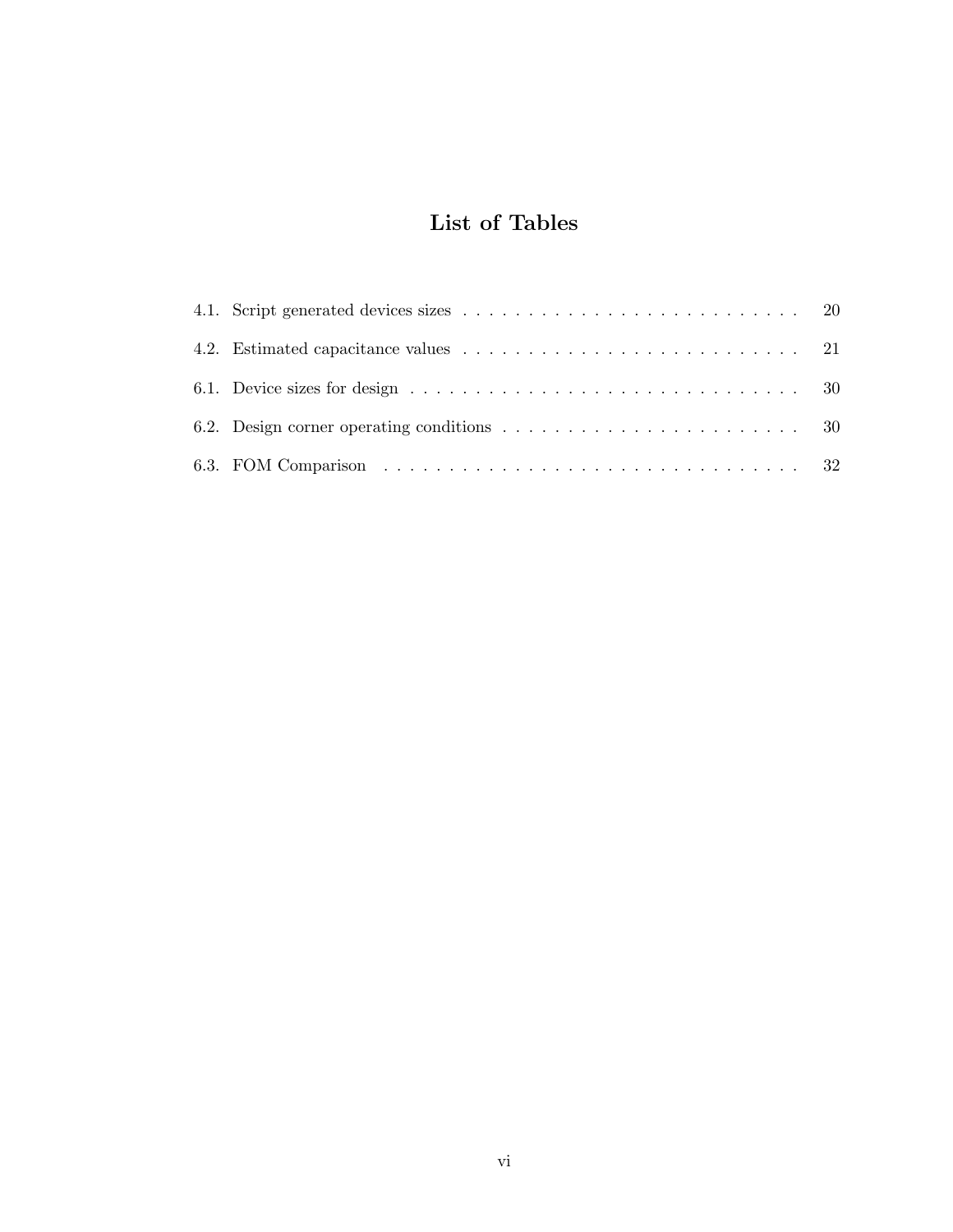# List of Figures

| 3.1. | Block diagram of proposed system $\ldots \ldots \ldots \ldots \ldots \ldots \ldots \ldots$        | $\overline{5}$ |
|------|---------------------------------------------------------------------------------------------------|----------------|
| 3.2. |                                                                                                   | 7              |
| 3.3. | Maneatis delay-cell schematic $\dots \dots \dots \dots \dots \dots \dots \dots \dots \dots \dots$ | 8              |
| 3.4. |                                                                                                   | 8              |
| 3.5. |                                                                                                   | 11             |
| 3.6. |                                                                                                   | 12             |
| 3.7. |                                                                                                   | 13             |
| 4.1. |                                                                                                   | 15             |
| 4.2. |                                                                                                   | 18             |
| 4.3. | $f_T$ of NMOS device as a function of $g_m/I_D$                                                   | 19             |
| 5.1. | Comparison of typical and common-centroid layout methods                                          | 24             |
| 5.2. |                                                                                                   | 26             |
| 5.3. |                                                                                                   | 27             |
| 5.4. |                                                                                                   | 28             |
| 6.1. |                                                                                                   | 31             |
| 6.2. | Conversion gain and $1$ dB compression point of mixer $\dots \dots \dots \dots$                   | 33             |
| 6.3. |                                                                                                   | 34             |
|      | A.1. Common mode realization of Maneatis cell                                                     | 37             |
|      |                                                                                                   | 38             |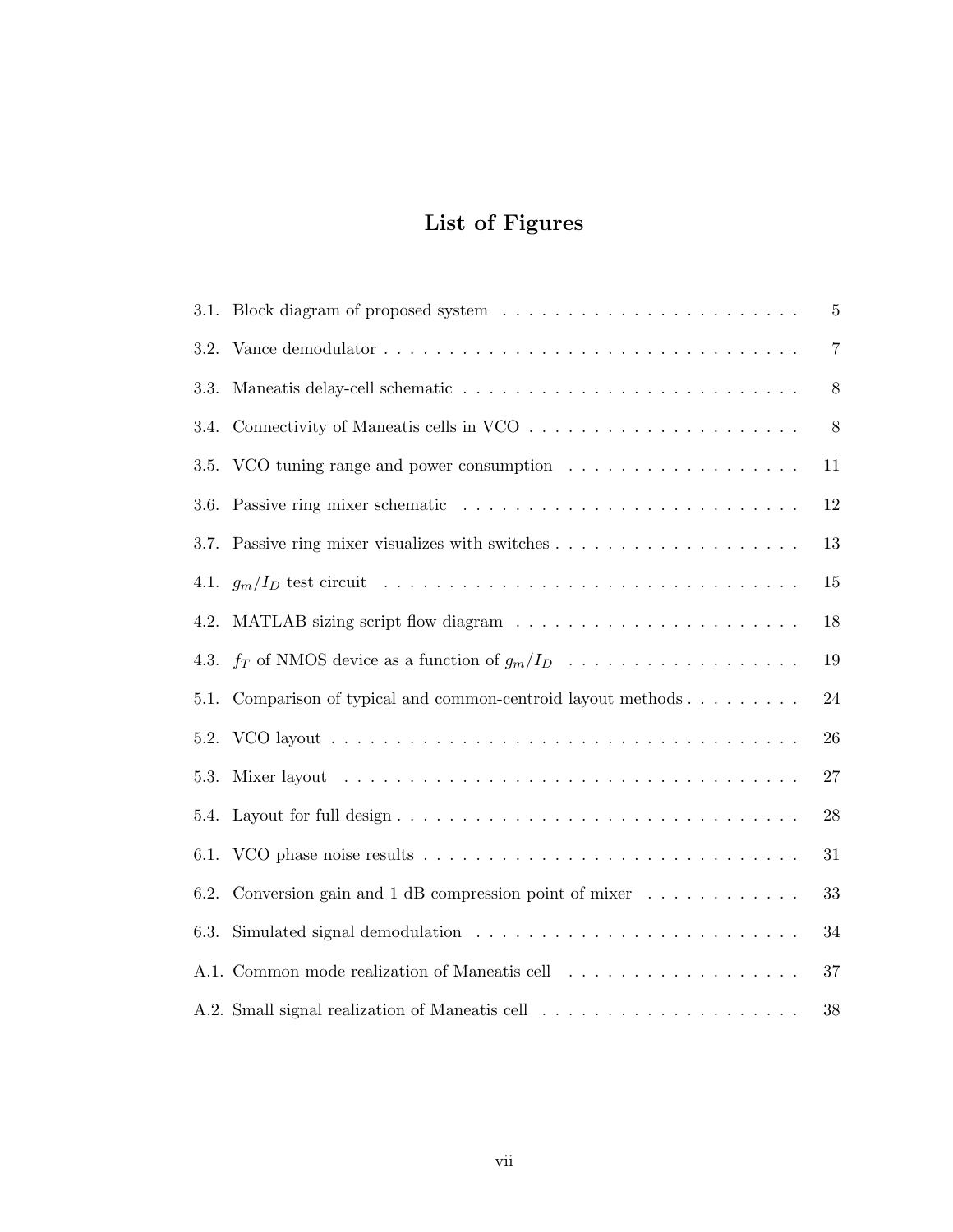## Chapter 1

## Introduction

There is a growing need for low power radio frequency (RF) technology for medical implant devices. The original Medical Implant Communication Services (MICS) band has been expanded in recent years to the new Medical Device Radio Communication Service (MedRadio), increasing the available spectrum to 401-406 MHz [1]. MedRadio is specifically designed for medical sensors and radios, primarily intended for implants, however also includes allowable frequencies for body-worn communication devices.

Current technologies for low power radio consume an order of magnitude more power than what is acceptable for implantable operation. Hence, the primary design criteria for MedRadio compliant device is reduced power consumption. The work herein aimed to design a lower power solution to two of the primary components in a radio receiver, the voltage controlled oscillator (VCO) and the mixer. Together these two components are configured to form a Vance demodulator [2], which is able to directly convert differential phase-shift keying (DPSK) signals as part of an overall receiver front-end for a MedRadio transceiver.

The circuit has been designed to operate with minimal power consumption as the primary design goal while maintaining performance and reliability. Additionally the circuit elements have been chosen to minimize size by reducing the need for passive components such as inductors, which dominate die area in comparison to transistors.

Background information about the MedRadio standard is presented in Chapter 2. The implementation and design of the system, with details of individual circuit components are discussed in detail in Chapter 3. Information on design methodologies for low power design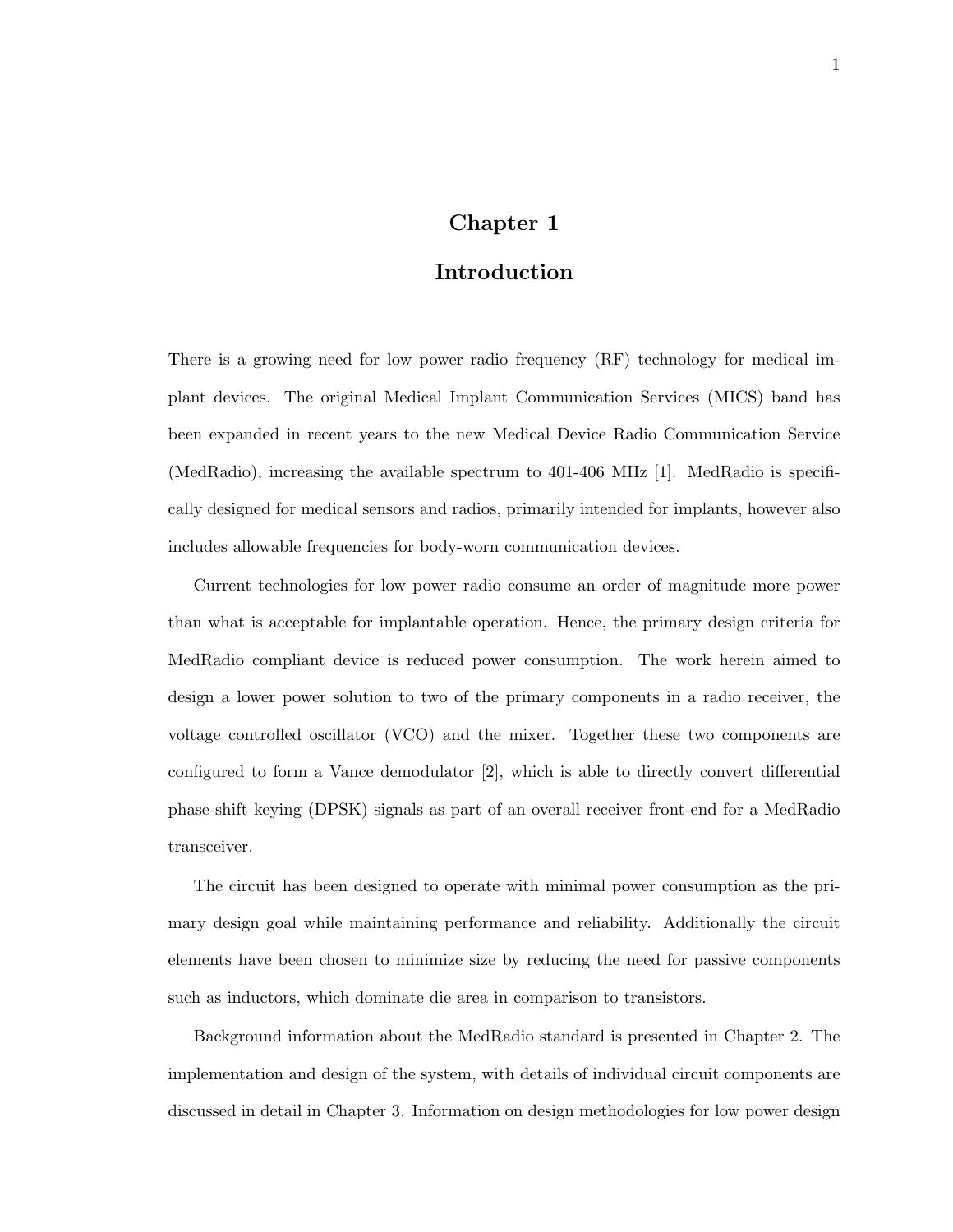in deeply-scaled CMOS processes presented in Chapter 4. In chapter Chapter 5 details of layout techniques used in this work are given. Simulated, post-extracted design results are discussed in Chapter 6. Finally, conclusions and future directions are discussed in Chapter 7.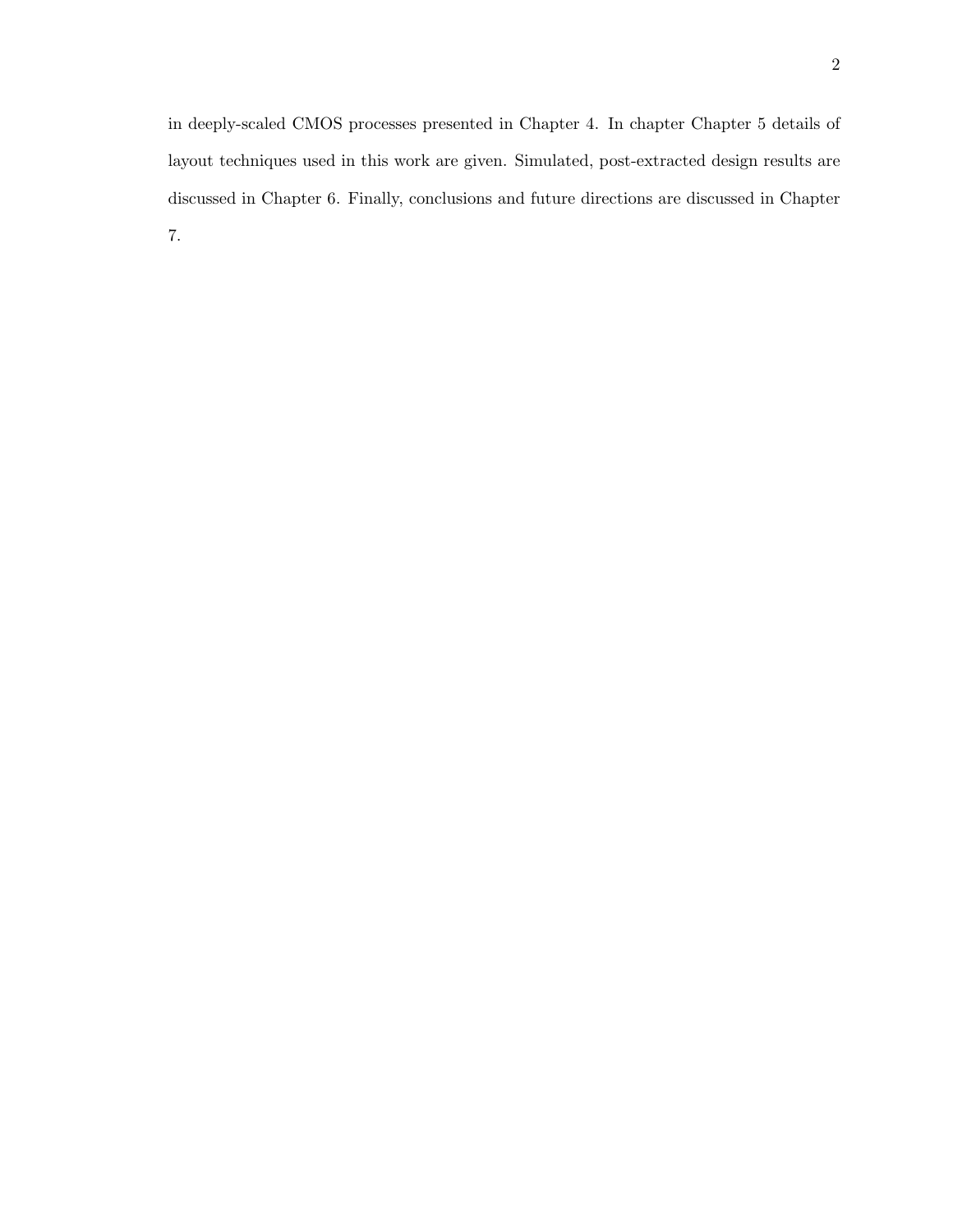## Chapter 2

## Background

The Medical Implant Communication Service (MICS) band was established by the FCC in 1999 and expanded to the Medical Device Radio Communication Service (MedRadio) in 2009. The MedRadio standard is defined by the published FCC Rules and Regulations as [3]:

An ultra-low power radio service, for the transmission of non-voice data for the purpose of facilitating diagnostic and/or therapeutic functions involving implanted and body-worn medical devices

A key term used in this description is "ultra-low power". Specifications limit the larger portion of the spectrum (402 MHz-405 MHz) to 100 nW equivalent isotropically radiated power (EIRP). EIRP is the output power of the transmitter adjusted for physical connection (i.e. cable or connection) and antenna losses, or more simply the actual radiated power from the antenna. Portions of the sidebands are similarly limited to EIRP as high as 250 nW to as low as 25  $\mu$ W. As a comparison point, a class 3 Bluetooth device has a maximum EIRP of 100 mW [4].

In addition to very tight power restrictions the 402-405 MHz band of MedRadio is limited to a transmit duty cycle of 0.01%, and no more than 10 transmissions per hour, with 1 MHz sidebands allowing for  $0.1\%$  transmit duty cycle and 100 transmissions per hour. These restrictions on power and transition duty cycle mean that any device designed for MedRadio standards, particularly for implantable devices, must be power efficient both in transmission as well as sleep states. Implants powered off batteries are of particular concern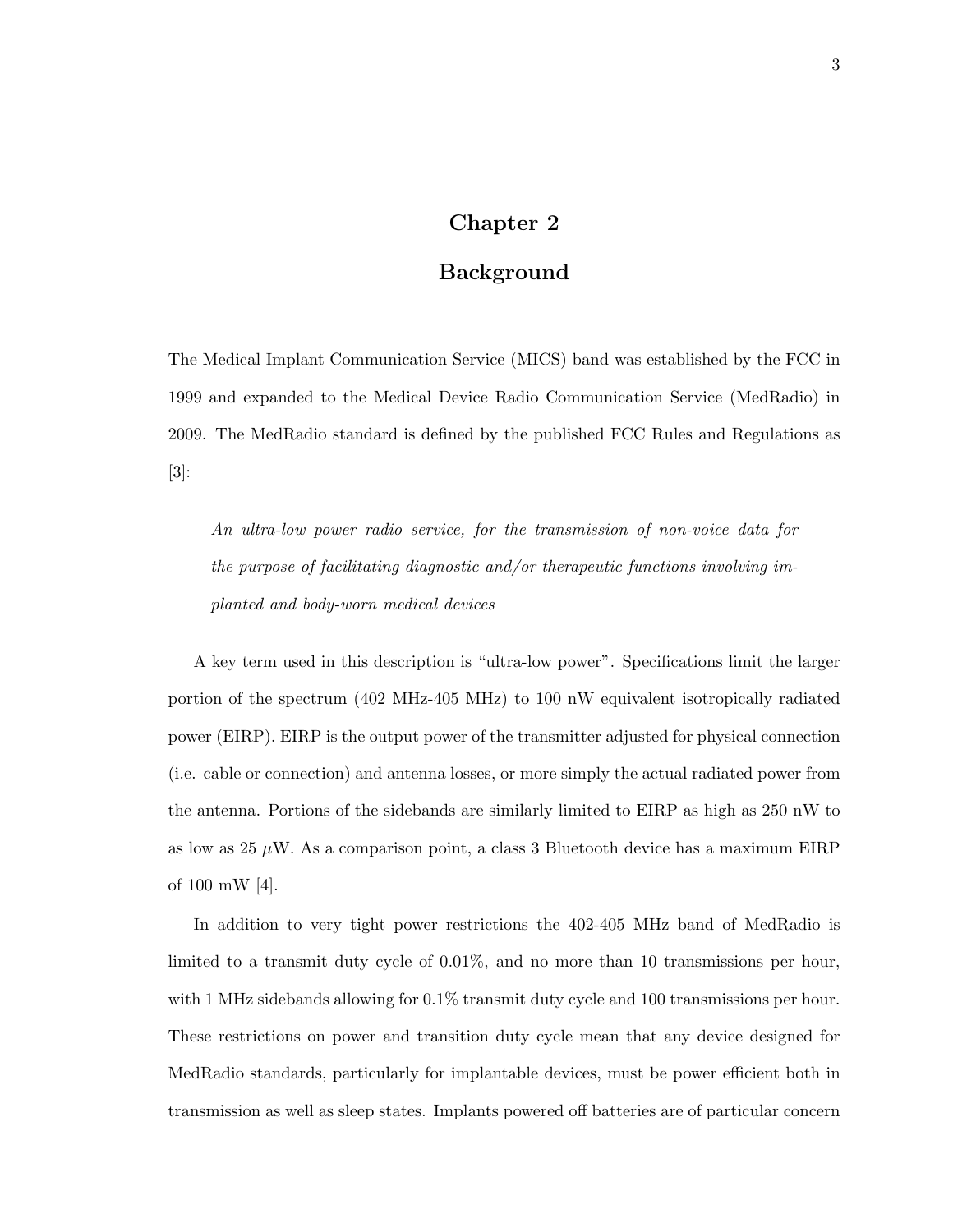as lower power operation points can reduce the need for invasive surgeries, ultimately leading to a smaller risk of infection and complications.

Published work has demonstrated transceivers with transmit and receive power consumption of 0.84 mW and 0.59 mW, respectively [5], with other work achieving transmit and receive power consumption as low as  $0.35$  mW and  $0.4$  mW, respectively [6]. Similarly an injection locked oscillator (ILO), a crucial component of the transceiver architecture, has been designed consuming 1.2 mW [7], while other works have demonstrated oscillators consuming less than 200  $\mu$ W [8]. Aside from power consumption and physical device size considerations there are other considerations (e.g., reasonable data rates and high reliability [1]), however they are not specifically stressed in this work.

There are many developing implant technologies, including cardiac pacemakers, implantable cardioverter defibrillator, and neurostimulator [9]. All these technologies may benefit from reduced power consumption in the radios as well as reduced device sizes. Work has been ongoing in the design of low power transmitters and receivers in MedRadio, however it is still a developing research area. Motivation for this work stems from the still present need to develop simple and power efficient designs in this power constrained and rapidly developing area of research.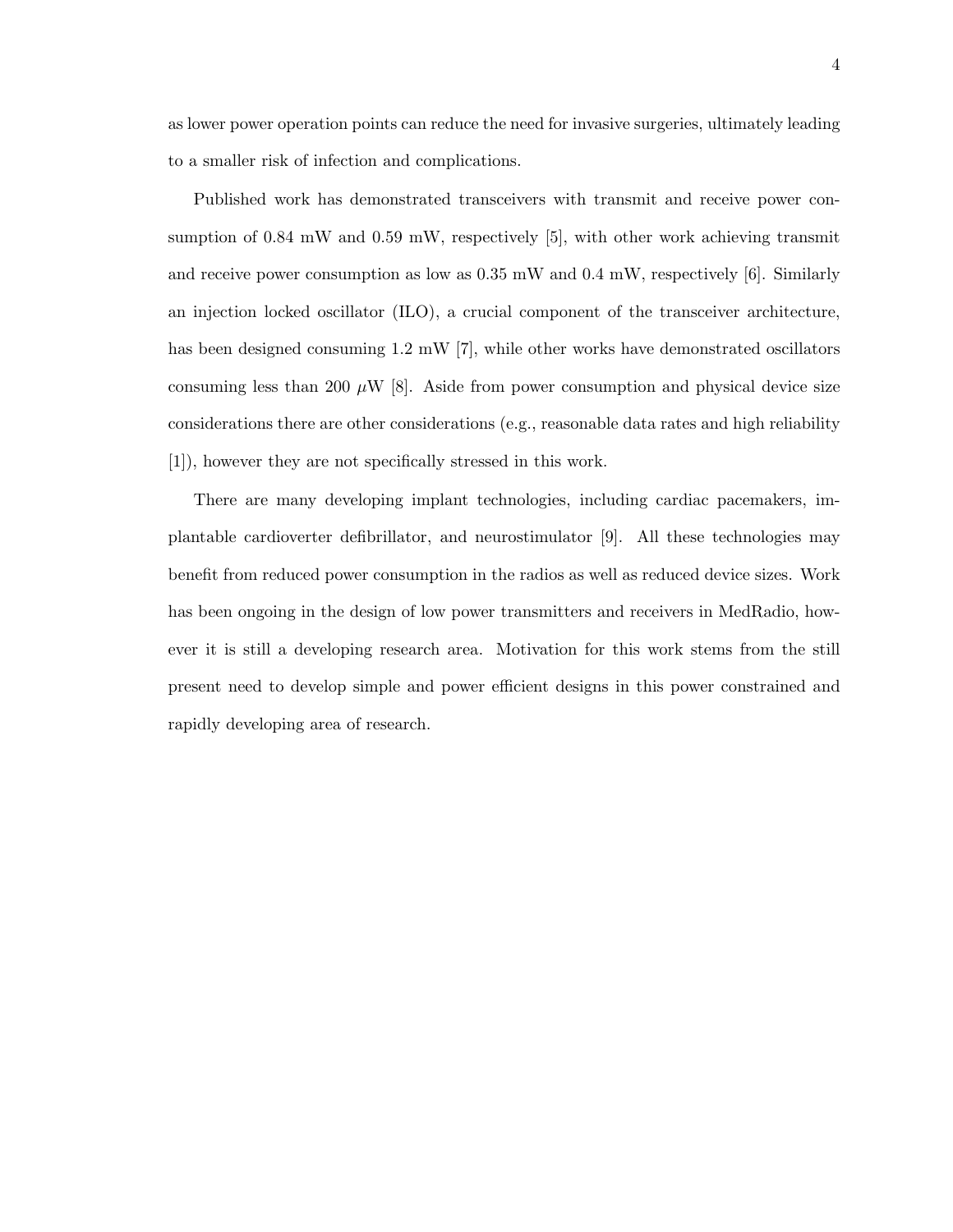## Chapter 3

## Circuit Design

The design presented herein is a portion of a low-power receiver front-end for the MedRadio frequency band. The block diagram (Figure 3.1) for the proposed receiver front-end represents a minimal set of circuitry needed to demodulate differential phase-shift key (DPSK) signals. The system presented here forms a Vance demodulator, which can directly downconvert and demodulate DPSK signals [2], which will be described in section 3.1, and is formed primarily with a voltage controlled oscillator (VCO) and mixer, described in sections 3.2 and 3.3 respectively.



Figure 3.1: Block diagram of the proposed system. The outlined area represents the design for this work.

The Vance demodulator design calls for the output of the VCO, which is tuned to the same frequency and phase as the incoming transmission, to be multiplied with the transmission signal using a mixer. The low noise amplifier (LNA) and balun also act to filter noise from the incoming signal as well as convert it from an unbalanced signal to a balanced one, before it is fed into the mixer for downconversion. The output of the LNA and balun also act as the injection lock signal for the VCO, ensuring that it is at the correct frequency and phase. By injection locking the ring oscillator to the incoming signal, the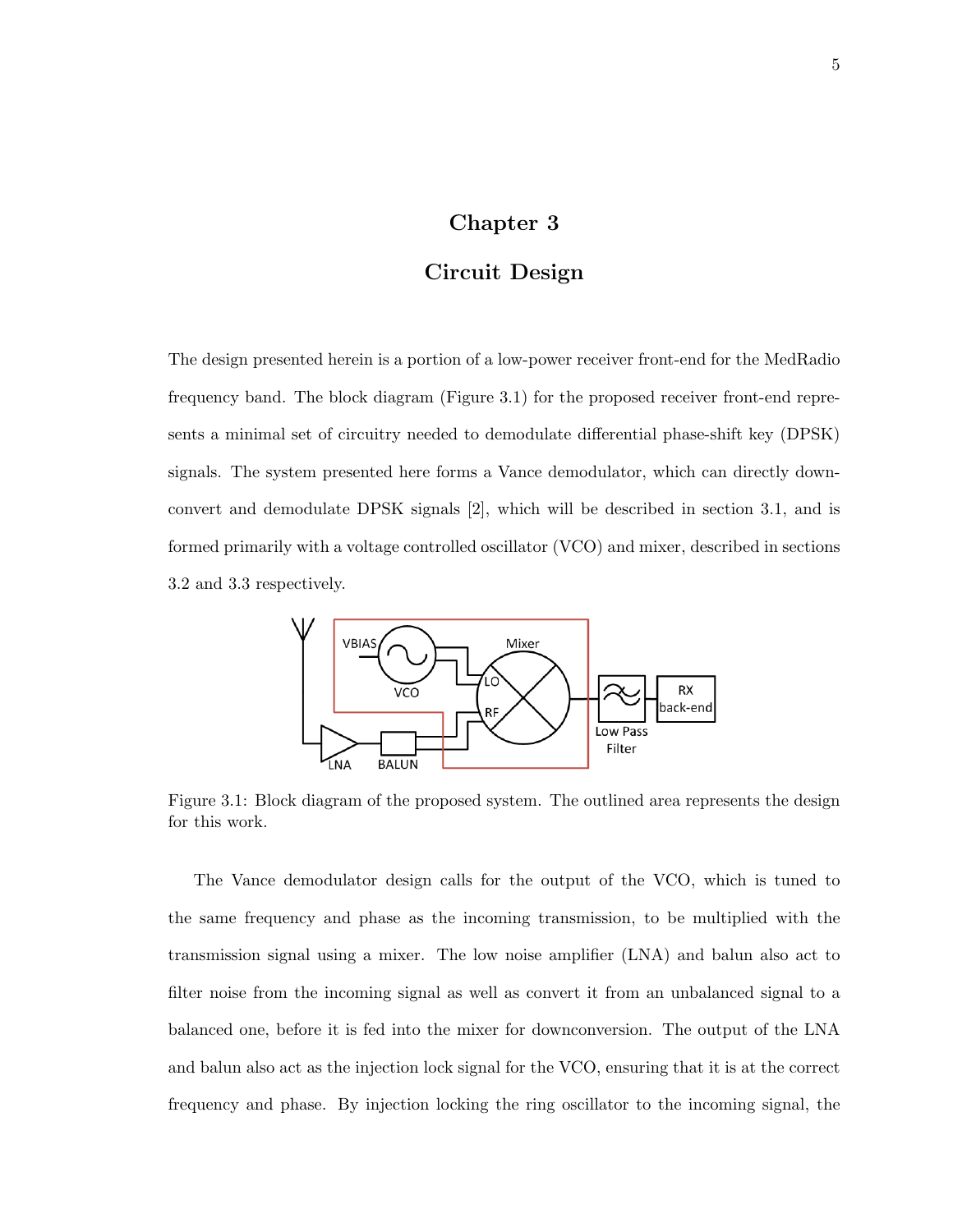quadrature output of the oscillator represents a delayed version of the incoming signal. This delayed replica is fed to one terminal of the mixer, while the LNA directly drives the other terminal. The output of the mixer, the demodulated DPSK signal, is then fed to another LNA for filtering and amplification, after which the signal can be interpreted by the the receiver back-end.

In order to reduce power consumption the VCO was designed using the Maneatis delaycell [2] and a passive mixer. The VCO is designed to be directly coupled to a passive ring mixer, also chosen in order to reduce consumption. This configuration was chosen for its simplicity as well as its power consumption, as it only requires two principle components to demodulate a signal.

Though not included in this work, the literature contains examples of microwatt low noise amplifiers (LNAs) [10]. In the sections to follow detailed information is presented on the Vance demodulator configuration as well as the components which comprise one; namely, the VCO and mixer.

#### 3.1 The Vance Demodulator

The Vance demodulator was proposed as a configuration for demodulating frequency shift key (FKS) signals. The Vance demodulator uses a local oscillator (LO), placed on the same frequency of the incoming signal and generates a signal  $\delta\omega$  from an incoming signal  $\omega_0 + \delta\omega$ The system diagram is shown in Figure 3.2, as given in the original paper [2].

The Vance demodulator uses the LO, as well as a 90 $\degree$  shifted copy of the LO signal, mixed with the incoming signal to multiply out the carrier frequency and generate two signals. For FSK signals the result is a system which extracts  $\sin(\delta \omega t)$  and  $\cos(\delta \omega t)$ , and then using a combination of more mixers, amplifiers, and integrators generates a signal which is only the  $\delta\omega$  portion of the original incoming signal. However for phase shift key (PSK) signals the incoming signal is in the form  $\omega_0 + \phi$ , and specifically for this implementation binary PSK (BPSK) the signal is in the form of  $\omega_0 + n\pi$ , where *n* is either 0 or 1.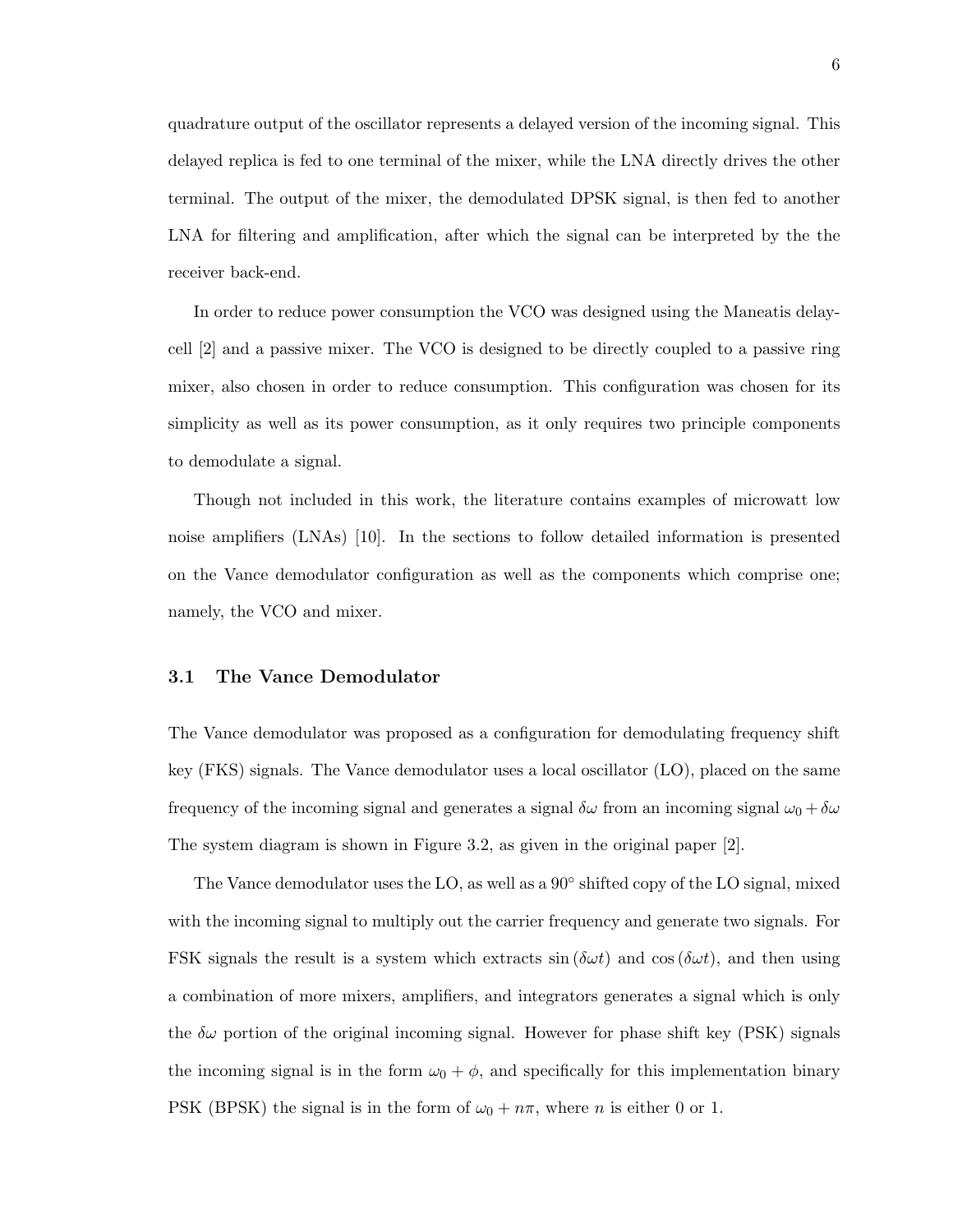

Figure 3.2: Block diagram of Vance demodulator

Using the same first stage of the Vance demodulator the LO, in this design a VCO, is set to the  $\omega_0$  and shifted by  $\pi/2$ , so the incoming transmission is always leading or lagging the LO by  $\pi/2$ , and when that are mixed the result is  $\sin(\pm \pi/2)$ . Implementing this modified Vance demodulator system, a BPSK signal can be demodulated using only a LO and a single mixer.

The attraction of this simple design is that the implementation requires only a single VCO and mixer pair, provided that the VCO is able to be tuned to the same frequency as the incoming signal and generate a replica signal which is 90° shifted. With only two primary elements it is possible for this design to use little power and occupy a very small area on the die.

#### 3.2 Voltage Controlled Oscillator

The VCO designed in this work is based on the Maneatis delay cell, which uses positive feedback to reduce the required transconductance to achieve oscillation [11]. Using two such cells connected in series, with one of the two connections cross coupled, the VCO is formed. Each of the two cells contributes a  $90^{\circ}$  shift while the cross coupled connection contributes the remaining 180◦ needed for stable oscillation. The circuit diagram for the Maneatis cell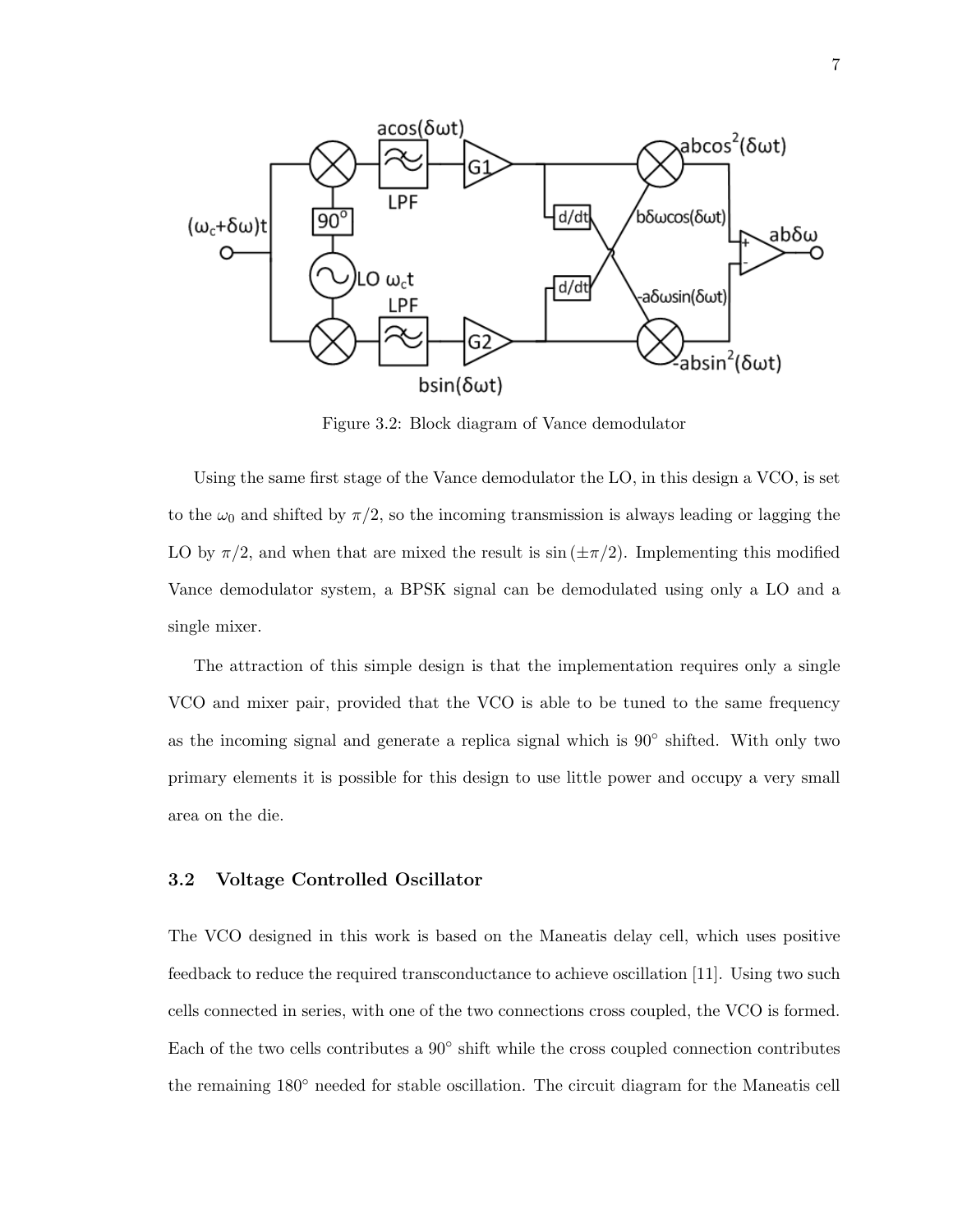is shown in Figure 3.3 and the connections between the two cells to form the full VCO are shown in Figure 3.4.



Figure 3.3: Maneatis delay-cell schematic.



Figure 3.4: Connectivity of Maneatis cells in VCO

By applying a differential analysis on the half-circuit of a single Maneatis cell the following transfer function,  $H_c(s)$ , is found.

$$
H_c(s) = \frac{g_{m_3}}{(G_{ds} - g_{m_2} + g_{m_1}) + sC_L}
$$
\n(3.1)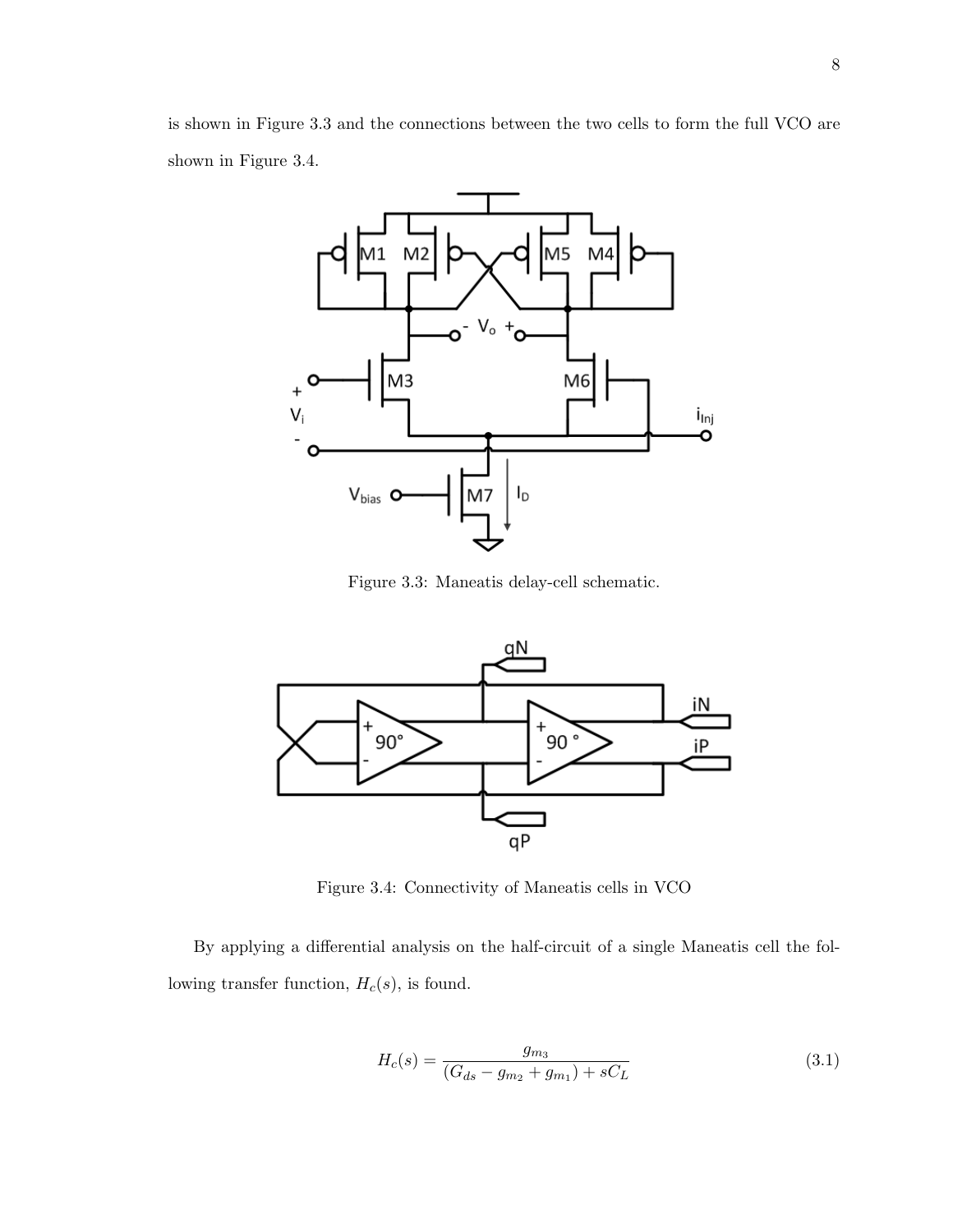$$
G_{ds} = g_{ds_3} + g_{ds_1} + g_{ds_2} \tag{3.2}
$$

Looking to the connectivity shown in Figure 3.4, the two cells of the VCO are connected in quadrature to one another, with one connection crossed. The result of this is that the transfer function,  $H(s)$ , of the total VCO is:

$$
H(s) = -(H_c(s))^2 = -\left(\frac{g_{m_3}}{(G_{ds} - g_{m_2} + g_{m_1}) + sC_L}\right)^2
$$
\n(3.3)

Application of the Barkhausen criteria, which state that for stable oscillation the total phase shift of a VCO loop must be  $2\pi n$  and the gain of the full loop must be unity, yield a oscillation frequency shown in the equation below.

$$
f_{osc} = \left(\frac{1}{2\pi}\right) \cdot \left(\frac{\sqrt{(g_{m_3})^2 - (g_{m_1} - g_{m_2} + G_{ds})^2}}{C_{tot}}\right) \tag{3.4}
$$

A full derivation of these equations is found in appendix A

 $C_{tot}$  is the total intrinsic capacitance associated with the transistors, including both gate capacitance and drain-to-source capacitance as well as any additional load capacitance from the attached mixer and added layout capacitance.  $G_{ds}$  is the total output transconductance in each of the transistors  $M_1$ ,  $M_2$ , and  $M_3$ .

The negative transconductance terms result from the cross-coupled transistors,  $M_{2,5}$ , in parallel with the active load transistors,  $M_{1,4}$ . This equation allows for the sizing of transistors in such a way as to reduce the  $(g_{m_1} - g_{m_2} + G_{ds})$  term to zero and resulting in a VCO whose free-running oscillation frequency is solely dependent on the intrinsic capacitance of the transistors and a single transistor transconductance  $(M_3)$ , as seen in the equation below.

$$
f_{osc} = \left(\frac{1}{2\pi}\right) \cdot \left(\frac{g_{m_3}}{C_{tot}}\right) \tag{3.5}
$$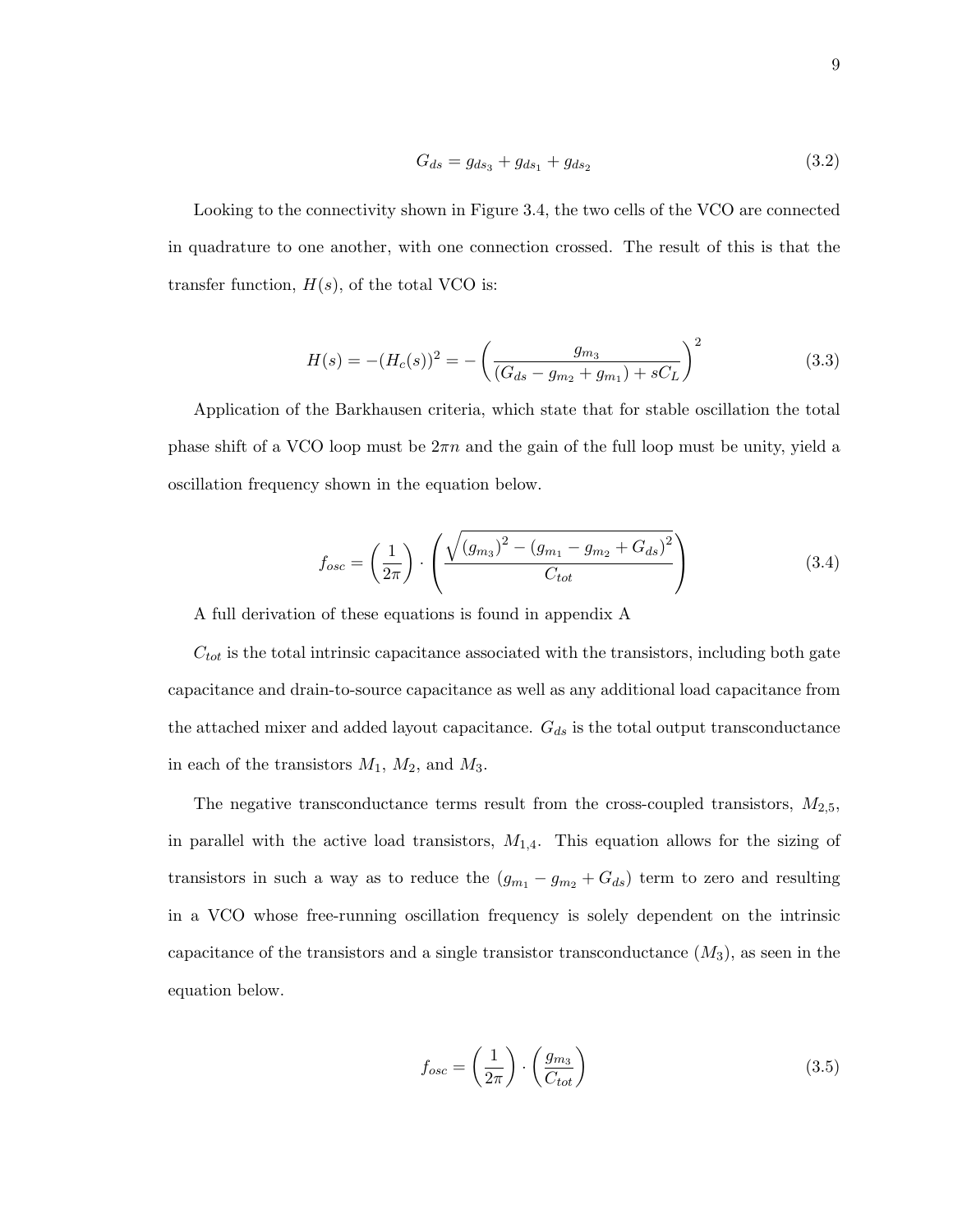This VCO can be implemented using two Maneatis delay-cells connected in quadrature with no external passive components, reducing the complexity of the design. By using this design the oscillator utilizes only transistors, with small feature sizes compared to passive components, reducing the occupied die area. Additionally, the free-running oscillation frequency of this VCO design is primarily constrained to the sizing and operating point of  $M_3$ , allowing for easy tuning. As a result the oscillator occupies little die area.

Due to the quadrature connection, each of the two cells contributes a  $90°$  phase shift, with the final 180◦ phase shift necessary for oscillation contributed by a cross-coupled connection from the output of the oscillator back to the input, which satisfies the first Barkhausen criteria.

Frequency control of the VCO can be achieved by controlling either the bias current or supply voltage, with the former preferred for practical applications where the supply voltage rail is likely to be shared among other components as well. This allows the oscillator to operate over a relatively large tuning range, allowing for guaranteed functionality while operating in the low-power moderate inversion region. This region of operation is more susceptible to process, voltage, and temperature (PVT) variations; hence a wide tuning range allows for more robust operation. A more detailed discussion on PVT variations and how they are dealt with will be found in Chapter 5. The first tuning method is to vary the bias current by changing the voltage at the gate of the current source,  $M_7$ . This is used to adjust the free running frequency of the oscillator in implementation, allowing it to be more easily injection locked to the incoming signal.

This can be adjusted via an on-chip generated control voltage, or more likely, by segmenting and digitally controlling a current mirror to increase/decrease bias current as needed. Using this tuning method, the oscillation frequency changes nearly linear with the applied change in the input current as the transconductance varies linearly with the bias current for a given overdrive voltage (e.g.,  $g_m = 2I_D/V_{ov}$ ). The free running frequency of the oscillator and VCO power consumption is plotted versus input bias voltage is shown in Figure 3.5.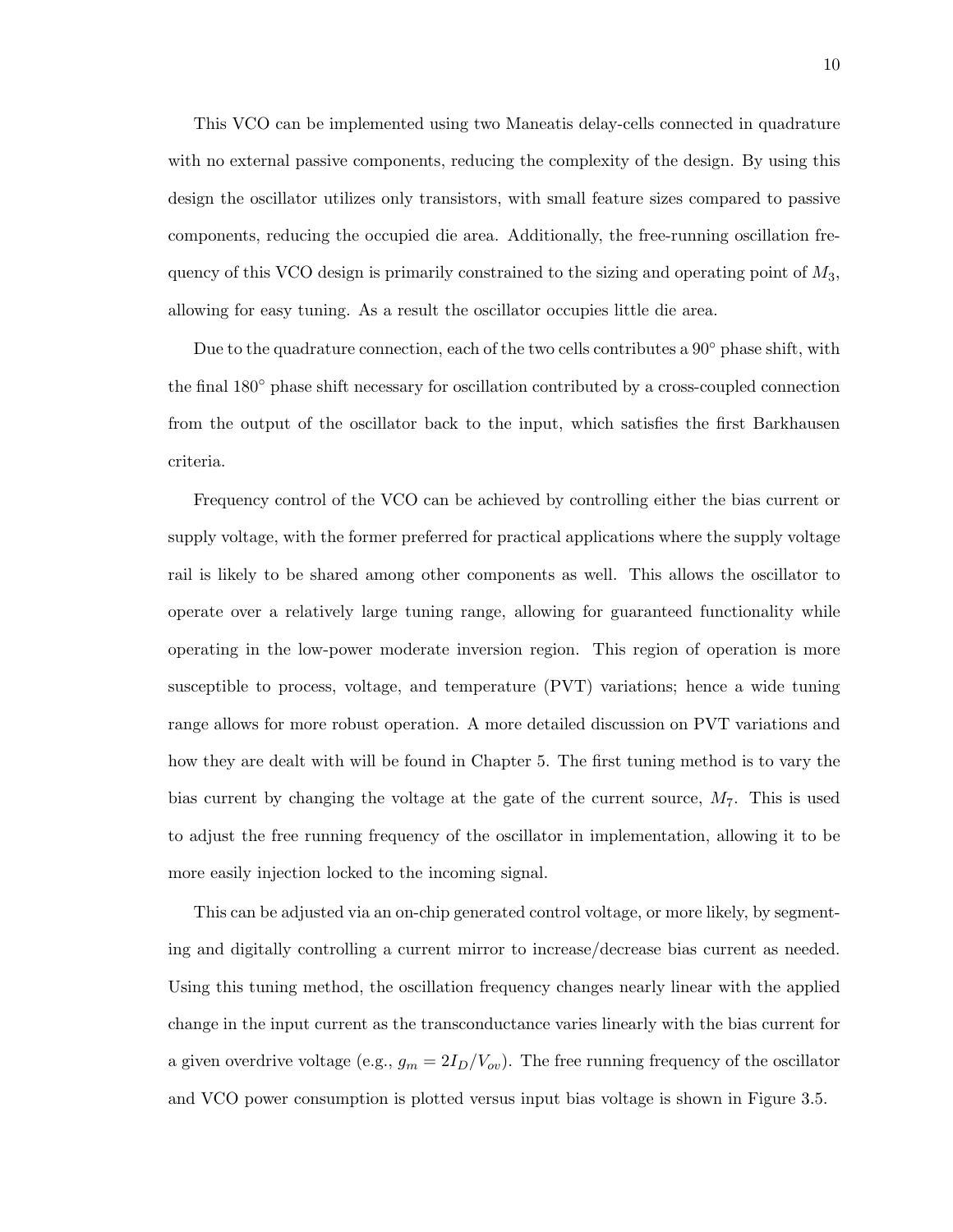

Figure 3.5: VCO free running tuning range (solid line) and power consumption (dashed line) as a function of the biasing voltage.

As can be seen in Figure 3.5, this design allows for a wide range of tunability, covering the entirety of the MedRadio frequencies and allowing for correction due to PVT variations.

The cell can be injection locked by inserting a frequency-dependent current into the  $I_{inj}$ port (Figure 3.3). Simulations have validated functionality for injection signals as small as  $1\mu$ A. Injection locking is an important component of this design as it is necessary to create the delayed version of the signal needed for demodulation, as described in Chapter 3.1. The added benefit of injection locking also reduces oscillator phase noise compared to its free-running state.

#### 3.3 Passive Mixer

To minimize power consumption in the receiver chain, a passive ring mixer has been selected. The passive ring (Figure 3.6) is implemented using NMOS transistors to allow for the best tradeoff between size and switching resistance.

The mixer consists of a set of alternating switches that are selectively opened and closed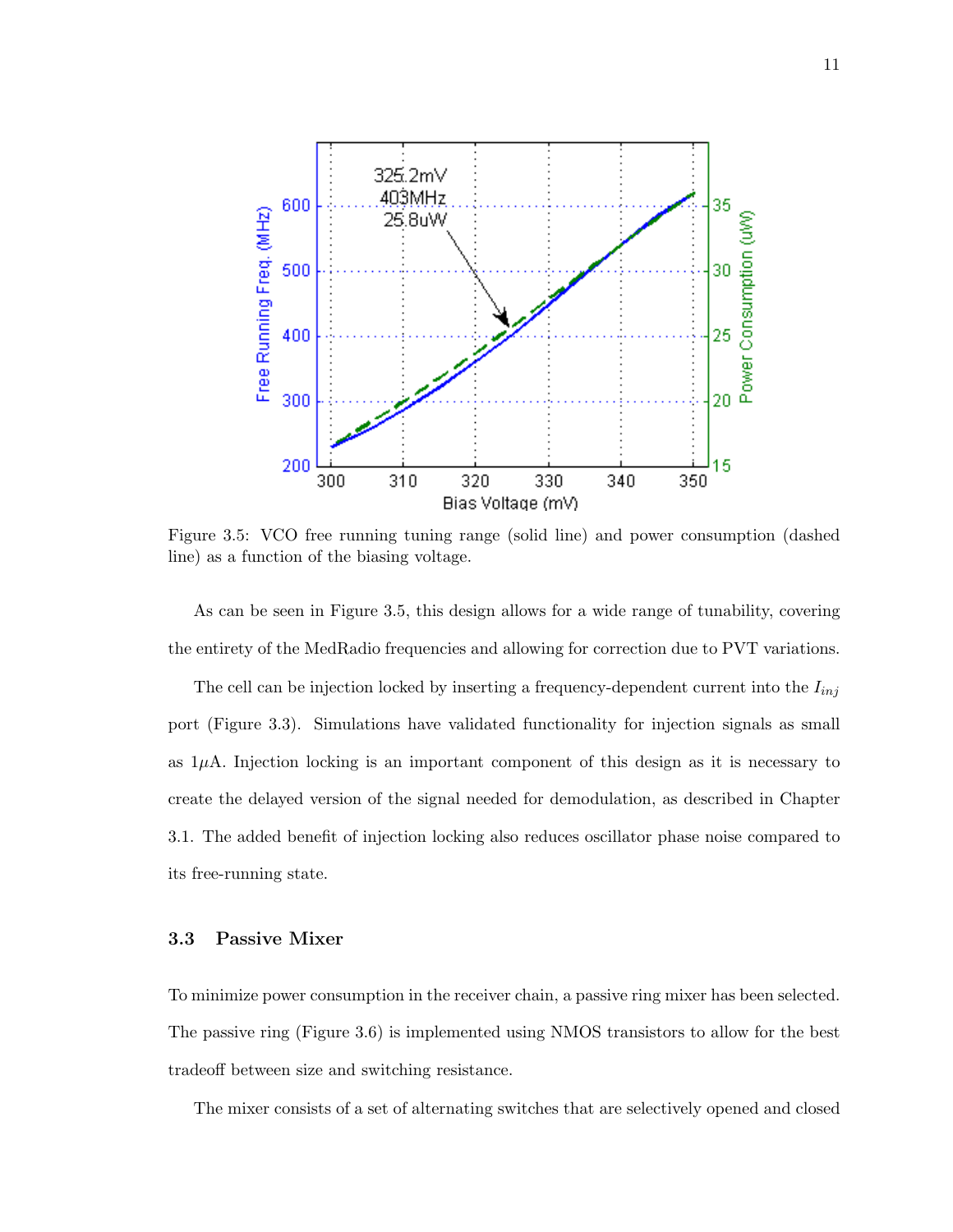

Figure 3.6: Passive ring mixer schematic.

by the injected signal and delayed replica, multiplying the two signals. This can be better visualized in Figure 3.7, where the control lines for each switch are labeled. By mixing a BPSK signal and a frequency matched signal separated in phase by  $90^{\circ}$  there are only two states in which the mixer will primarily operate; where the LO and RF signal are separated by  $\pm \pi/2$ . As a result of this constant phase different at any time only one set of alternating switches is open while the other is closed, depending on whether the LO leads or lags the RF signal. This produces a demodulated signal which is completely binary and can be passed to digital circuitry directly after any noise filtering, buffering, and level shifting which may be needed.

While decreasing transistor size for the mixer yields a better conversion gain, it results in more noise at the output of the mixer, creating the need for better filtering before a demodulated signal can be passed to the digital circuitry. The theoretical limit on conversion gain for a passive mixer is given as [12]:

$$
20\log\left(\frac{2}{\pi}\right) = -3.9dB\tag{3.6}
$$

This theoretical limit is achieved under the assumption of the gates being driven by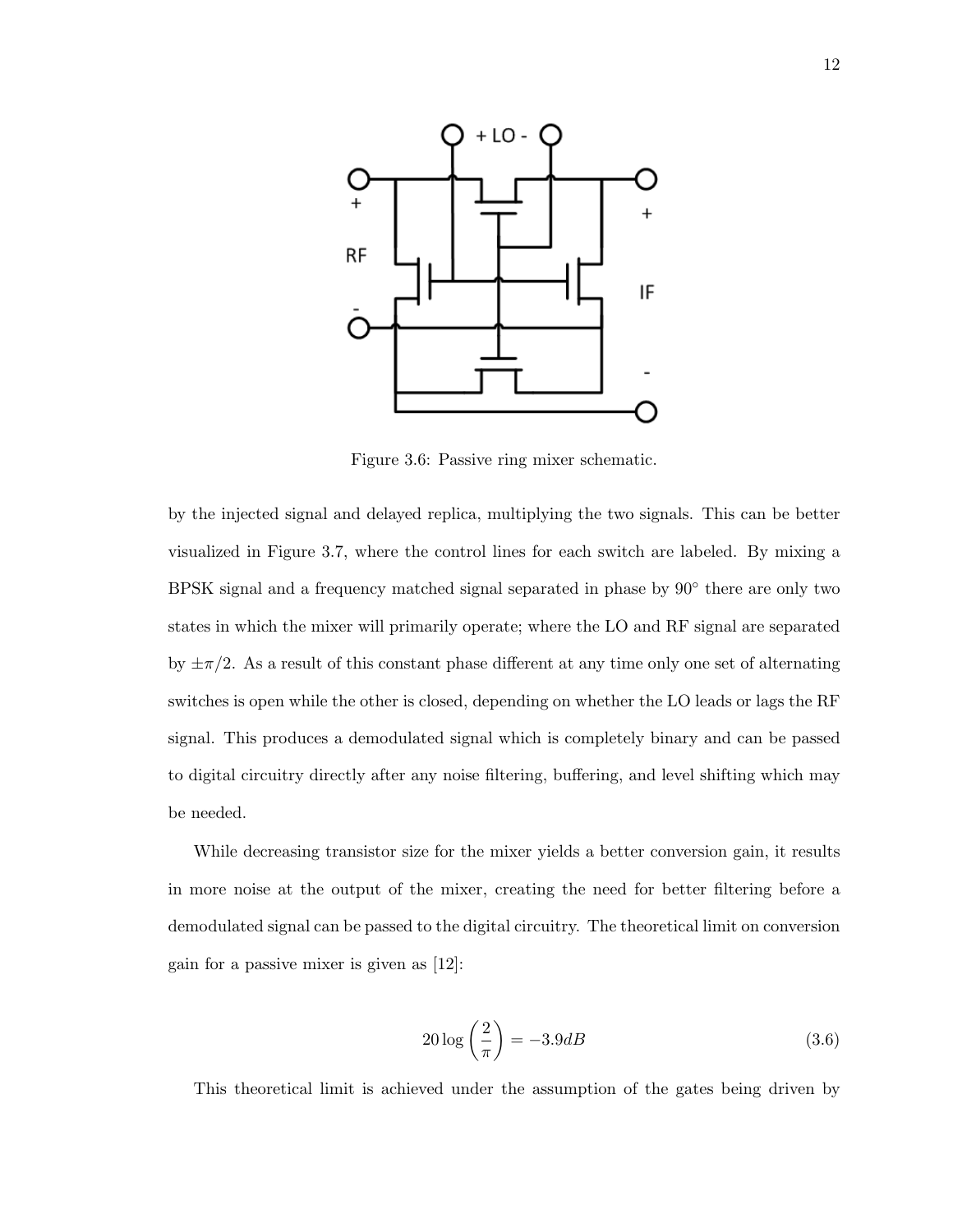

Figure 3.7: Passive ring mixer visualizes as alternating switches

square waves, to minimize transition times as well as a negligible on-state resistance. The equation below shows the relationship of the on state resistance,  $r_{ds}$ , to relevant device properties [13].

$$
r_{ds} \propto \frac{L}{C_{ox}W} \tag{3.7}
$$

By having a device with a short channel length and large width,  $r_{ds}$  is minimized. However, the gate oxide capacitance,  $C_{ox}$  is linearly dependent on the area of the device. A larger area creates a slower device than a smaller one would for a given drive current, but contributes to less noise at the output, with the oxide capacitance acting as a filter. In this design a minimal  $L$  was chosen with a channel width which ensured that the output signal would be sufficiently large that a signal could be reliably read, and further amplified after the mixer, without contributing significant noise.

In choosing the passive mixer, a tradeoff was made between gain and power consumption. For applications where more gain is necessary, an active mixer can be employed consuming similar power to the VCO delay cells [12].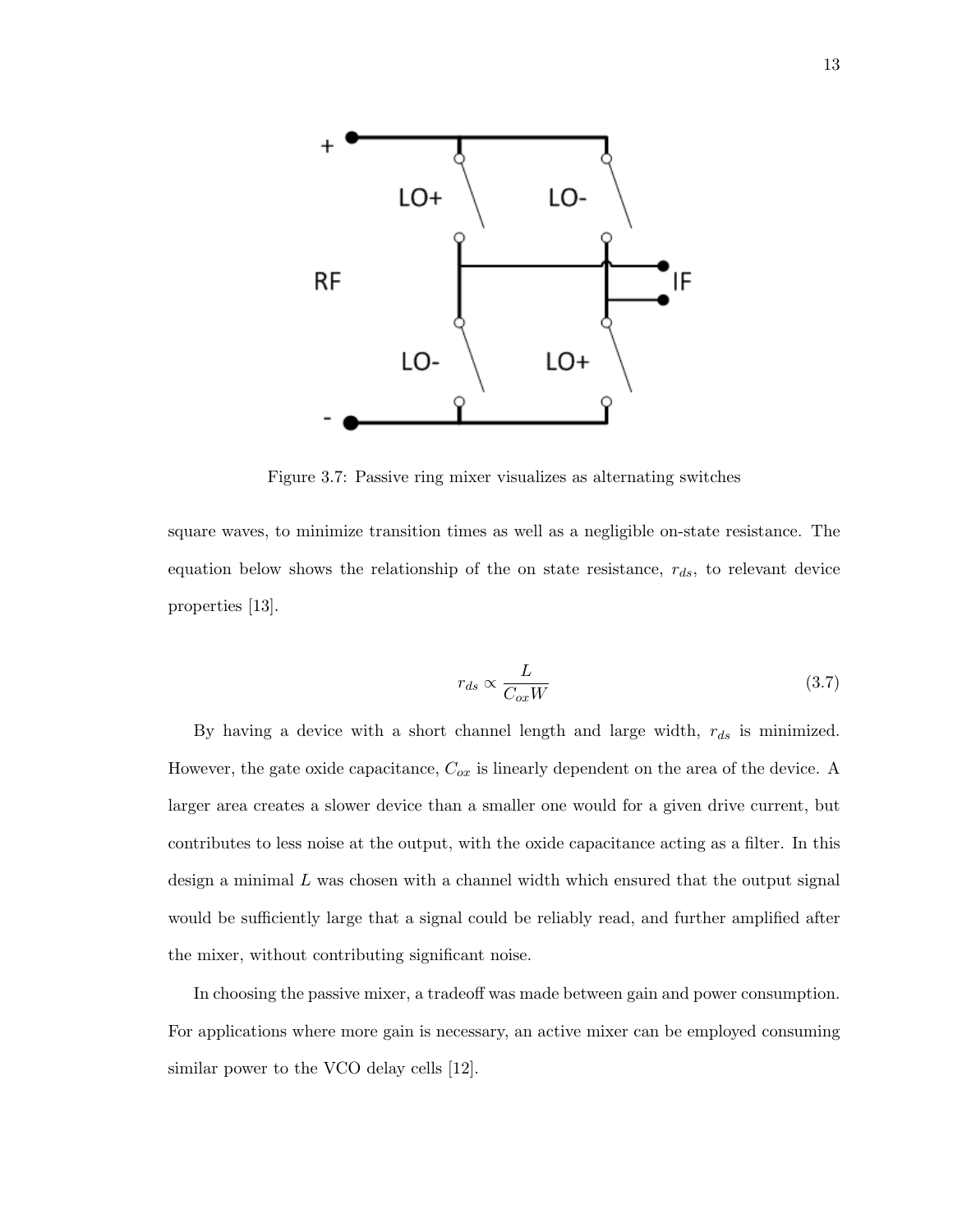## Chapter 4

## Design Methods

As the trend toward transistor miniaturization continues, the conventional equations that describe long-channel devices are becoming less accurate. Using conventional hand calculations for short channel devices results in longer time designing and simulating circuits. The  $g_m/I_D$  method of circuit design allows for increased accuracy in the design of circuits that utilize short channel devices by creating look-up tables where the device operating criteria, current consumption and operating region are defined without specifying a geometry. The following chapter describes the  $g_m/I_D$  methodology as well as how it is used in this design.

#### 4.1  $g_m/I_D$  Design Method

With the focus on low power design for this work, and in mobile devices in general, it is crucial to be able to design transistors in a manner which places them in ideal states for power efficiency. In CMOS circuits a transistors operates with highest energy efficiency in weak inversion, but it is slow. Hence, the region of moderate inversion provides a good trade off between efficiency and speed [14].

Traditional square-law hand calculations are typically used under the assumption that the devices are operating in strong inversion; These equations are not accurate in weak and moderate inversion. This is because standard square-law hand calculations do not take into account short-channel effects that start to become dominant in deep-submicron CMOS. Under weak and moderate inversion the device operates under an exponential relationship rather than one that is easily modeled with the square-law relationship, which assume the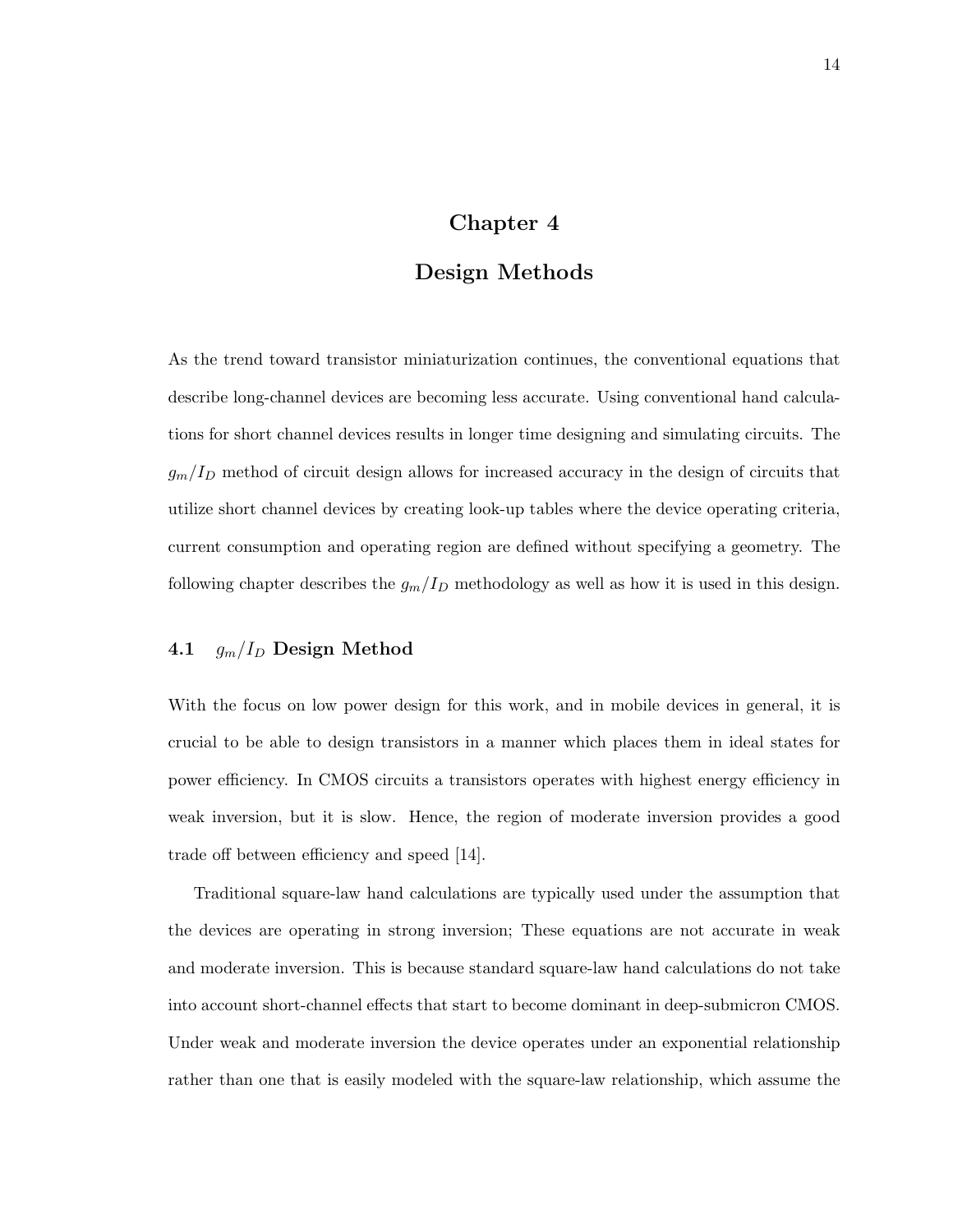device is completely off until the threshold voltage reached. For these reasons square-law hand calculation methods of design yield inaccurate results under these operating conditions and require significant amounts of simulation and adjustment before a suitable solution is reached [15].

The  $g_m/I_D$  design methodology makes use of the relationship between  $g_m/I_D$  and the normalized drain current  $\hat{I} = I_D/(W/L)$ , both of which are geometry independent. The relationship of these two quantities can be expressed as the following equation [15].

$$
\frac{g_m}{I_D} = \frac{1}{I_D} \frac{\partial I_D}{\partial V_G} = \frac{\partial (\ln I_D)}{\partial V_G} = \frac{\partial \ln \left[ \frac{I_D}{\left( \frac{W}{L} \right)} \right]}{\partial V_G} \tag{4.1}
$$

At weak inversion the value of  $g_m/I_D$  is maximized, and lower values indicate increasingly stronger inversion. Using this single value as a primary design variable the operating point of a transistor can be determined, ensuring efficient operation. The  $g_m/I_D$  and  $\hat{I}$  relationship can be determined by extracting the values through software simulation. Utilizing a simple circuit configuration, shown in Figure 4.1, SPICE can be used to extract variables of interest at different bias conditions.



Figure 4.1:  $g_m/I_D$  test circuit for device information extraction

OCEAN is a scripting language specific to circuit simulation which allows for a circuit to be simulated over a range of values and store desired circuit conditions and device information to a file. The OCEAN script is used to simulate and extract any information about the device, such as intrinsic capacitance, gain-bandwidth products  $(f_t)$ , and most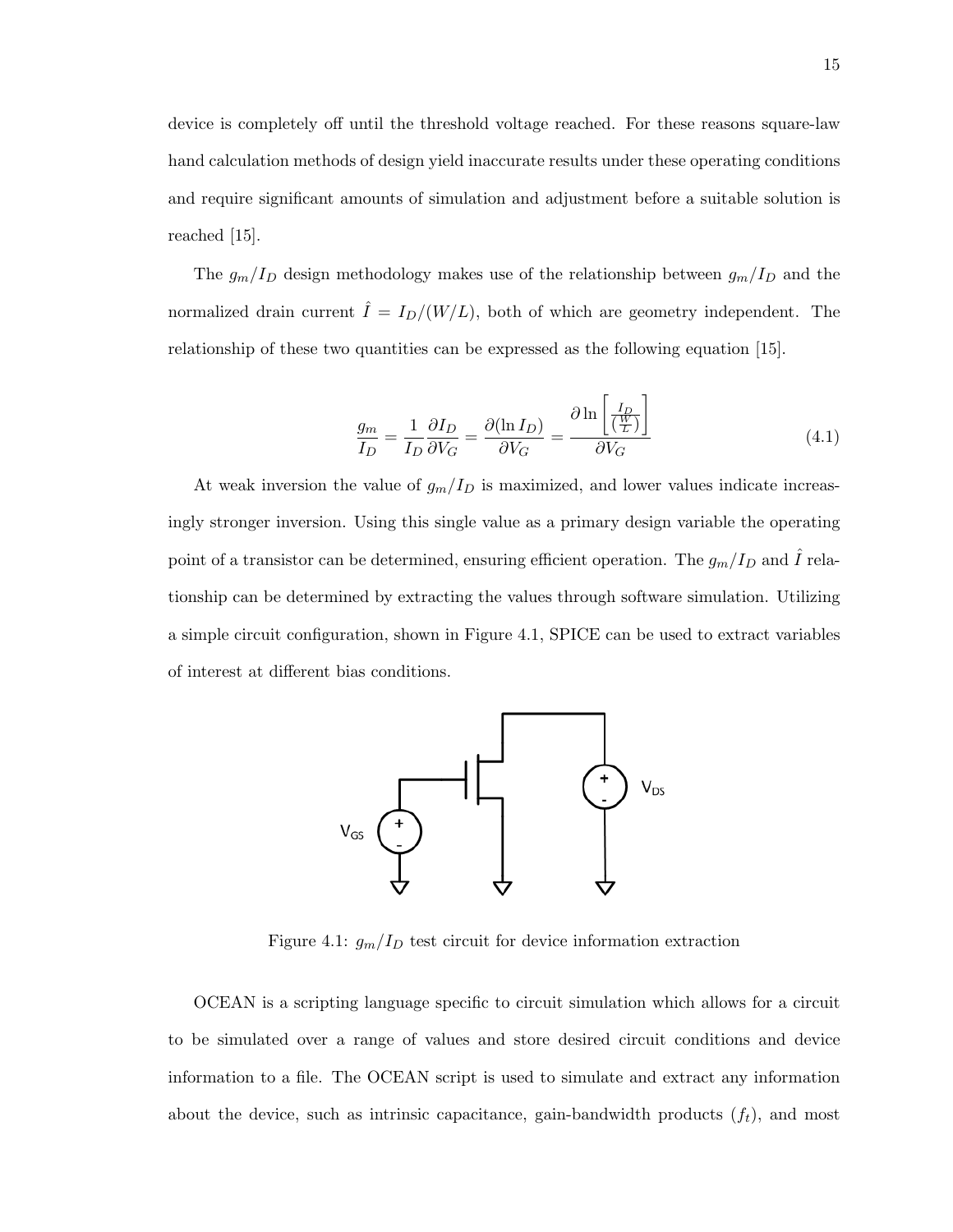importantly  $g_m/I_D$  and  $g_{ds}/I_D$  values. These values are automatically generated during the simulation, extracted using the OCEAN script, and stored in a file specific to the technology being used. By varying  $V_{GS}$ ,  $V_{DS}$ , and L, for a fixed width a single device can be characterized completely, and as  $g_m/I_D$  is geometry independent it can be applied to any transistor in the same technology. The OCEAN script used for this work is presented in appendix B

This method is a powerful tool for design as it allows for scripting of designs where changes can be readily made. Additionally, the same circuit can be designed in different fabrication processes, provided devices in those processes have complete simulation profiles. The method of combining the  $g_m/I_D$  design method with the process of extracting relevant data from simulation models, and applying them into a script is detailed in the following section.

#### 4.2 MATLAB Scripting

One of the most powerful benefits of the  $g_m/I_D$  method is combining it with sizing scripts. The OCEAN script used in simulation software extracts any value which can be obtained from the simulation model. With this data readily available precise scripts can be used to design the device size based on a few key parameters.

For this work MATLAB was used to write a script for the sizing of transistors in the Maneatis cell. Using equations as described in section 3.2, a full VCO can be designed using this combination of the  $g_m/I_D$  method and a MATLAB script, taking significantly less time than hand calculations and with increased accuracy.

Before a full sizing script could be written, two important other pieces of code were developed. The first of which is a technology file parsing script, and the second is a set of look-up functions. The parsing script is used to neatly organize the desired information that has been extracted and saved using OCEAN script. In addition to organizing the data in such a way that MATLAB scripts can easily look up the information many of the values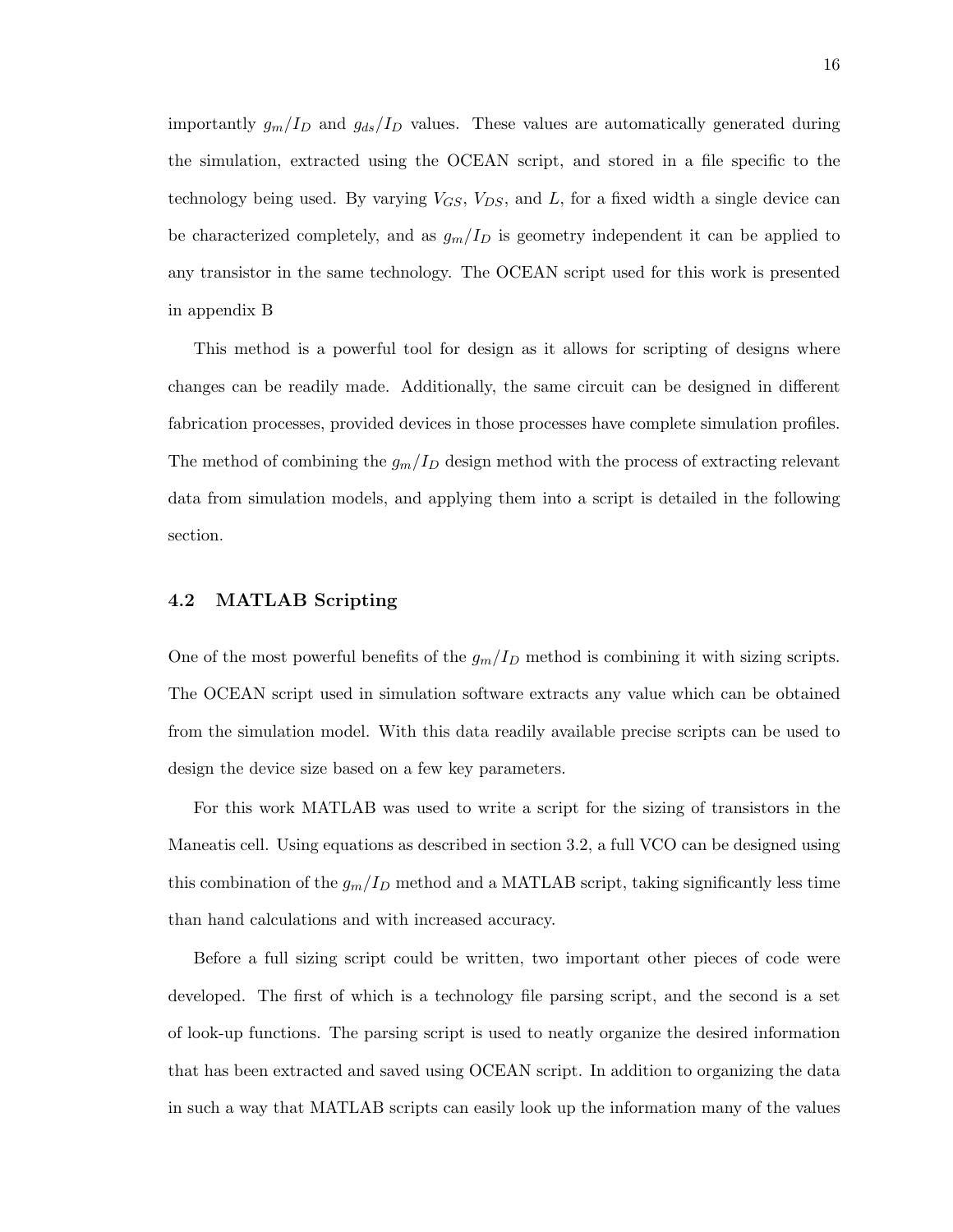have either been scaled and some data points combined to make more relevant values. As an example the intrinsic drain capacitance,  $C_d$ , is the combination of several values from the simulation data  $(C_{dd}, C_{jd}, C_{cds}, C_{ovljd})$ . Since none of these values alone are used in this design, but  $C_d$  is desired, it is preferable to be able to extract the single value in the sizing script rather than all four and combine them afterward.

The contents of this resultant technology data file are geometry independent parameters (e.g., current density,  $I_D/W$ ; transconductance efficiency,  $g_m/I_D$ ). A sample of this script used is shown in appendix C, showing how  $C_d$  and  $g_m/I_D$  values are added to the technology data file. All values extracted from the OCEAN script are added to the technology file similarly.

The look-up functions provide a means to take data from the simulated technology file based only on relevant values needed to find that information. As an example the look-up function for the value of  $g_m/I_D$  required knowing the device type, channel length,  $V_{ds}$ , and the desired oscillating frequency. Using this information two new arrays are then created, containing  $g_m/I_D$  and the desired frequency values corresponding to given L and  $V_{ds}$  values. The intersection of these two matrices is where a single  $g_m/I_D$  value exists for the given valuables. An example of a look-up function is presented in appendix D. This function finds a  $g_m/I_D$  value for a given technology file, device type, channel length,  $v_{ds}$ , and frequency of operation. Like the parsing script, functions for different desired values are written similarly.

Using the look-up functions a MATLAB script that is written to automate the sizing of the VCO and the mixer transistors. This script also takes into account the mixers loading effect on the VCO as well as the added capacitive load of the layout traces. The script uses desired properties of the delay cell (e.g., total power consumption, desired oscillation frequency, and the desired operating points of the transistors in both the mixer and VCO) to look up information in the tables to satisfy such conditions. For optimal power efficiency the  $g_m/I_D$  values of the VCO were chosen in a region of moderate inversion, 23 V<sup>-1</sup>.

Layout capacitance was estimated based on the cell size and the cell geometries were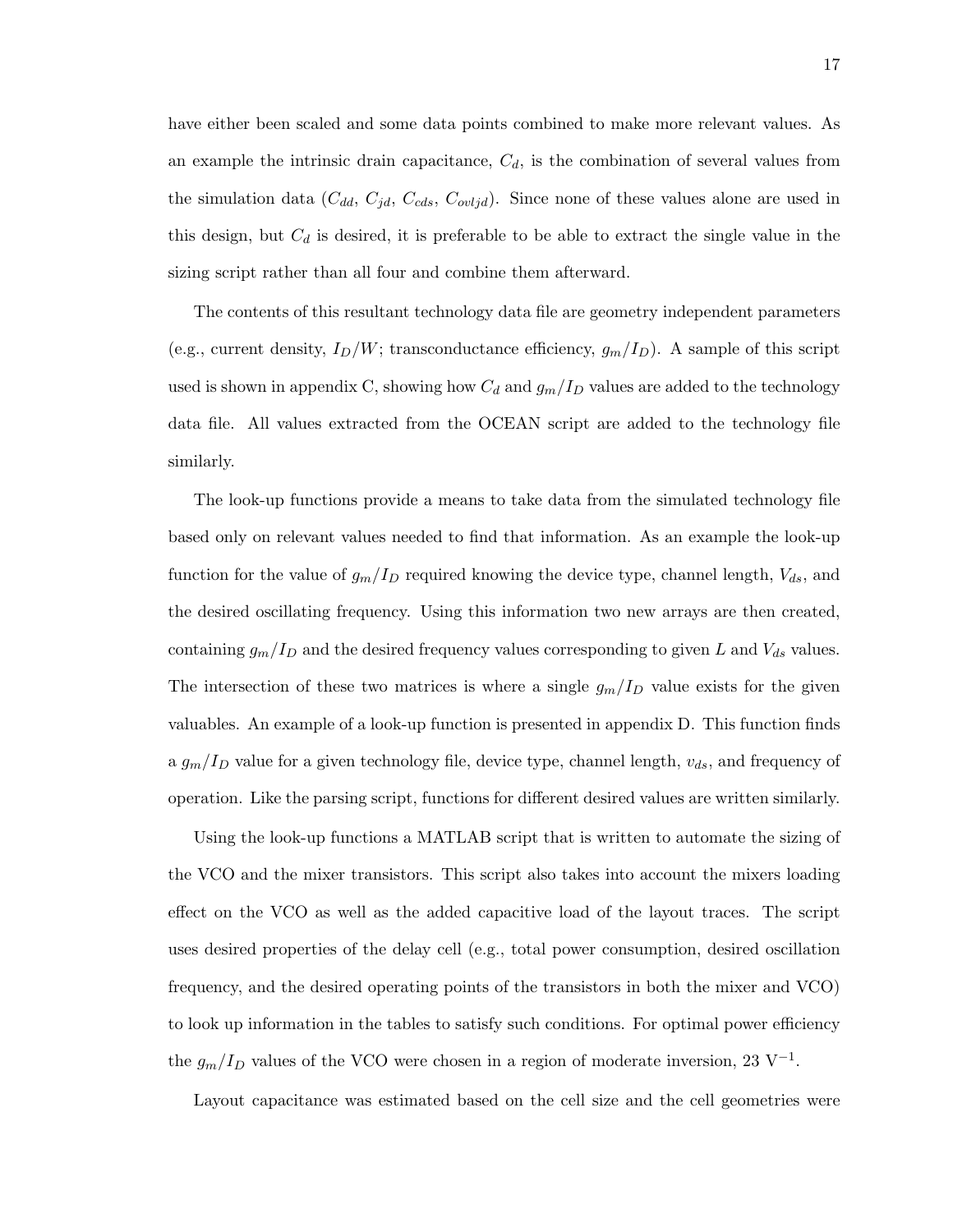iterated in the script until a satisfactory solution was achieved that optimized the design for low power at the desired operating frequency.



Figure 4.2: MATLAB sizing script flow diagram

Figure 4.2 shows the general flow chart of how the sizing script functions. After deciding the initial operation conditions, i.e. current consumption, desired oscillation frequency, device lengths, and  $g_m/I_D$  values for the switching transistors  $M_3$  and  $M_6$ , the first check is if the desired operation point allows for a fast enough transistor. The transition frequency,  $f<sub>T</sub>$ , of a transistor is the frequency at which the short-circuit current gain is unity, and goes down as the device is closer to weak inversion. The goal being to find a device with as high a  $g_m/I_D$  value possible that will allow for the design to operate, ensuring optimal power efficiency. The test condition is placed such that the device is not operating at  $f<sub>T</sub>$ , as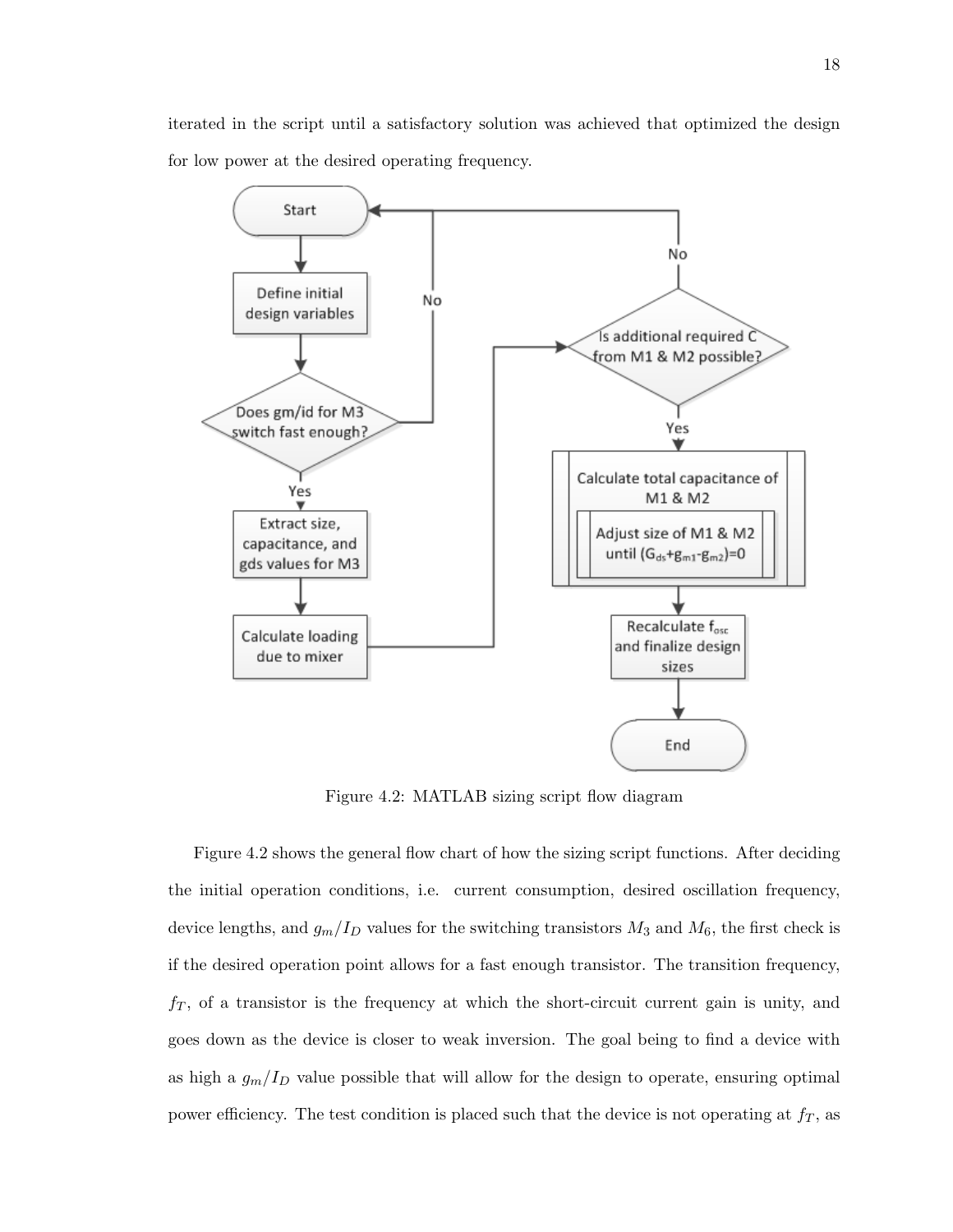this would potentially cause the design to be unstable. Figure 4.3 shows the relationship of  $g_m/I_D$  to  $f_T$  for the NMOS device in this technology. Looking at this figure for a 120 nm device 25  $V^{-1}$  is approximately the boundary between weak and moderate inversion where the device is able to start switching at speeds suitable for this design. As such a value of 23  $V^{-1}$  is chosen. Ensuring this the  $f_T$  condition is met, the  $I_D/W$  value for this device can be found and since  $I_D$  is explicitly chosen for the width of the device can be calculated. This also gives the precise  $g_{m3}$  value which is a crucial design value, as seen in equation  $(3.5).$ 



Figure 4.3: This plot shows the relationship of  $g_m/I_D$  to  $f_T$  for a NMOS device in the technology being used. The three lines are for device lengths of 120 nm (solid), 240 nm (dashed), and 360 nm (doted).

The mixer is designed to operate at a  $g_m/I_D$  value of 37 V<sup>-1</sup> to ensure that the devices operate efficiently at low power, and as switching speed is not a large concern they can operate in weak inversion as opposed to moderate inversion. Using this value the capacitive load to the VCO added by the mixer,  $C_{mixer}$ , can be calculated.

Knowing  $g_{m3}$  and the intrinsic capacitance associated with  $M_3$ , also calculated using look-up scripts, the required total capacitance of the remaining capacitors,  $M_1$  and  $M_2$ , is calculated.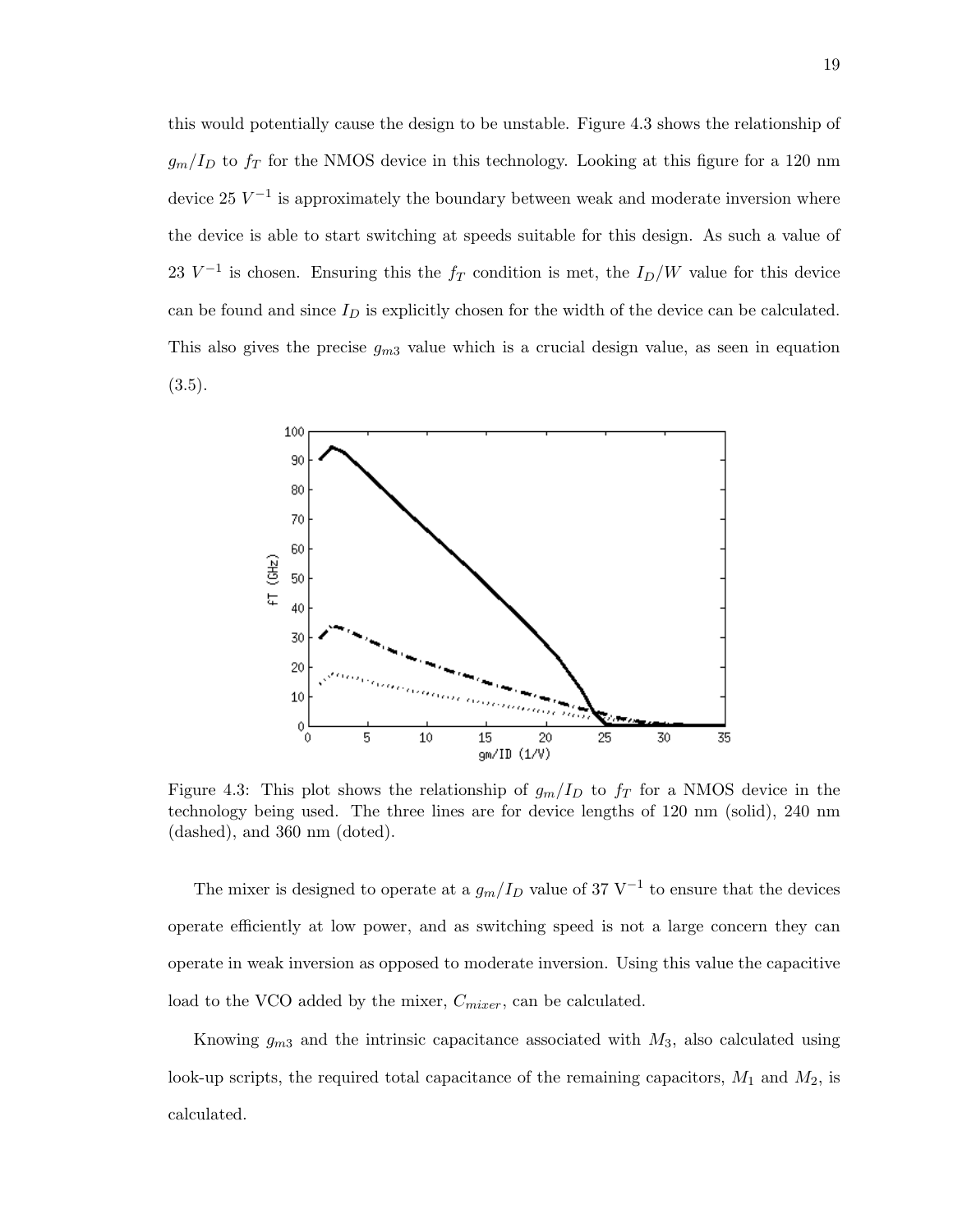$$
C_p = \frac{g_{m3}}{2\pi f_{osc}} - C_{fixed}
$$

 $C_{fixed}$  is the total loading capacitance of the now fixed design values, transistor  $M_3$  and the mixer and  $C_p$  is the required capacitance needed from the transistors  $M_1$  and  $M_2$  to satisfy oscillation conditions at the given frequency.

$$
C_p = C_{dM1} + C_{dM2} + C_{ggM1} + C_{ggM2}
$$

To calculate the capacitive contribution of  $M_1$  and  $M_2$  the  $g_m/I_D$  for both is considered as single design variable, and then the ratio of sizing  $M_1$  to  $M_2$  is considered to verify that the term  $(g_{m_{p2}} - g_{m_{p1}} + G_{ds})$  goes towards 0. In implementation the condition was placed that the term go toward −1 to ensure that the design oscillated under PVT variations.

The final devices obtained from the script are shown in Table 4.1. Table 4.2 lists the capacitance values found and used in the MATLAB script as well as the layout capacitance estimated for this design. Operating current,  $I_D$ , for a single delay cell was used as 10.63  $\mu$ A. The full MATLAB script can be seen in appendix E

| Device     | Width $(\mu m)$ | Length $(\mu m)$ |  |  |  |
|------------|-----------------|------------------|--|--|--|
| <b>VCO</b> |                 |                  |  |  |  |
| M1, M4     | 0.66            | 0.24             |  |  |  |
| M2,M5      | 0.93            | 0.24             |  |  |  |
| M3,M6      | 2.10            | 0.12             |  |  |  |
| M7         | 2.58            | 0.36             |  |  |  |
| Mixer      |                 |                  |  |  |  |
| $M1-4$     | 9.6             | 0.12             |  |  |  |

Table 4.1: Device sizes for design, generated using MATLAB sizing script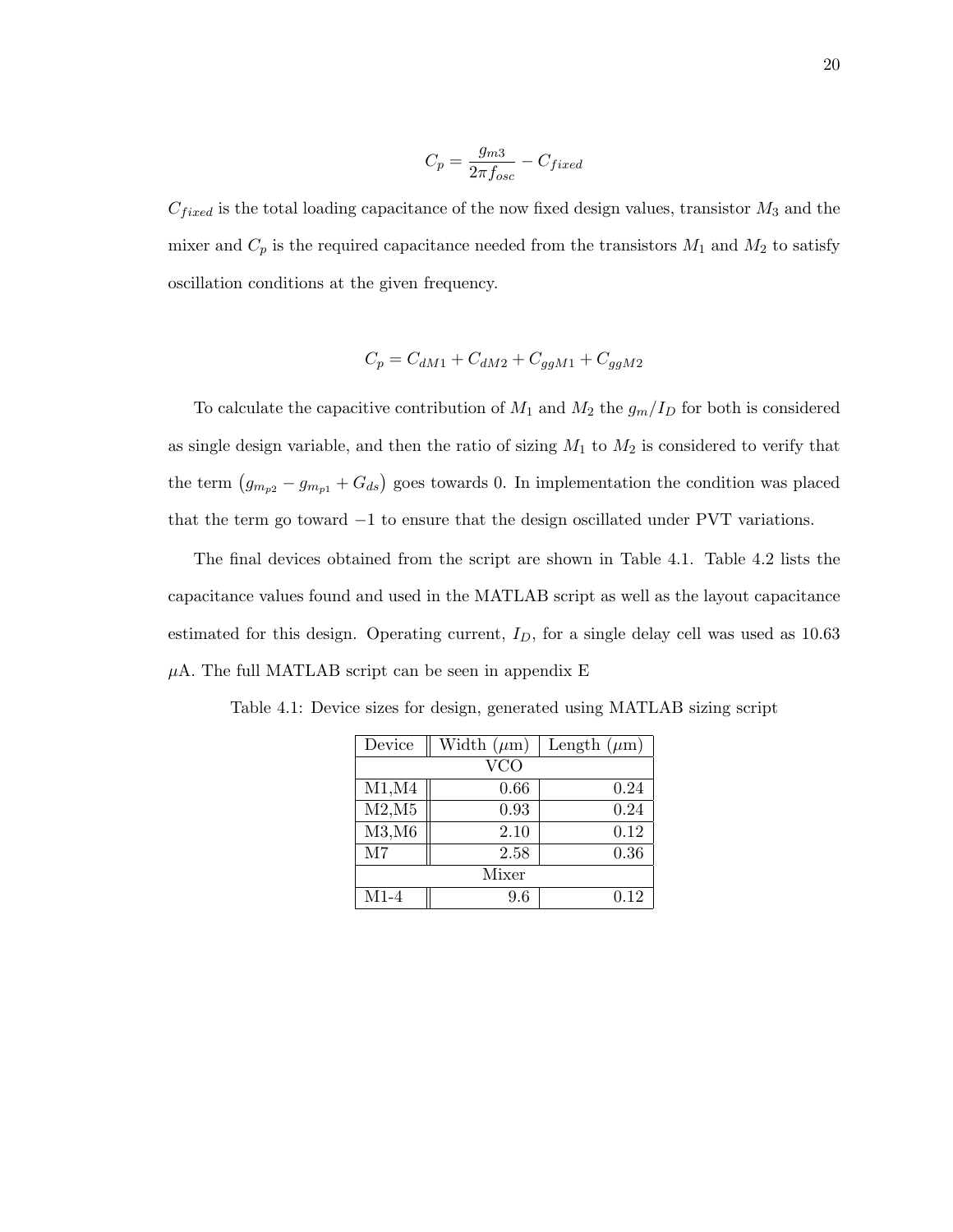| Device       | $C_q(fF)$    | $C_d(fF)$ |  |  |
|--------------|--------------|-----------|--|--|
|              |              |           |  |  |
| M1, M4       | 0.95         |           |  |  |
| M2,M5        | 1.75         |           |  |  |
| M3,M6        | 2.03         | 2.55      |  |  |
| $C_{mixer}$  | $13.36\; fF$ |           |  |  |
| $C_{Layout}$ | $22.4$ $fF$  |           |  |  |

Table 4.2: Capacitance values found and estimated using the MATLAB design script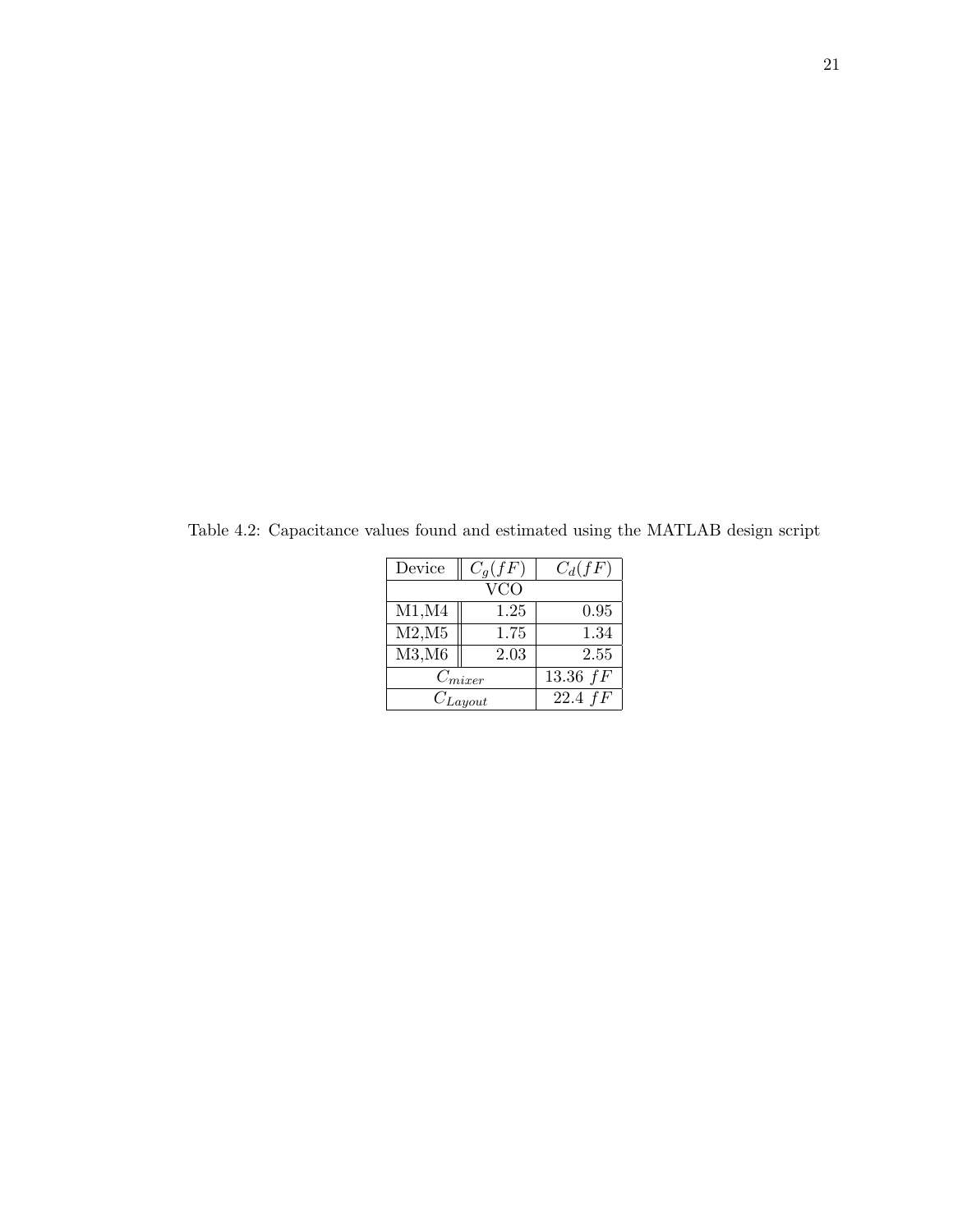## Chapter 5

### Layout

The layout of both the VCO and mixer was guided by two main concerns, robustness against manufacturing and operating variations as well as the parasitic capacitance as a result of layout. Manufacturing and operating variations are most commonly referred to as processvoltage-temperature (PVT) variations. The largest concern for this design is maintaining efficient operation of the deicing under typical conditions while being able to function within the PVT variations of the 130 nm IBM process, the chosen process technology for this design. The following sections provide detail on PVT variations and how they were designed for using layout techniques. Layout was preformed in the Cadence Allegro design suite.

#### 5.1 PVT Variations

Voltage and temperature variations are associated with the supplied voltages and the operating temperature of both the environment and the circuit itself. In compliance with the FCC regulations for the MedRadio frequency band implantable radio devices must operate within the range of 25°C to 45°C, while body worn devices within 0°C to 55°C. For the purposes of this design we are considering an implantable device. Although this range is still large typical body temperature variation, including sever fevers and chills is limited to within approximately  $\pm 3^{\circ}$ C of 37 $^{\circ}$ C. For these reasons an implantable device is considered to be in a much more stable temperature environment than body worn and other commercial devices. As was shown in Figure 3.5, this VCO design is capable of a wide range of tuning to compensate for temperature variations.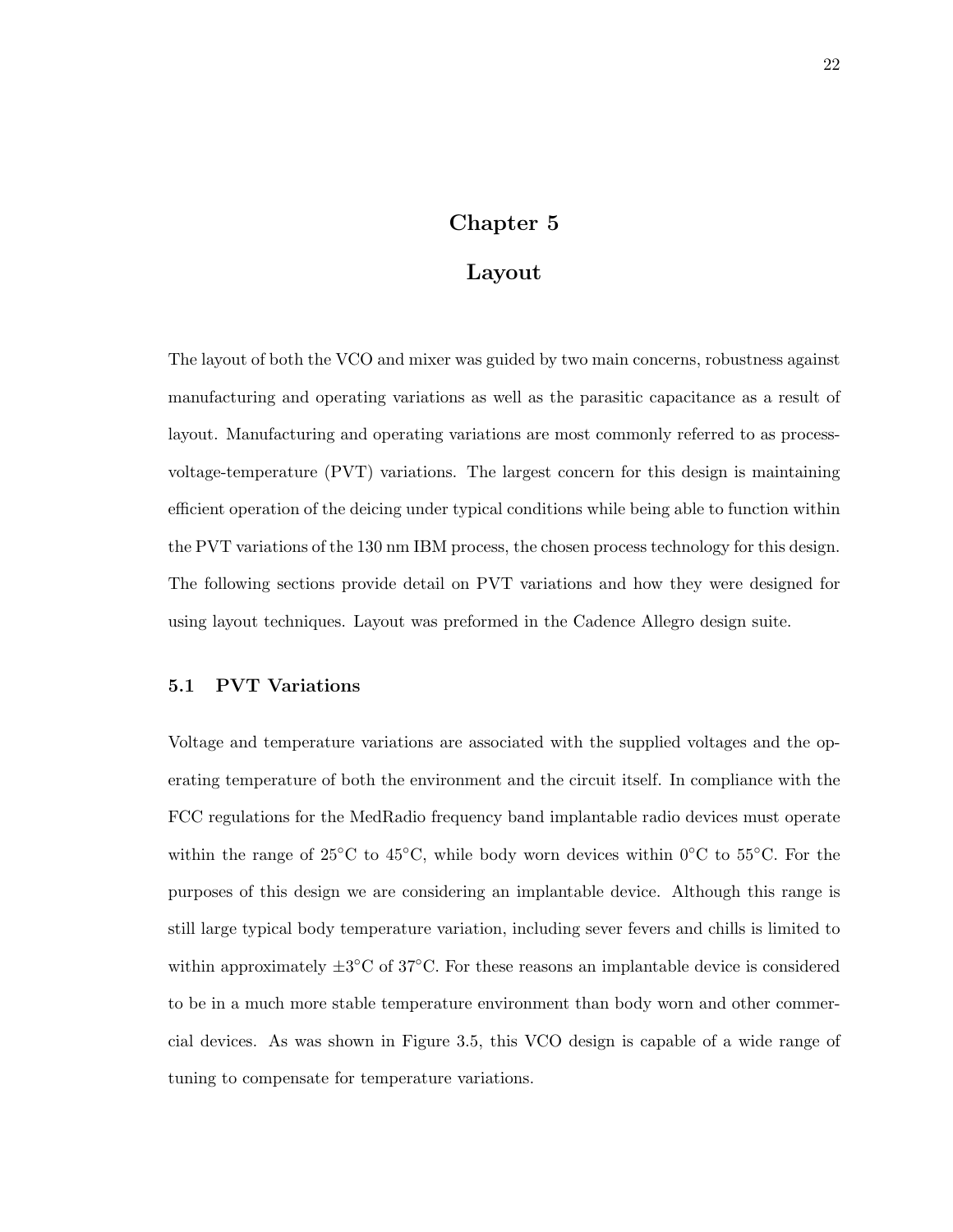Variations in the supply voltages can be caused by several factors, including temperature variations and noise in the supply circuit, but also by resistance of the supply rails and connection buses. The resistance of metal buses is typically low, but non-zero, and because of this across a whole circuit there may be small voltage drops between elements connected on different points of the bus, where in simulation ideal connections were considered. The circuit presented in this work is quite small and as a result such factors are not heavily considered. Additionally all simulations were performed post-extraction to ensure that any parasitic effects of the layout are taken into account. To help protect against noise in the supply circuit decoupling capacitors were placed between the supply and ground buses.

Layout extraction is a tool which analyzes the physical layout of the circuit for parasitic effects. Most important in this design is the added effect capacitance, as a result of connection buses and vias which connect different metal layers. Using this extracted information the VCO devices can be sized to compensate for the added capacitive load of the layout. Resistance added by metal connection buses is also part of post-extracted information which is used, but not explicitly compensated for in the design scripts, as it is assumed to be negligible in a small design such as this. Post-extracted simulations yield a more accurate results by taking these added layout effects into consideration over the ideal connection used in schematic entry.

Process variations are cause for more concern and thus, were more heavily considered during the design process. Process variations is the term given to general variations within the semiconductor fabrication process. These variations can come in the form of wafer inconsistencies such as doping concentrations and oxide thicknesses, as well as manufacturing inconsistencies (e.g., optical shadows, anisotropic etching, etc.) which can result in variations in the exact size of devices on the die. The 130 nm IBM design kit supplies process corner information, representing the typical expected characteristics of a fabricated die as well as the extreme deviation from this normal. The typical corner (TT) is what the design is optimized for, however it is important to ensure that operation is still possible in the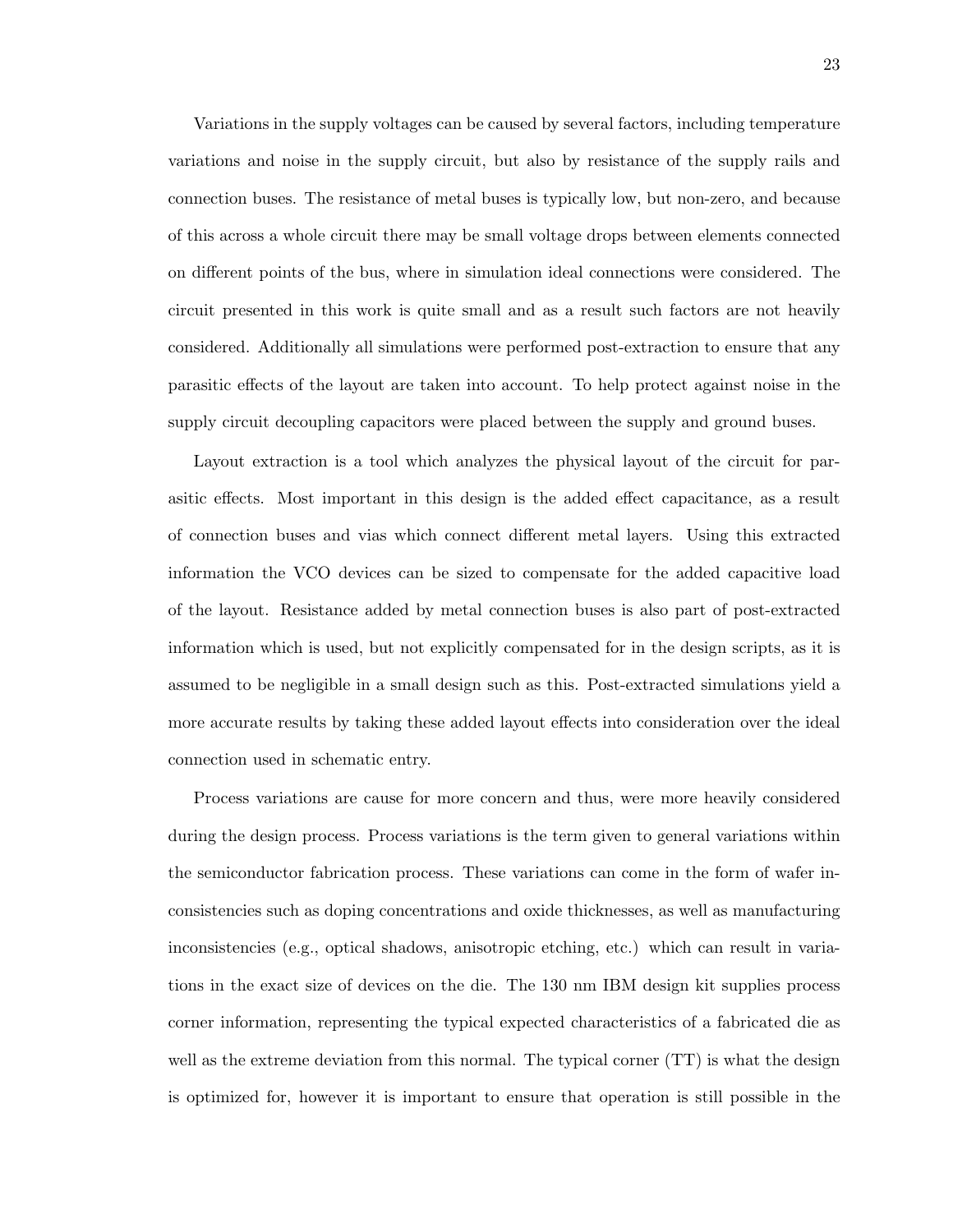outlying corners for a PVT variation robust design. These corners are designated with two letters, the first for NMOS devices and the second for PMOS, and whether the device operates slower (S) of faster (F) than the typical conditions. Having these corners as simulation profiles allows for testing under PVT variations to ensure the design still operates, even if not under optimized conditions.

#### 5.2 Common-Centroid Layout Technique

In order to ensure minimal impact from process variations a common-centroid layout (CCL) technique was used wherever possible. The result of this design method is that PVT variations across a die have a smaller impact on any one transistor, as any shift from the expected perimeters is re-distributed across the paired transistors in layout. This is specifically relevant to physical variation in device size and die properties, such as doping concentrations and oxide thickness. The physical differences in layout between normal and CCL techniques are shown in Figure 5.1.



Figure 5.1: Two side by side transistors, with normal layout connections 5.1a and with common-centroid layout techniques 5.1b. The gate of transistor 1 is shown in gray.

As an example, looking at Figure 5.1, if there is a change in doping concentration from left to right in 5.1a the change in concentration will cause the two transistors to operate under slightly different bias points, and even though they should be matched one may be faster or slower than the other. Using CCL the terminals of each transistor appear on both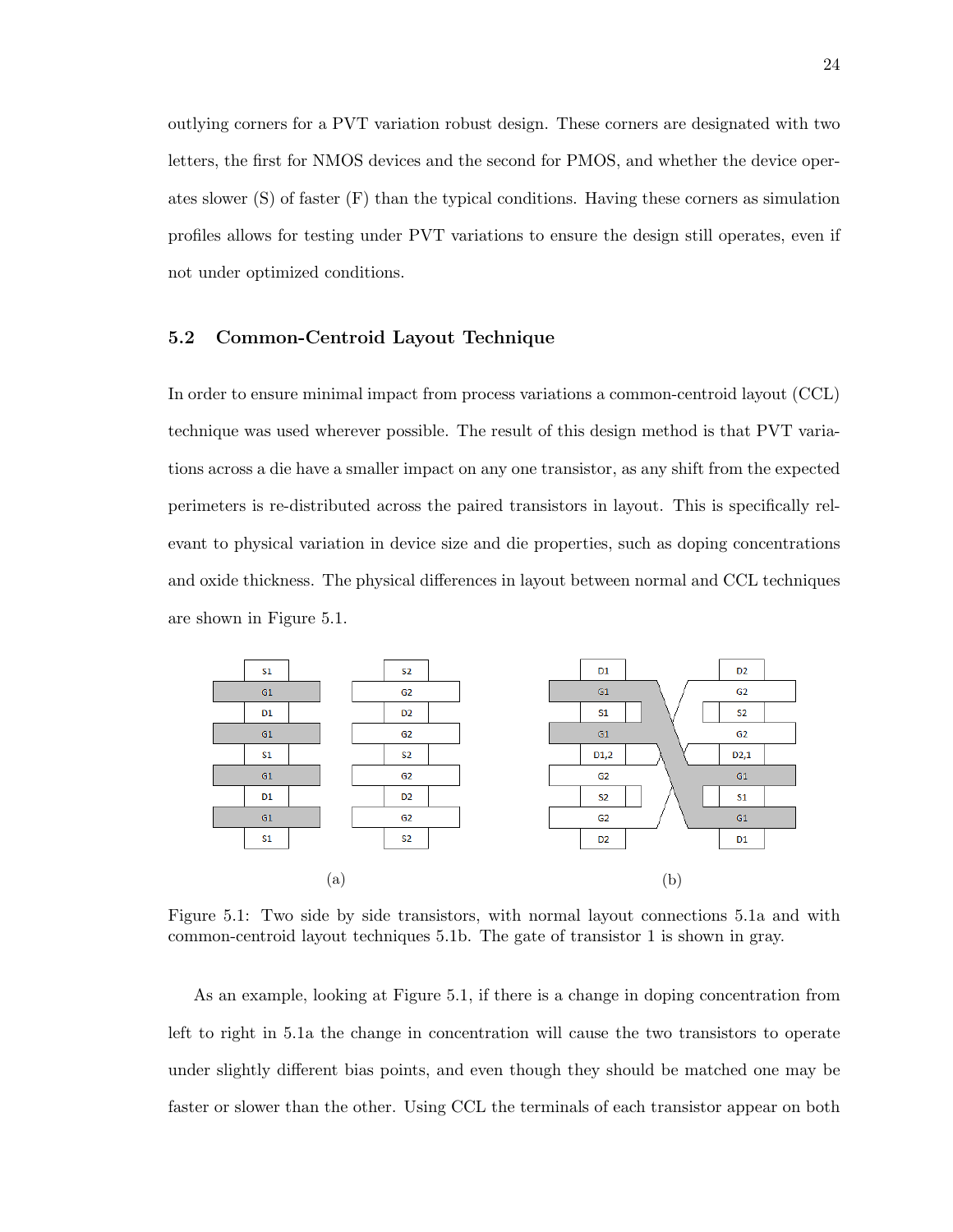the left and right side of the layout and so even though the change in doping concentration will still effect the overall design, the impact on any single transistor is minimized as one half of a transistor will appear with higher dopant and the other with a lower concentration. The drawback of CCL is that the added crossing metal connections as well as added vias between metal layers results in additional parasitic capacitance. The capacitance of this design plays a critical factor in the overall circuit performance; however, the inclusion of this capacitance in the sizing script allows for compensation.

As shown in Figure 5.1b for CCL to be implemented the drain of the transistors must share a connection. This created a limitation such that it cannot be used in all situations. However where applicable this technique allows for more balanced circuit layouts that are more resistant to PVT variations. An added benefit of this layout method creates connection points on both sides of the pair, rather than forcing connection to  $M_1$  on the left, and  $M_2$ on the right, as would be the case for 5.1a. Additionally CCL requires that the transistors be implemented with a multi-finger layout, in which a single wide transistor is divided into a number of gate fingers, which add up to the total width.

Layout for the VCO can be seen in Figure 5.2. This layout consists of two separate Maneatis cells connected with buses running left to right in the middle of the cell. Connections between the different transistors within a single cell run up and down. A separate ground guard ring has been added to  $M_7$  on each transistor as it is the transistor that dictates the current draw of the cell and the ring adds an extra level of noise isolation. CCL is used for transistors  $M_3$  and  $M_6$  as the drains are connected together, however for the load transistors  $(M_{1,2}$  and  $M_{4,5})$  do not share drain contacts so the CCL is modified by stacking the two loading transistors, but splitting the devices so they do not share drains when the cross connection is made. This still makes the two paths more resistant against variations, while not taking full advantage of CCL. The other reason for this modified CCL layout for the PMOS devices is that the devices are too small to be implemented with a multi-finger layout.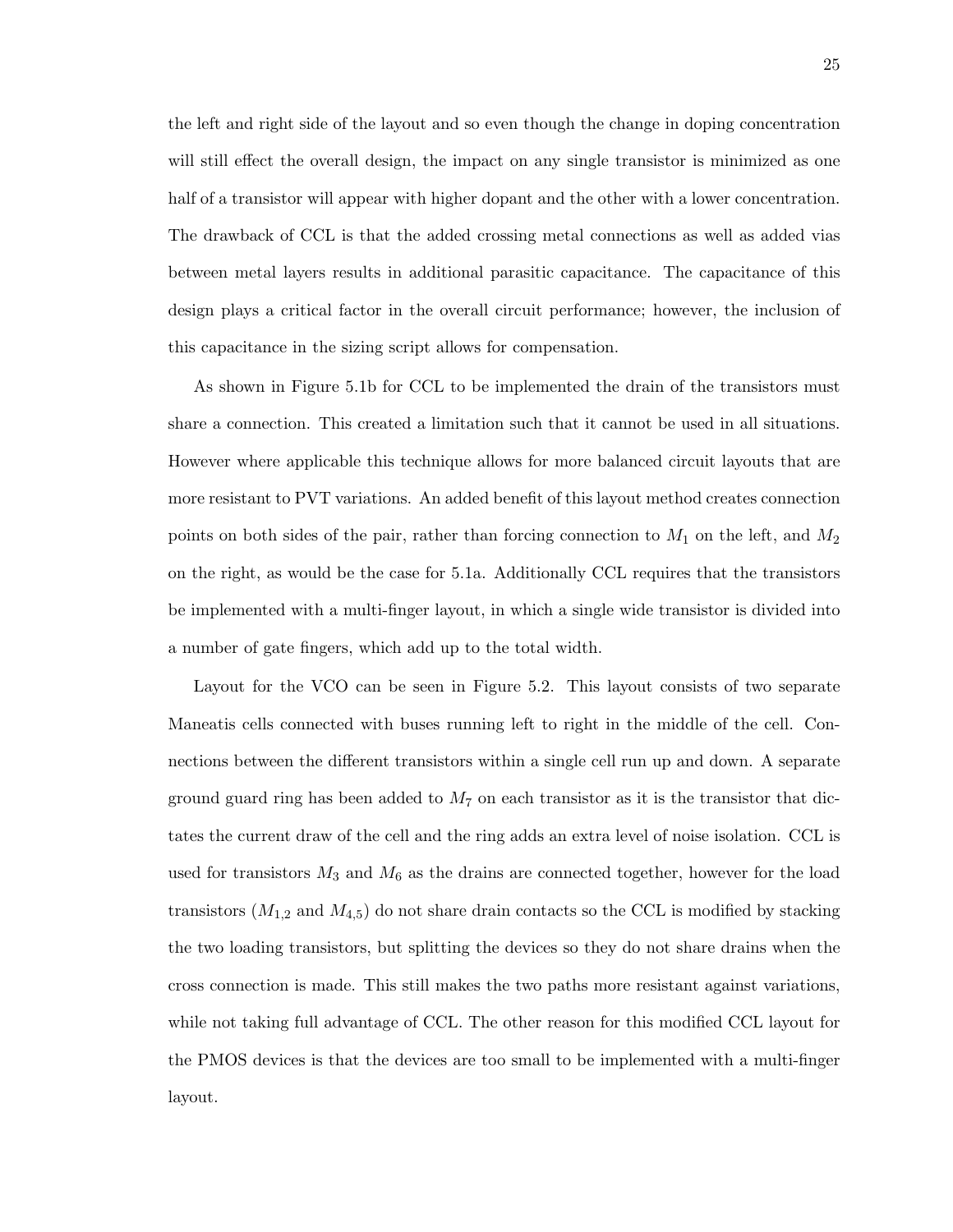

Figure 5.2: VCO layout, not including bypass and added capacitance

The layout for the mixer is shown in Figure 5.3. Similar to the VCO layout, CCL could not be used for the entire design, as only the bottom bottom pair of switches as seen in Figure 3.7 share a drain connection. As a result the mixer is more susceptible to mismatch due to PVT variations. Mismatch in the mixer is not desirable, however it only contributes to slight changes in conversion gain and output bias levels, but does not effect the ability to demodulate incoming signals. The mixer output requires a low pass filter, amplification, as well as DC level shifting even under ideal operating conditions, thus these variations can be accounted for in subsequent stages of the receiver. In the case of the VCO, mismatch can potentially cause two branches of the Maneatis cell to be different enough from each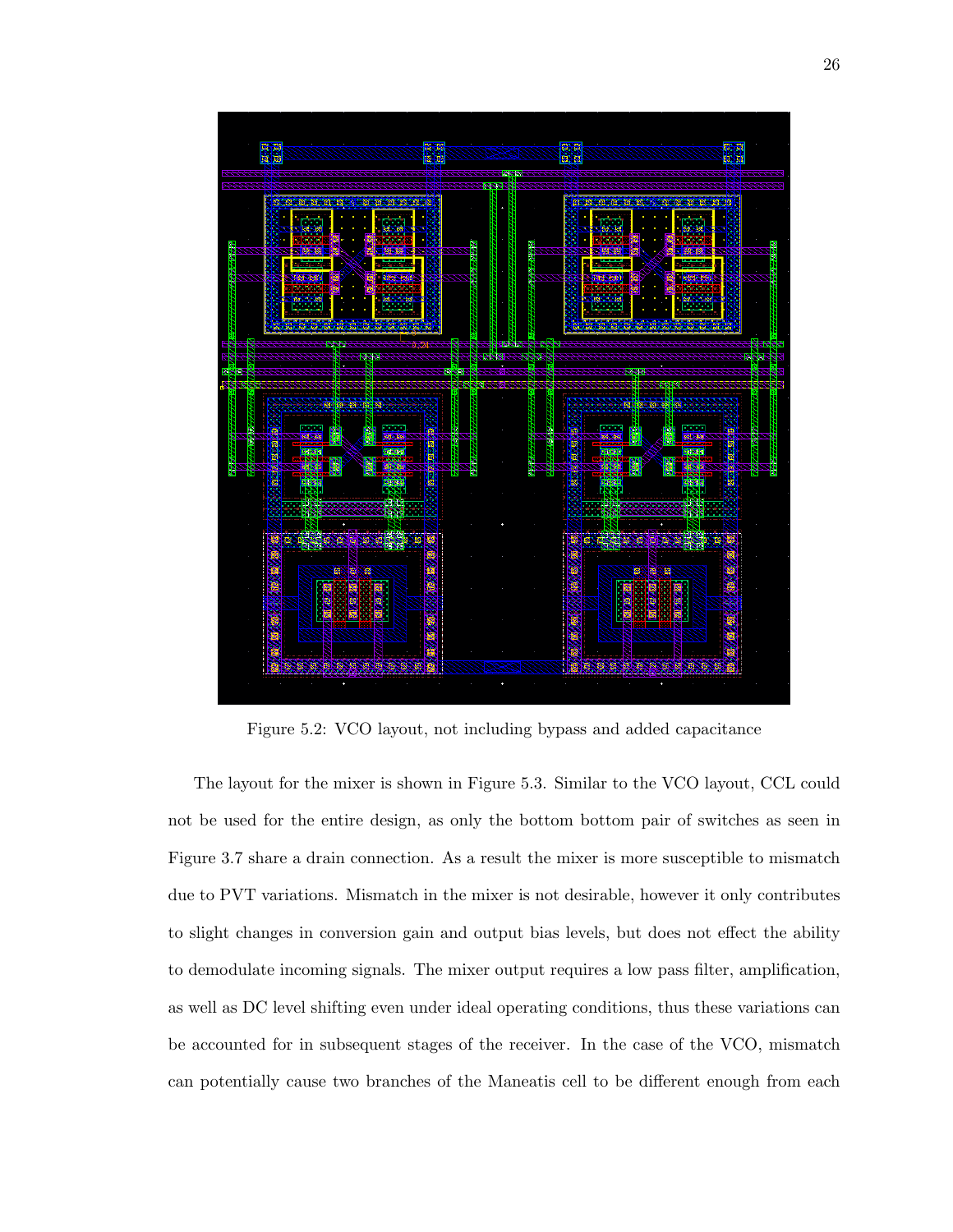

Figure 5.3: Mixer layout not including coupling capacitors and biasing resistors.

other as to prevent oscillation and so it is more crucial the CCL be used in that layout.

Only one branch of the VCO is connected to the mixer, the loading effect of the layout capacitance is different on the interconnections between the Maneatis cells. To compensate for this additional capacitors were added to the unconnected lines so as to more closely match the layout capacitance of the other pair. Additionally decoupling capacitors between the supply and ground rails were added for protection against noise in supply lines. The overall layout for the final design is shown in Figure 5.4. The VCO and mixer pair has been designed and extracted using an 8RF CMOS technology, in the 130 nm IBM process. The overall design is small and largely dominated by the added passive components. Total it occupies a die area of 49  $\mu$ m x 39  $\mu$ m, not including bonding pads.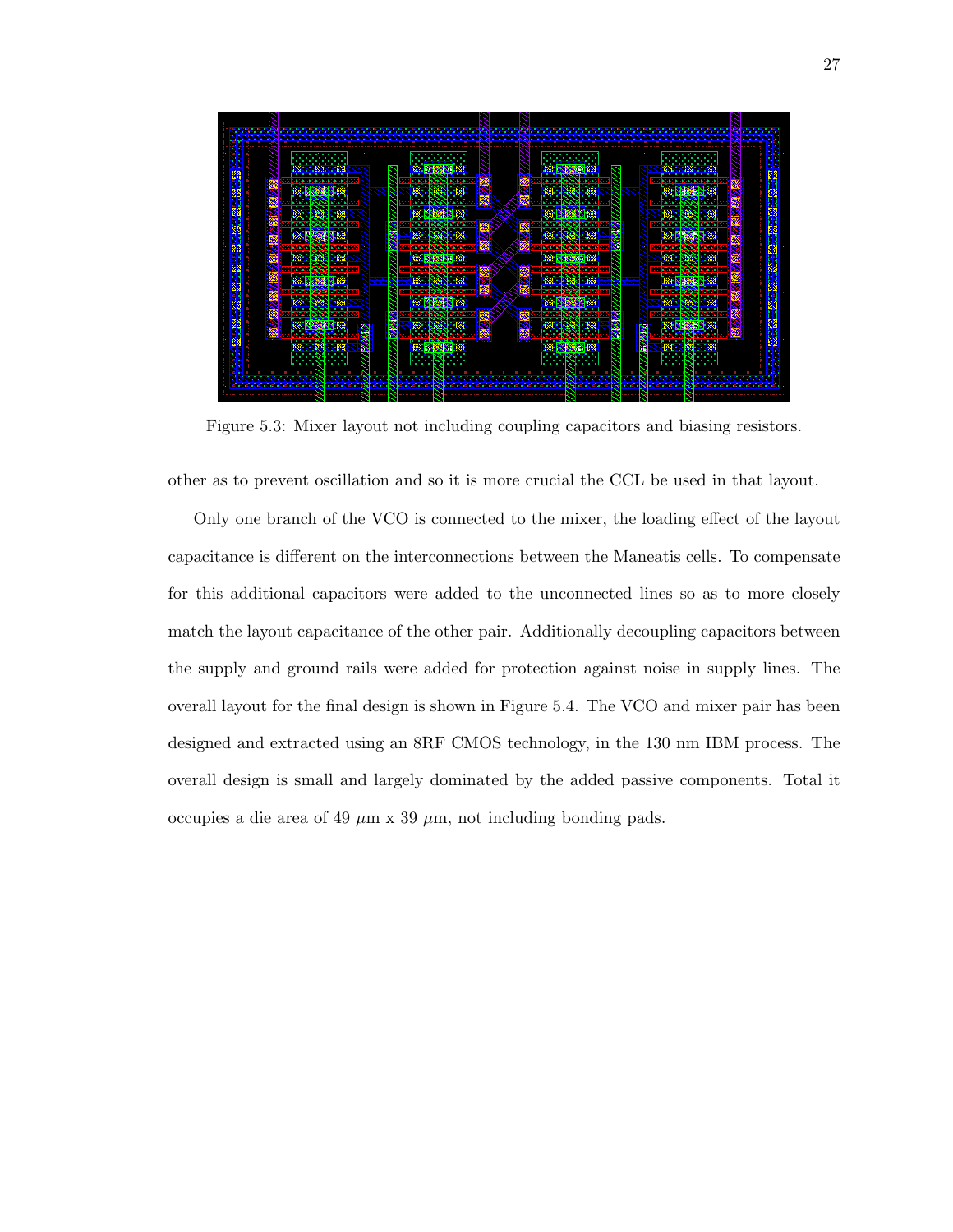

Figure 5.4: The layout for the (A) VCO and (B) mixer. The surrounding area contains bias, bypass, and coupling circuits.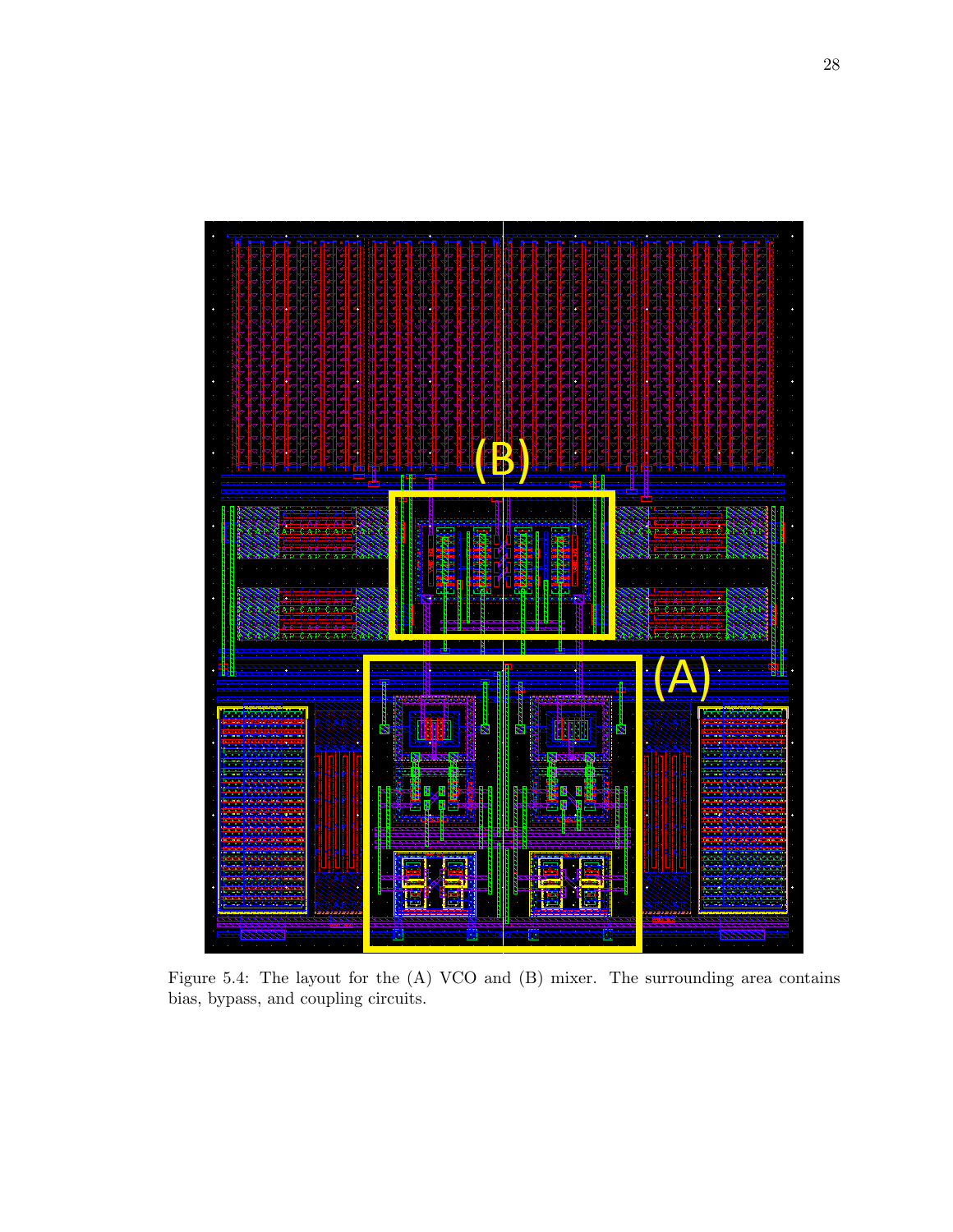## Chapter 6

### Results

This design has been extracted and simulated using the IBM 130 nm design process, and all simulations have been performed at 37◦C as the intended use is for a medical implant. After transistors were initially sized using the MATLAB script, the layout was designed and extracted. Small changes to device sizes were implemented to meet the required layout rules. Those changes are presented in Table 6.1. The extracted layout information added layout capacitance and any resistance added by the connection buses. With the post-extracted information adjustments were made to the DC current consumption of the VCO sizing and of the two circuits to ensure functionality in the three process corners (TT, SS, FF).

#### 6.1 VCO

The post-extracted simulation results of the circuit show that the overall design consumes 25.8  $\mu$ A with a supply voltage of 1 V, at the TT design corner. The design script called for a  $g_m/I_D$  value of 23 V<sup>-1</sup>, however after adjusting for the included parasitic effects found in posted extracted simulation  $M_3$  and  $M_6$  operate at 21.7 V<sup>-1</sup>.

The circuit has also been tested in fast and slow fabrication corners. An adjustment of the biasing current and supply voltage has been shown to allow the design to operate across expected PVT variations. By adjusting the two tuning parameters, the supply voltage and current consumption of the delay cells the VCO has been demonstrated to oscillate at the SS corner with a post consumption of 50  $\mu$ W. In the SS corner  $M_3$  and  $M_6$  are operating at a  $g_m/I_D$  value of 20.8 V<sup>-1</sup> in order to satisfy conditions of oscillation at the same size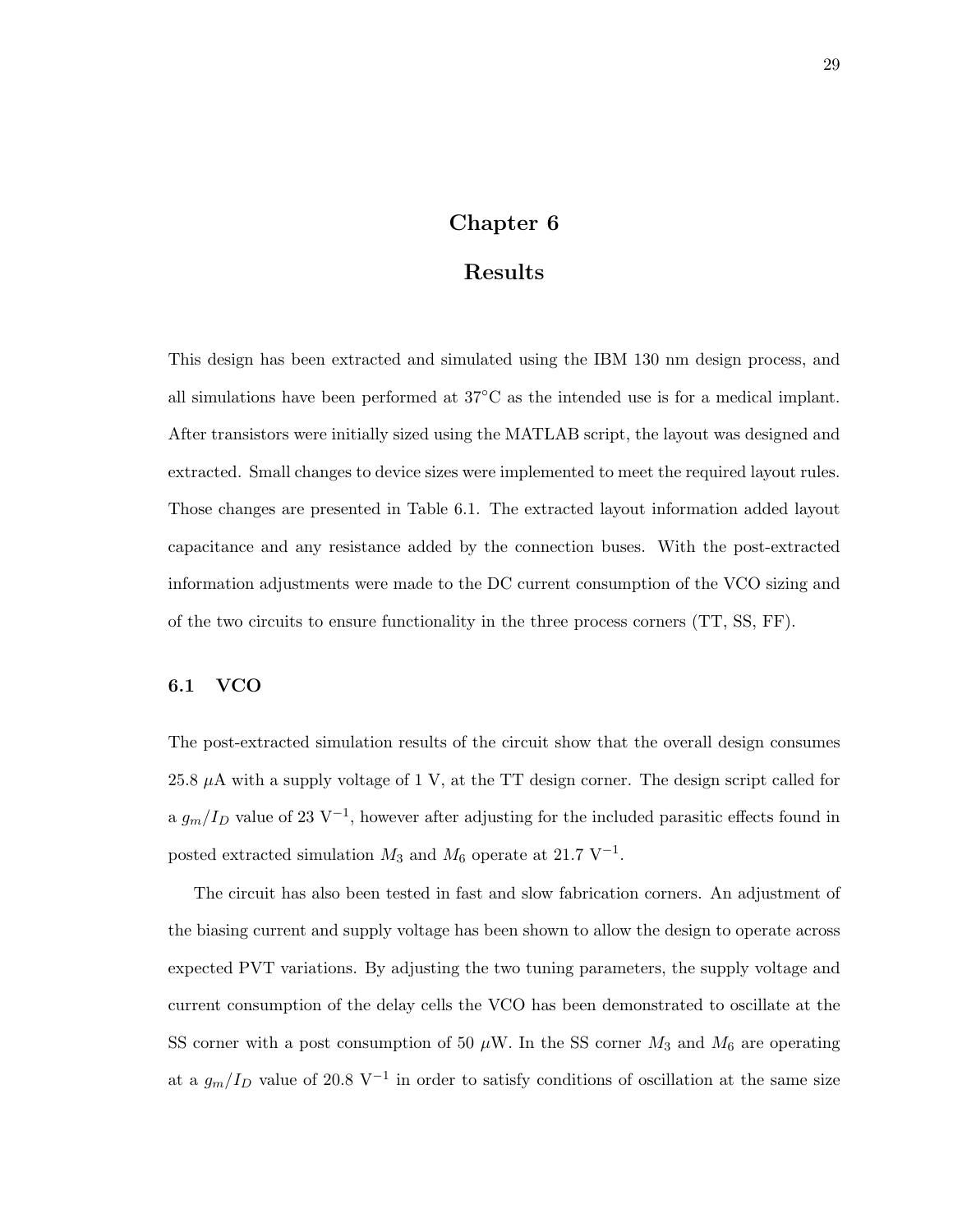| Device | Width $(\mu m)$ | Length $(\mu m)$ |
|--------|-----------------|------------------|
|        | VCO             |                  |
| M1, M4 | 0.6             | 0.24             |
| M2,M5  | 0.96            | 0.24             |
| M3,M6  | 2.13            | 0.12             |
| M7     | 2.6             | 0.36             |
|        | Mixer           |                  |
| $M1-4$ | 9.6             | 0.12             |

Table 6.1: Device sizes for design used in layout.

device. To start oscillation at the SS design corner the supply voltage must be 1.8 V and supply current for the VCO is 27.8  $\mu$ A.

At the FF deigns corner the design skews in the other direction. The supply voltage must be adjusted to 0.825 V and the supply current is changed to 19.7  $\mu$ A. Under these conditions transistors  $M_3$  and  $M_6$  operate at a  $g_m/I_D$  value of 22.43 V<sup>-1</sup>. Although at this corner the  $g_m/I_D$  point shows the device working in weaker inversion than the TT corner, the reduction in current and supply voltage generates a output signal half the strength of than in the TT corner. This has a significant effect in the mixer stage, as will be explained in the section 6.2.

Both the FF and SS design corners can be made to satisfy oscillation conditions by adjusting the current and supply voltage to the VCO, however in both corners the transistors will be operating in heavier inversion than the TT corner, for which the sizing was optimized. Operating conditions have been summarized in Table 6.2.

| Corner    | Supply    | Current      | $M_{3,6} g_m/I_D$        | Output           |
|-----------|-----------|--------------|--------------------------|------------------|
|           | Voltage   | $Consump-$   |                          | Voltage          |
|           |           | tion         |                          | Amplitude        |
| TT        |           | 25.8 $\mu$ A | $21.7 \,\mathrm{V}^{-1}$ | $110 \text{ mV}$ |
| <b>SS</b> | 1.8 V     | 27.8 $\mu$ A | $20.8 V^{-1}$            | $120 \text{ mV}$ |
| FF        | $0.825$ V | 19.7 $\mu$ A | $22.4 V^{-1}$            | $56 \text{ mV}$  |

Table 6.2: Operating conditions in the three primary design corners for free running oscillation of 403 MHz

The VCO achieves a free running oscillation frequency of 403.5 MHz at a typical process corner, with an associated phase noise of -51.8 dBc/Hz using a 1 MHz offset. When the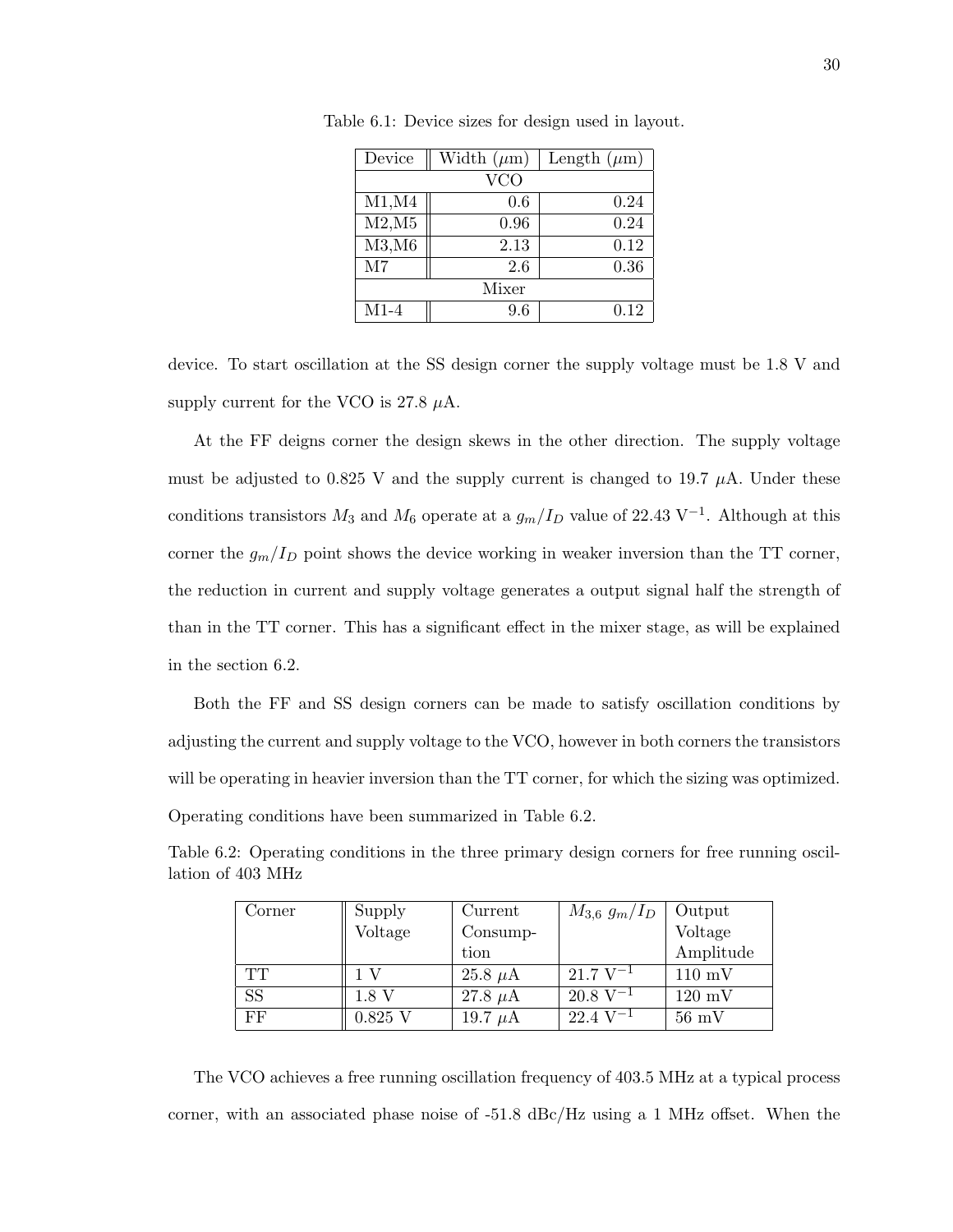VCO is under injection lock conditions, using a 1  $\mu$ A IL signal, the phase noise improves to -118 dBc/Hz, using an ideal injection lock signal. The free running and injection locked VCO phase noise characteristics are shown in Figure 6.1.



Figure 6.1: VCO phase noise characteristic under free running and injection locked conditions.

To compare this work with other VCOs, the figure of merit (FOM) by which different VCO designs can be compared is given below as equation (6.1). This FOM captures the two most critical design criteria for a VCO, power consumption and phase noise.

$$
FOM = 10 \log \left[ \left( \frac{F_{osc}}{F_m} \right)^2 \frac{1}{P} \right] - L \left\{ F_m \right\} \tag{6.1}
$$

 $F_{osc}$  and  $F_m$  are the oscillation frequency and offset frequency, respectively, P is power consumed, in mW, and L is the phase noise at the offset frequency, in  $\text{d}B\text{c}/\text{Hz}$ , most commonly taken at a 1 MHz offset [16]. This FOM is the general formula applied to VCOs, however heavily leans towards showcasing improvements in phase noise rather than power consumption. The aim of this design was to implement a VCO with as small a power consumption as possible and phase noise was not as heavily considered. As a result the FOM for this design is higher than other works listed, while operating at a power point at least an order of magnitude lower.

As can be seen in Table 6.3, this design exhibits a good phase noise while operating at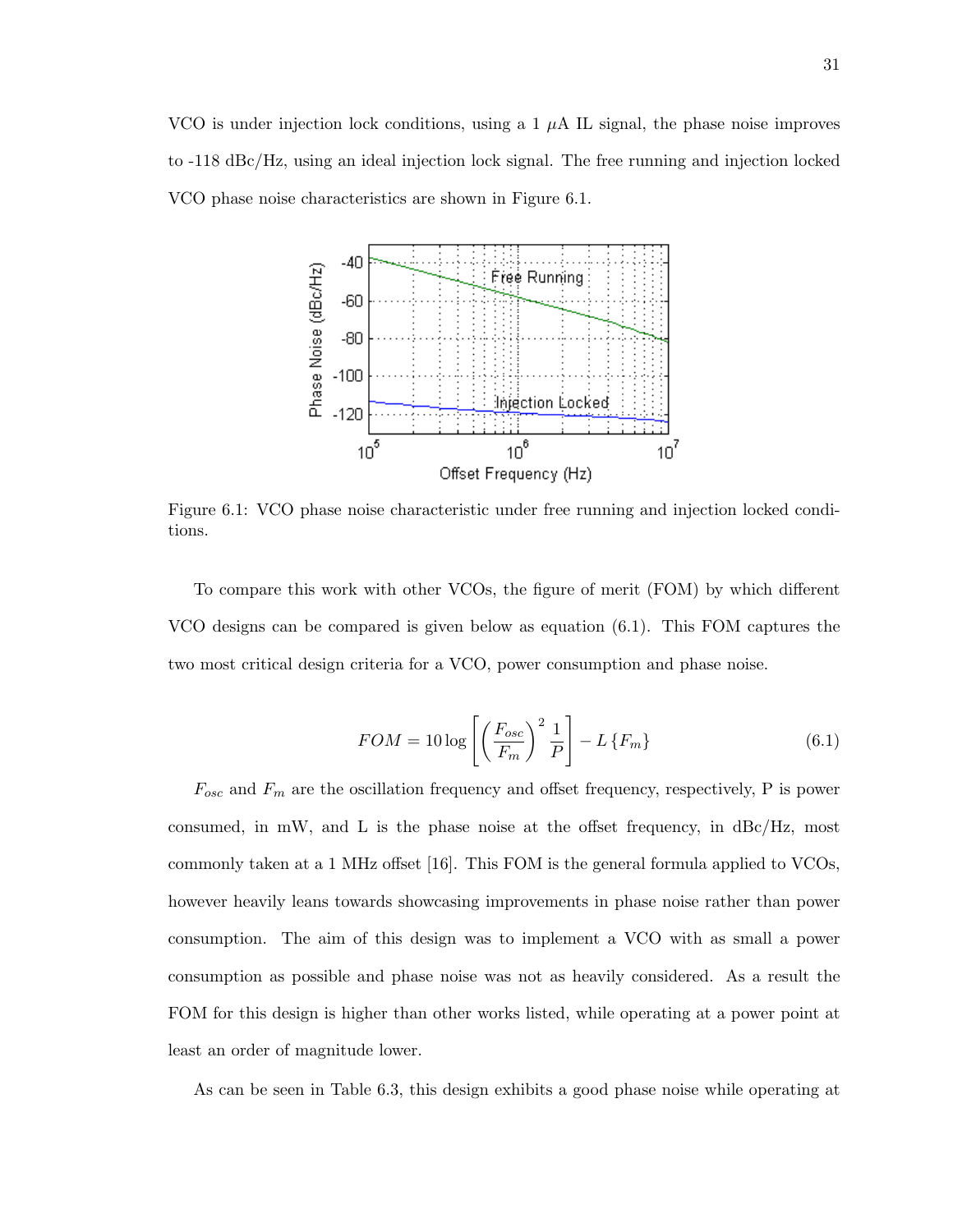|                                                                                                                                                                     | Frequency | Phase Noise | Off-<br>Freq. | Power  | <b>FOM</b> |
|---------------------------------------------------------------------------------------------------------------------------------------------------------------------|-----------|-------------|---------------|--------|------------|
|                                                                                                                                                                     | (MHz)     | (dBc/Hz)    | set(MHz)      | (mW)   |            |
| This                                                                                                                                                                | 403.5     | $-51.8$     |               | 0.0258 | 119.8      |
| Work <sup>1,3</sup>                                                                                                                                                 |           |             |               |        |            |
| This                                                                                                                                                                | 403.5     | $-118.9$    |               | 0.0258 | 186.9      |
| Work <sup>2,3</sup>                                                                                                                                                 |           |             |               |        |            |
| $[5] % \includegraphics[width=1\textwidth]{images/TrDiM-Architecture.png} \caption{The image shows the number of three different ways.} \label{TrDiM-Architecture}$ | 403.5     | $-95.6$     |               | 0.85   | 148.4      |
| $\left[ 7\right]$                                                                                                                                                   | 403.5     | $-107$      | 0.1           | 1.2    | 178.3      |
| [16]                                                                                                                                                                | 5650      | $-88$       |               | 5      | 156.1      |
| $[17]^3$                                                                                                                                                            | 400       | $-93.5$     | 0.16          | 1.05   | 161.3      |

Table 6.3: Figure of merit comparison between this work and other published works.  $<sup>1</sup>$  is</sup> operating as a free running VCO, while  $^2$  is injection locked.  $^3$  results are simulation based while others are measurement based.

a low power point. [16] has been include as a comparison point as the design outlined in it also uses a two-stage Maneatis cell VCO, while the other papers utilize different delay cells and configurations. This work as well as [17] use simulation based results, while the other works listed in Table 6.3 are measured results.

#### 6.2 Mixer

The passive mixer achieved an overall voltage conversion gain of  $-18.4$  dB and 1 dB compression point of -13.5 dBm, as shown in Figure 6.2. This conversion gain is far below the theoretical limit ( $\approx$ -4 dB) obtained when square-wave drive signals are used. To obtain a conversion gain closer to the theoretical limit a VCO output signal closer to 10 dB would need to be generated. Such a signal would result in a significant power consumption increase in the VCO. As was shown in Table 6.2, even though under the FF design corner the VCO operates in lower inversion, making it more efficient, the output is nearly half of the TT corner. Looking at Figure 6.2 this would translate to a mixer conversion gain likely close to -21dB. This decrease in power would contribute to added noise in the output signal, necessitating for the need of more filtering and amplification at that output.

The 1dB compression point is used as a reference point where increased RF signal power no longer produces a larger output signal, and is used for non-linear circuits. For MedRadio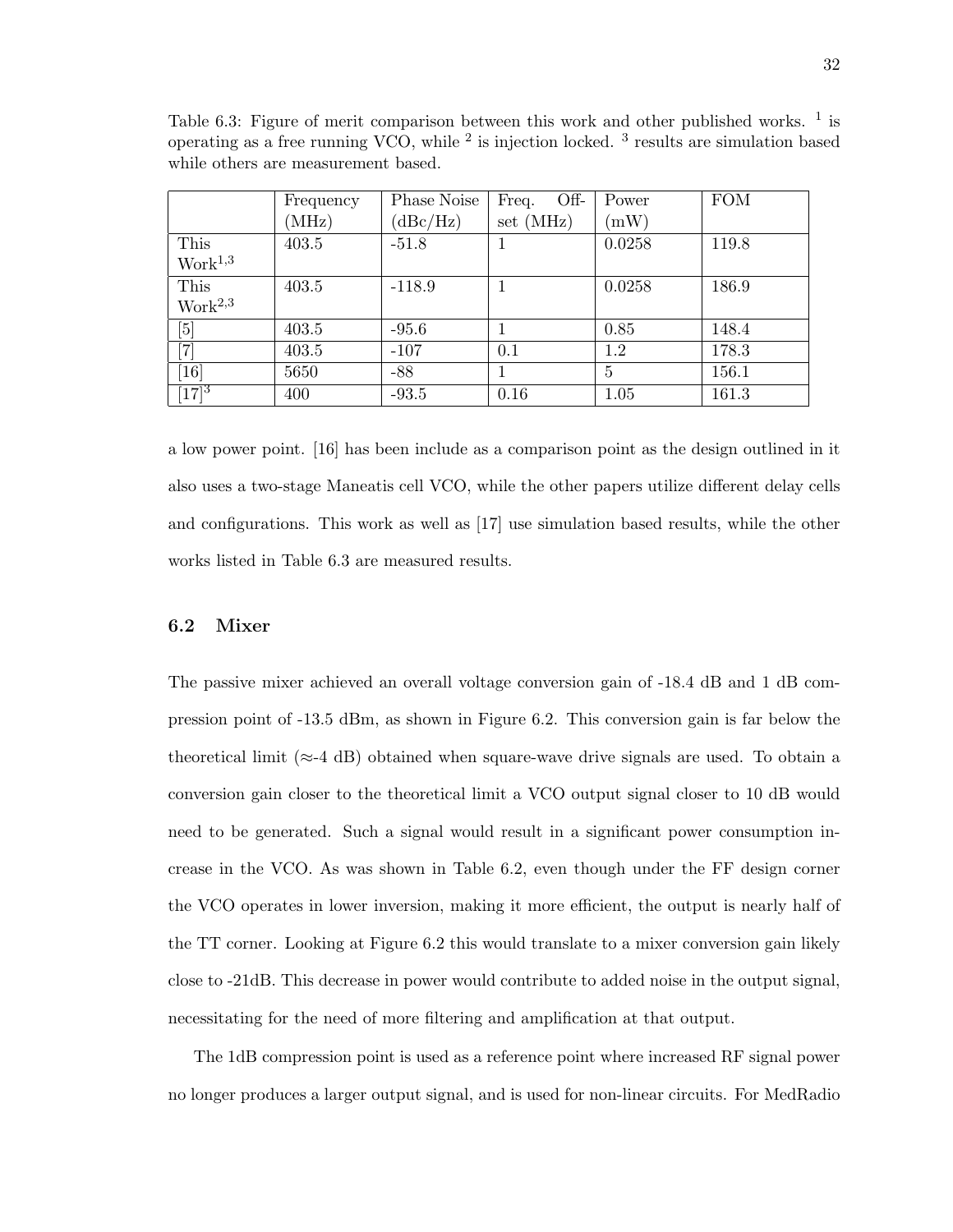

Figure 6.2: Simulated mixer conversion gain as a function of VCO input power (top), and 1 dB compression point (bottom).

the 402-405 MHz band transmission is limited to 25  $\mu$ W EIRP, or -16 dBm, and it is expected that a received signal will be below this after transmission loss. With a 1 dB compression point of -13.5 dB amplification of the incoming signal is required for a higher demodulated output signal. The choice of a passive mixer was a tradeoff between power consumption and conversion gain. The effects of this tradeoff can be mitigated by using a high-gain LNA, or by using an active mixer.

#### 6.3 System Performance

Post-extracted simulations have demonstrated that this system is capable of demodulating a PSK signal. MATLAB is used to generate a piecewise linear voltage signal carrying the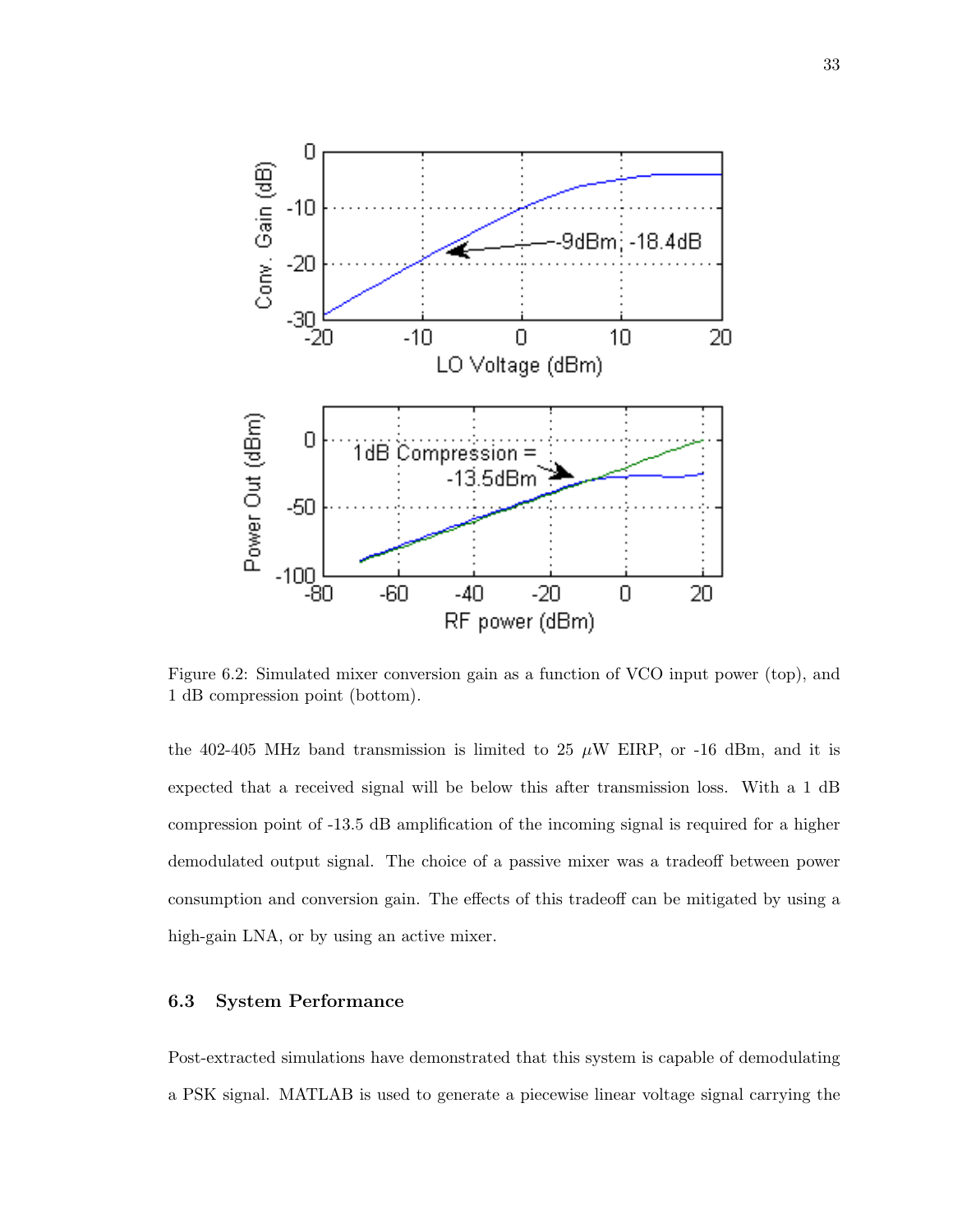DPSK at the desired injection locking frequency. The signal is used as the injection locking frequency for the oscillator and to drive the RF port of the designed mixer. Representative input/output waveforms are shown in Figure 6.3.



Figure 6.3: Simulated mixer output with the injection-locked VCO.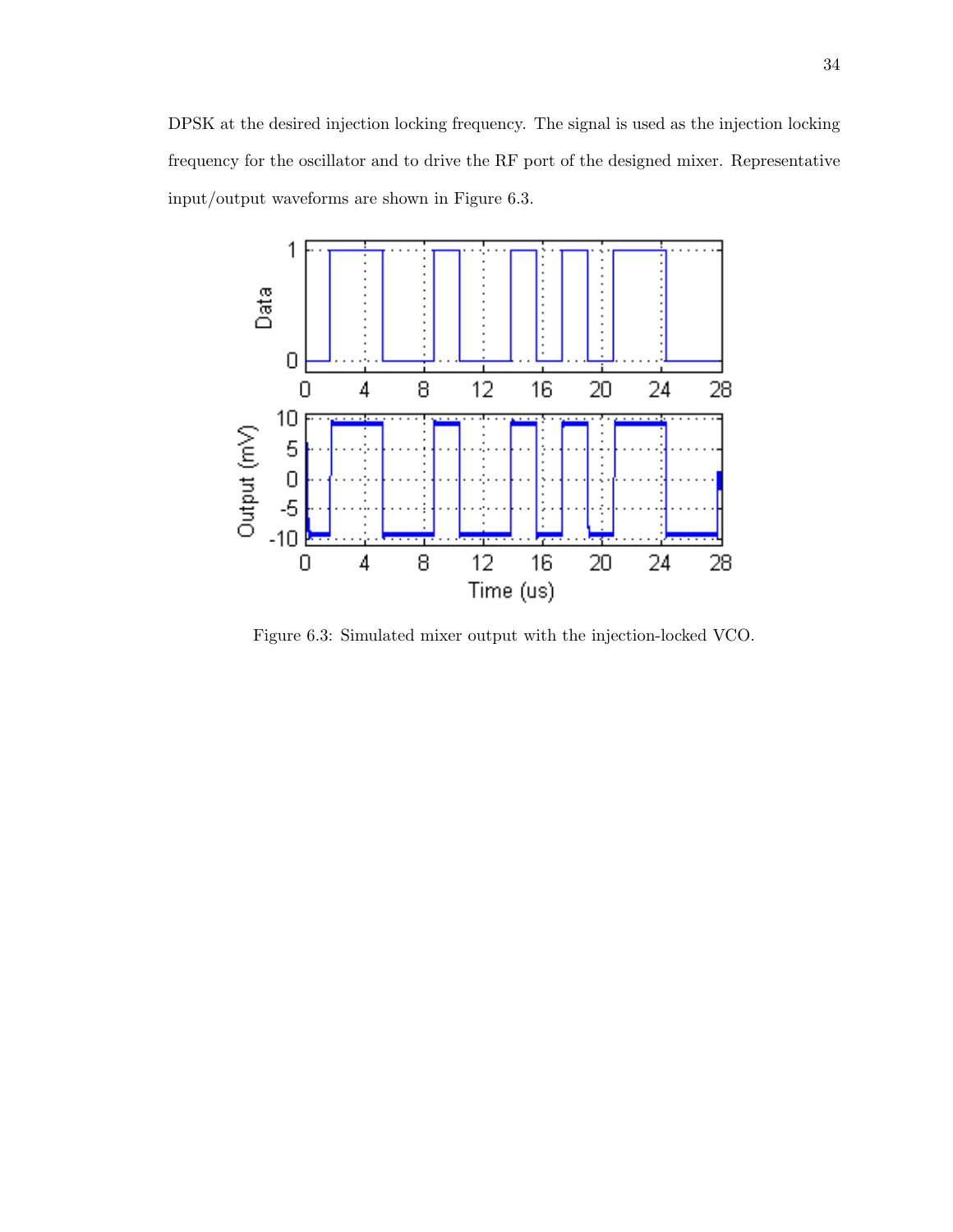## Chapter 7

## Conclusion and Future Work

This thesis has shown the design of a low power VCO and mixer used to implement a MedRadio band DPSK demodulator using the 130 nm IBM device library. Using the geometry independent  $g_m/I_D$  design methodology, combined with MATLAB scripts a design process was developed which allows for the fast and accurate sizing of device sizes. This process is additionally advantageous over traditional hand-calculations as it can be adopted for similar implementations of the same design under different perimeters. Similarly the design can be easily transferred to a different fabrication technology using these scripts with minor modifications.

Layout for the design was implemented with the goal of system reliability against fabrication variations. To realize this, common-centroid layout techniques were used whenever possible to ensure even distribution of process variations, also contributing to even distribution of connections and parasitic layout non-idealities. The overall 49  $\mu$ m x 39  $\mu$ m of die area required for this design include the circuits, complete with supply voltage decoupling capacitors, and easily accessible connection buses, for test pads as well as future connectivity to the remaining elements of the receiver not included in this work.

The VCO was designed as a two-stage ring, based on a Maneatis delay cell, has a phase noise of -118 dBc/Hz at 1 MHz offset when injection locked, and requires no external passive components, making it ideal for MedBand where size is a key component. With the goal of reduced power consumption a passive ring mixer has been chosen in the design, and has been shown to have a conversion gain of -18.4 dB. The VCO and mixer configuration is used as a Vance demodulator, and is a simple and power efficient solution to DPSK signal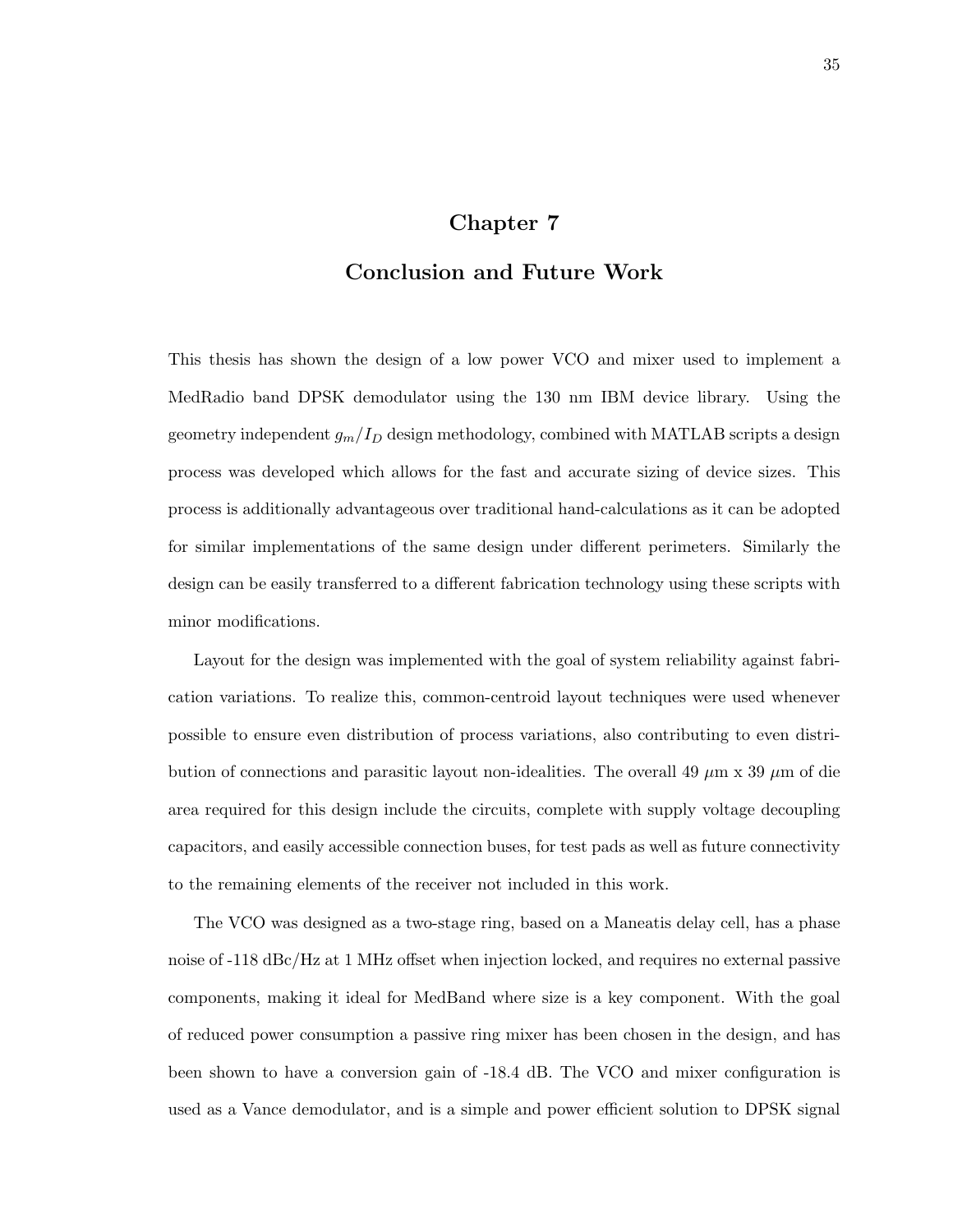demodulation. Targeted for low power applications, the design consumes 26  $\mu\text{W}$  of power from a 1 V supply. Future work will verify this design in fabrication as well as expand the current work to a full receiver with the integration of a Balun, LNA and receiver back-end.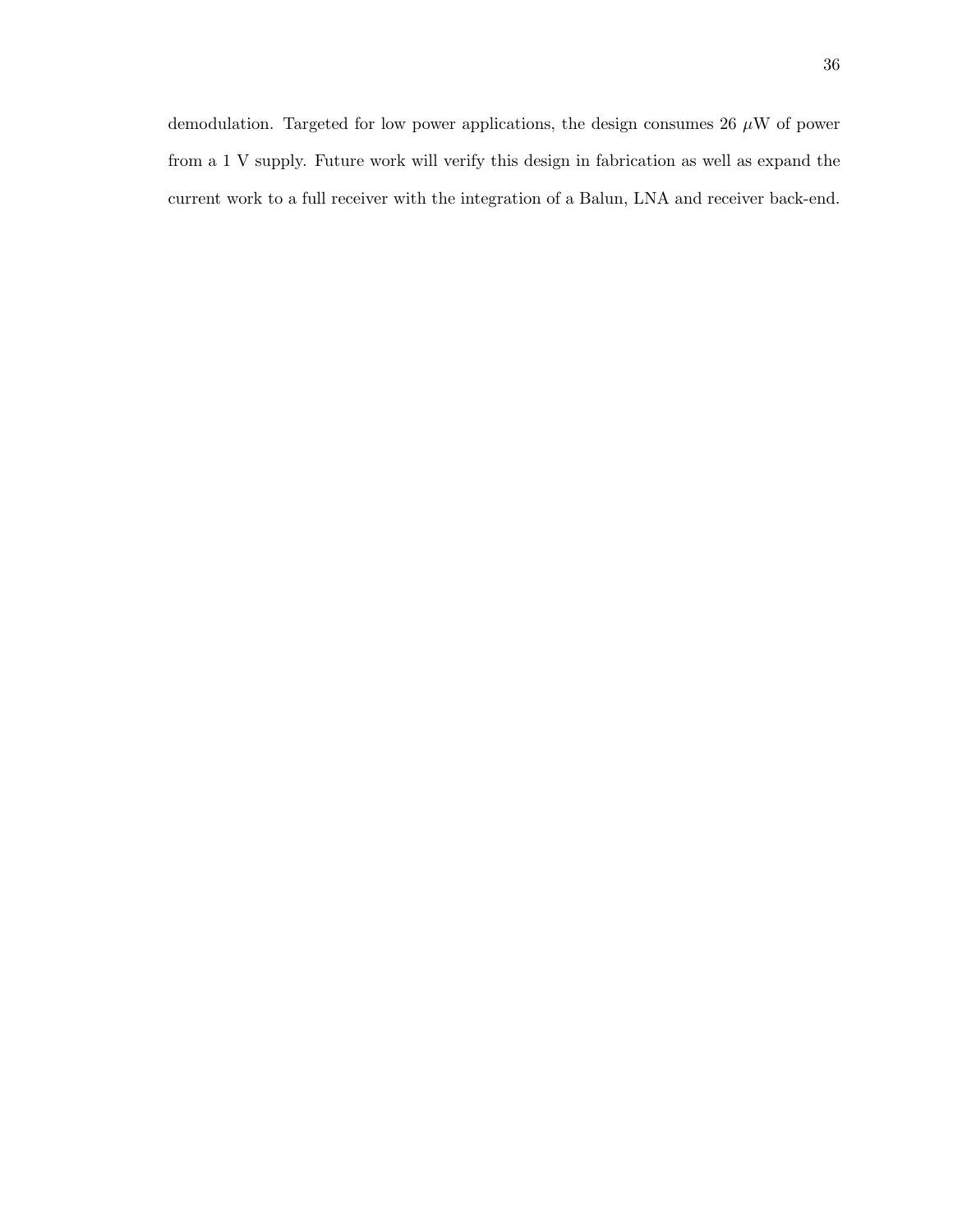# Appendix A

# VCO Circuit Analysis

Looking at Figure 3.3 and starting with a difference-mode analysis, the following circuit diagram can be drawn.



Figure A.1: Common mode realization of Maneatis cell

Analyzing the half circuit, the circuit can then be re-drawn using small signal model resulting in a small signal diagram as shown in Figure A.2.

The formula which comes from the small signal diagram can be written as

$$
\frac{v_i}{2} = g_{m_3} \cdot \frac{v_o}{2} \cdot \left( \frac{1}{g_{ds_3} + g_{ds_1} + g_{ds_2} - g_{m_2} + g_{m_1} + Z_L} \right) \tag{A.1}
$$

For simplicity all  $g_{ds}$  terms will be grouped into a single term,  $G_{ds}$ .  $Z_L$  represents the load of the cell, which in this design is only the intrinsic capacitance associated with each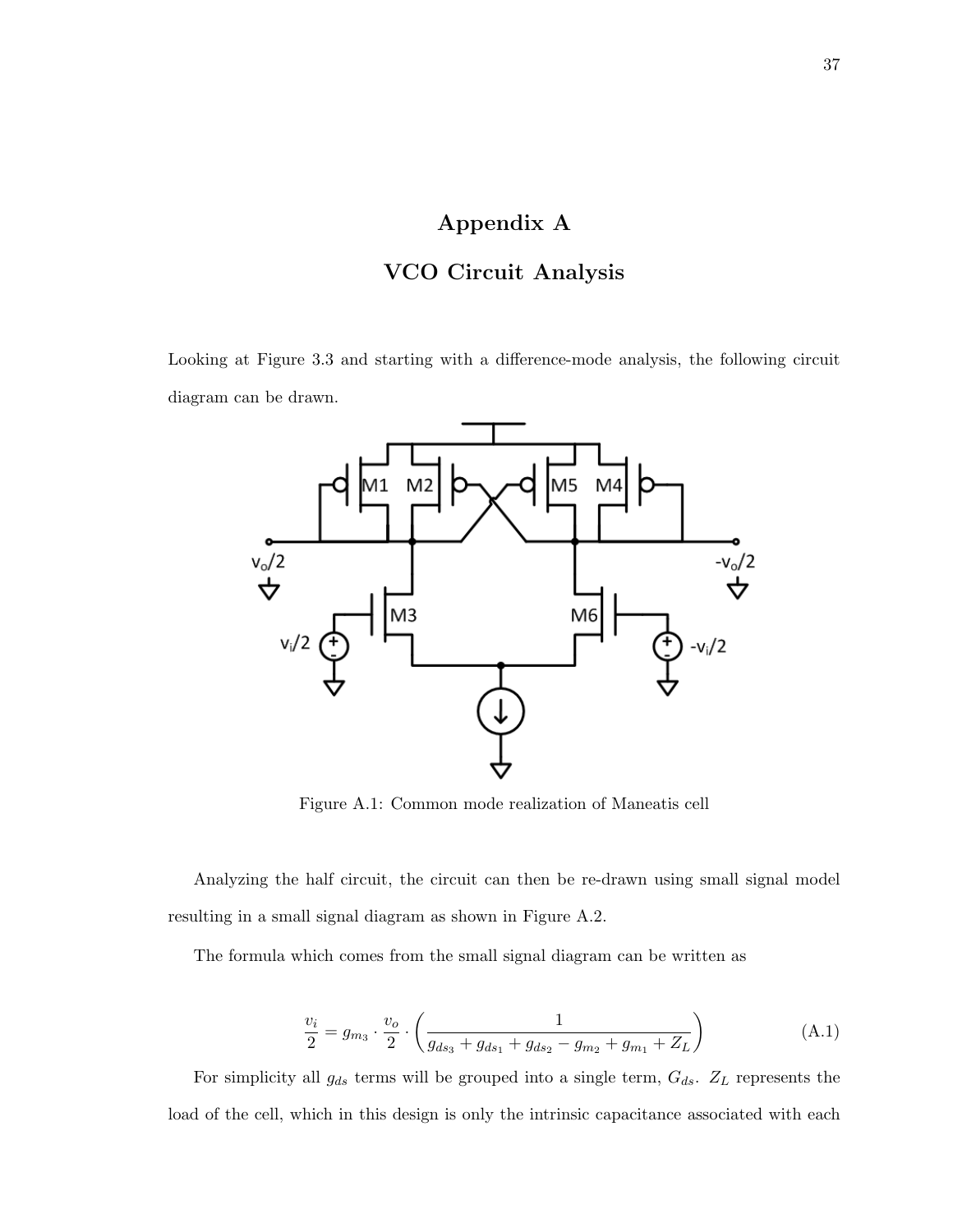

Figure A.2: Small signal realization of Maneatis cell

transistors.

$$
Z_L = sC_L = s(C_{gs_3} + C_{ds_3} + C_{ds_2} + C_{gs_5} + C_{gs_1} + C_{ds_1})
$$
\n(A.2)

Since either side of the cell is sized to be symmetric  $C_{gs5}$  can be substituted with  $C_{gs2}$ . Substituting in and simplifying we get the following.

$$
H_c(s) = \frac{g_{m_3}}{(G_{ds} - g_{m_2} + g_{m_1}) + sC_L}
$$
 (A.3)

However because of how the full VCO is connected, shown in Figure 3.4, the full transfer function is shown below. The negative term is a result of the crossed connections from the second stage back to the first.

$$
H(s) = -\left(H_c(s)^2\right) = -\left(\frac{g_{m_3}}{(G_{ds} - g_{m_2} + g_{m_1}) + sC_L}\right)^2\tag{A.4}
$$

The Barkhausen criteria state the two necessary conditions for a ring oscillator are the the total loop gain muse be unity, and that total phase shift must be  $2\pi n$  where n is a whole integer. By applying the first criteria we get that: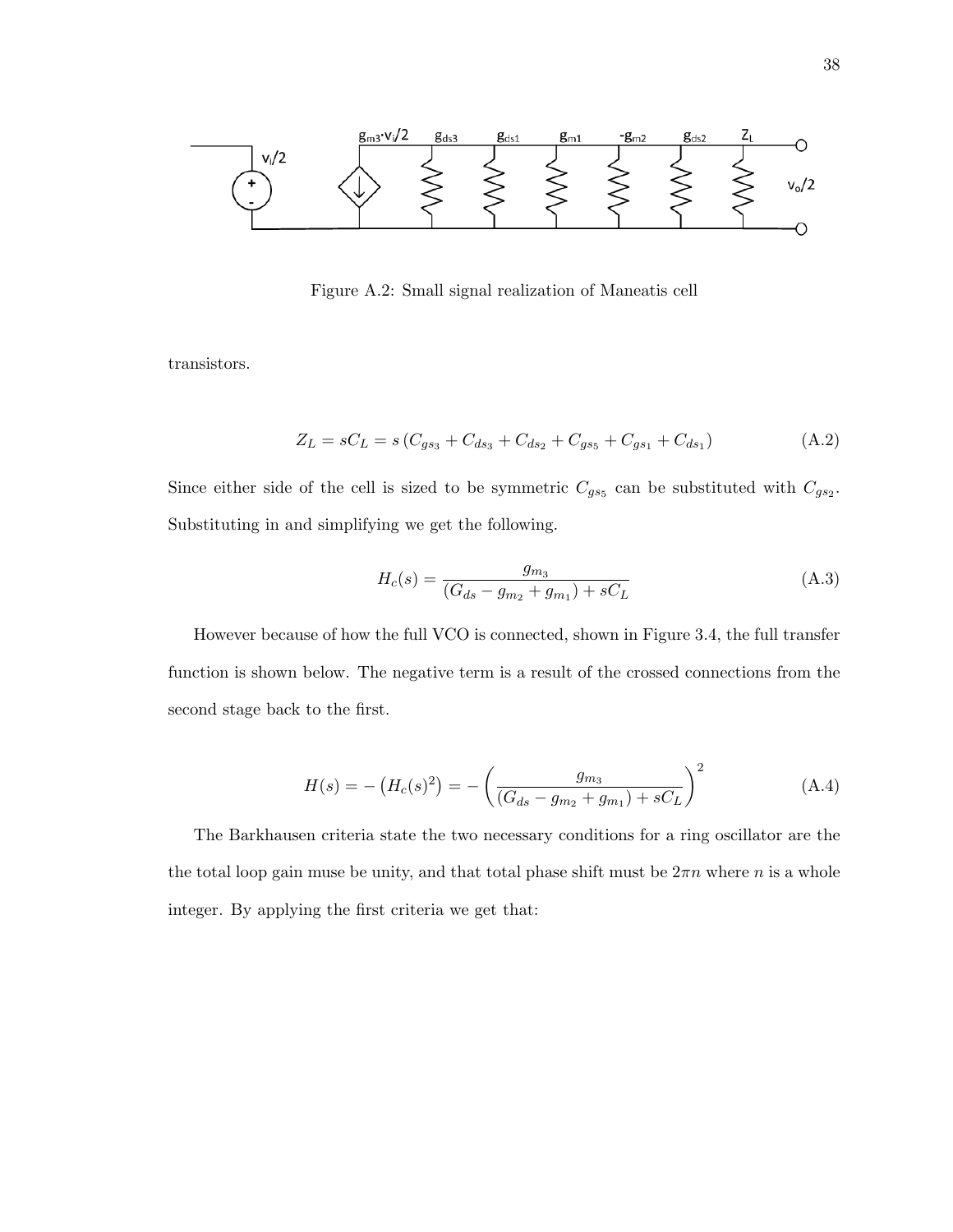$$
|H(s)| = Rel [H(s)] = Rel \left[ - \left( \frac{g_{m_3}}{(G_{ds} - g_{m_2} + g_{m_1}) + sC_L} \right)^2 \right]
$$
(A.5)

$$
= Rel\left[\frac{-g_{m_3}^2}{\left(G_{ds} - g_{m_2} + g_{m_1}\right)^2 - \left(\omega C_L\right)^2 + 2sC_L\left(G_{ds} - g_{m_2} + g_{m_1}\right)}\right]
$$
\n(A.6)

$$
=\frac{-g_{m_3}^2}{\left(G_{ds}-g_{m_2}+g_{m_1}\right)^2-\left(\omega C_L\right)^2}
$$
\n(A.7)

$$
=\frac{g_{m_3}^2}{\left(\omega C_L\right)^2 - \left(G_{ds} - g_{m_2} + g_{m_1}\right)^2} = 1\tag{A.8}
$$

Solving for  $\omega$  we find that

$$
\frac{g_{m_3}^2}{\left(\omega C_L\right)^2 - \left(G_{ds} - g_{m_2} + g_{m_1}\right)^2} = 1\tag{A.9}
$$

$$
\omega = \sqrt{\frac{g_{m_3}^2 + (G_{ds} - g_{m_2} + g_{m_1})^2}{C_L^2}}
$$
(A.10)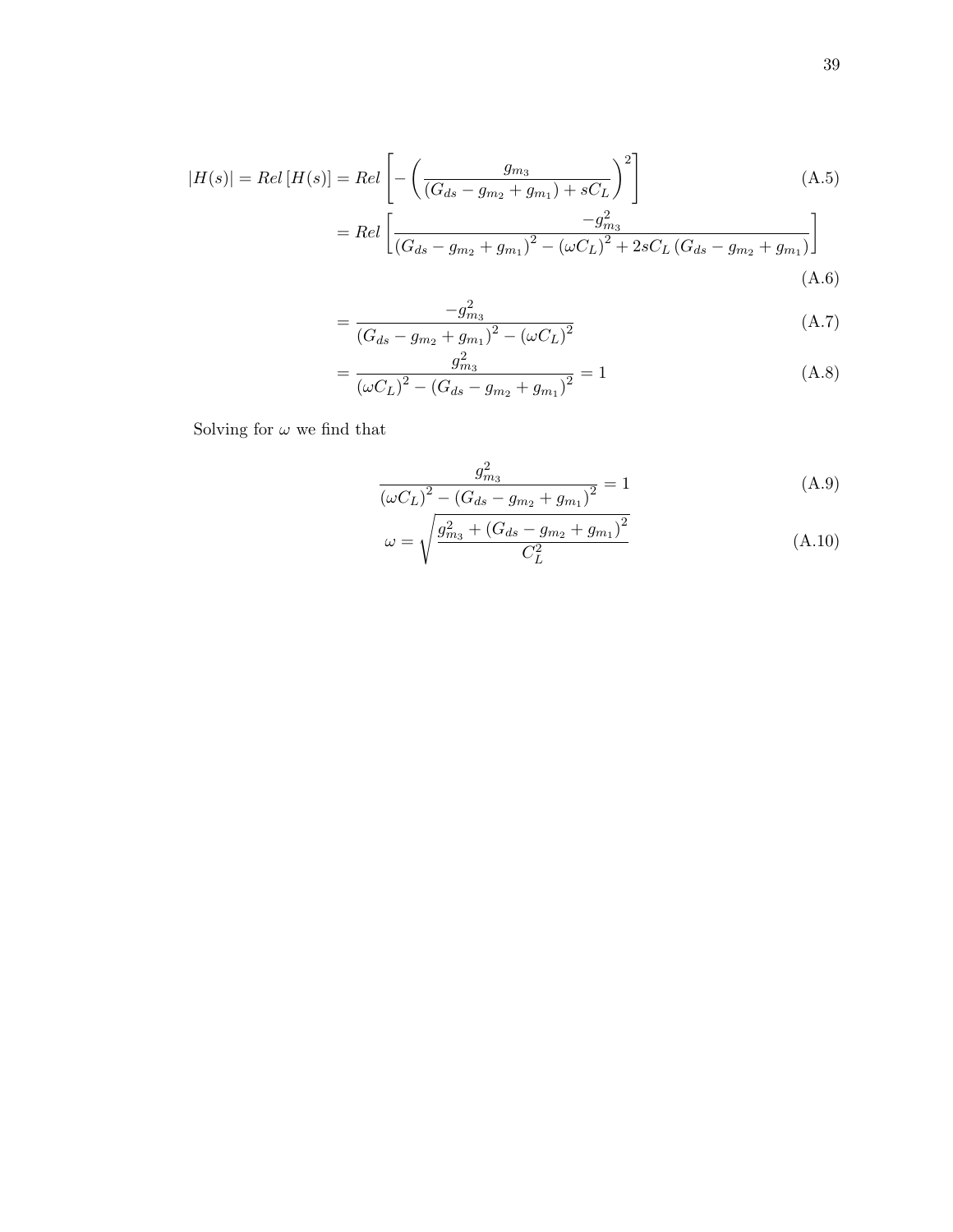# Appendix B

# Sample OCEAN script

```
simulator ( 'spectre )
```

```
design ( "/scratch/ilyac/simulation/ocean_tutorial/spectre/
   sch ematic / n e t l i s t / n e t l i s t ")
```

```
r e sults Dir ( "/scratch/ilyac/simulation/ocean_tutorial/spectre/
   schematic")
```

```
path ( "/vlsipdks/ibm/ibm8rfcmos/IBM_PDK/cmrf8sf/relDM/Spectre/
   models " )
```

```
m o del File (
```

```
' ("/vlsipdks/ibm/ibm8rfcmos/IBM_PDK/cmrf8sf/relDM/Spectre/
   models / design . scs " "")
```
 $'$  ("/vlsipdks/ibm/ibm8rfcmos/IBM\_PDK/cmrf8sf/relDM/Spectre/  $models / all Models \tsc s" "tt")$ 

```
)
```
)

```
stimulusFile (?xlate nil
```

```
"/home/ilyac/simulation/ocean_tutorial/spectre/schematic/
    n e t l i s t / s t i m u l i / mosDC. s c s "
```
analysis ('dc ?saveOppoint t ?param "vgs" ?start "0.05" ? stop  $"1.5"$  ? step  $"0.01"$ )

 $desVar($  "  $vgs" 1)$ 

```
desVar( "L" 0.12u)
```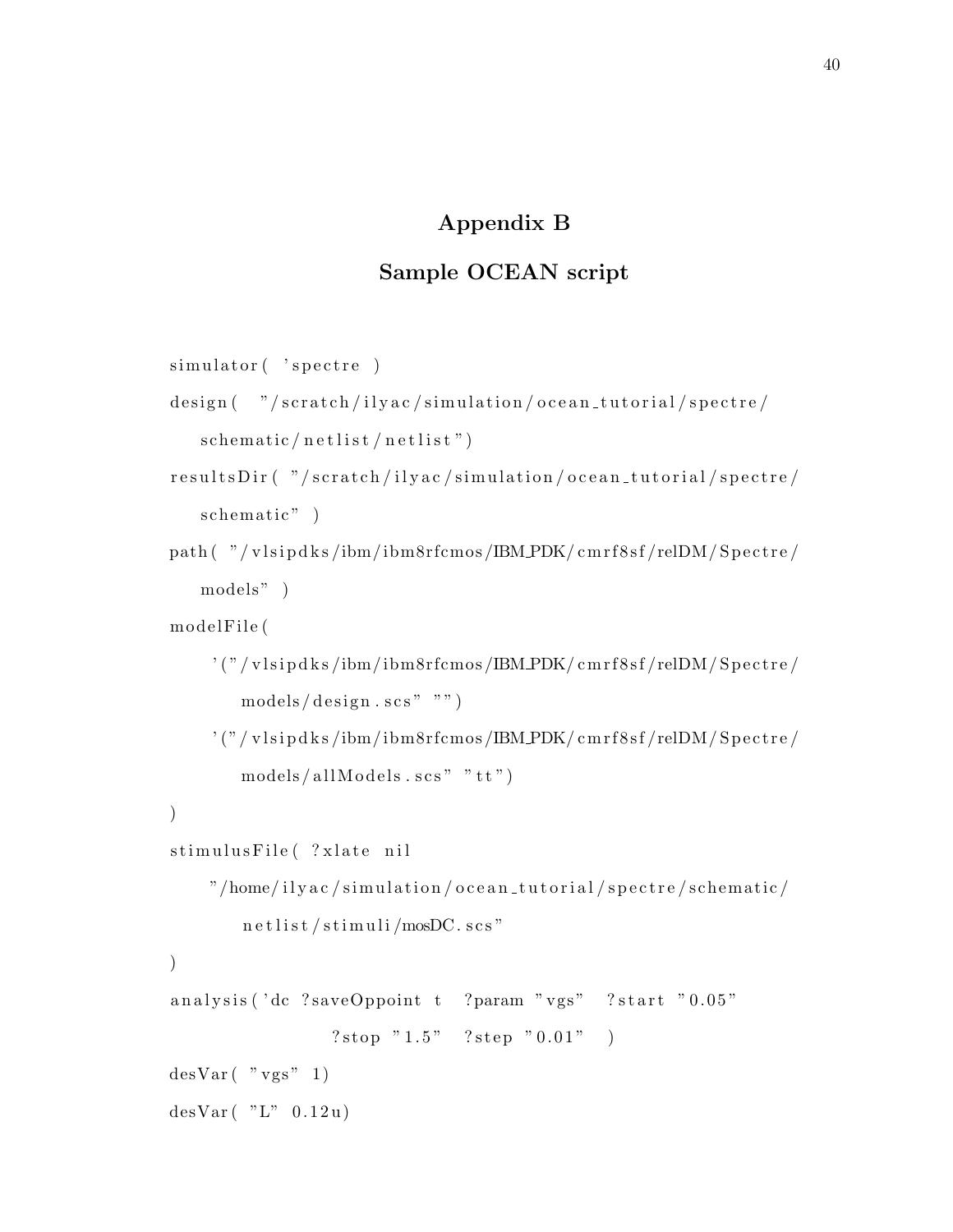```
save (\cdot i \cdot r/T0/D" \cdot r/V0/MINUS')
temp(27)paramAnalysis ( "L" ? start 0.12u ? stop 1u ? step 0.02u
\lambdaparamRun ( )
g d s o v e rid = get D ata ("T0: gds" ? r e s u l t " dc") / get D ata ("T0: i d s" ?
   result "dc")
ft = ((1 / 6.28) * (getData("T0:gm" ?result "dc") / (getData("T0:cgg" ?result "dc" + getData("T0:covlgb" ?result "dc" +
   getData("T0:covlgs" ?result "dc"))))avo = (getData("T0:gm" ?result "dc") / getData("T0:gds" ?result "dc") )ftavo = ft *avovov = 2*(getData("T0:ids" ?result "dc") / getData("T0:gm" ?result
    "dc"))
```

```
o cnPrint (? output "mosDCChar/ n f e t _f t . dat" ? numberNotation '
    s c i e n t i f i c f t )
```
- o cnPrint (? output "mosDCChar/nfet\_avo.dat" ? numberNotation '  $s$  c i e n t i f i c  $a$ vo  $)$
- o cnPrint (? output "mosDCChar/ n fet \_g d s o v erid . dat" ? numberNotation ' scientific gdsoverid)

o cnPrint (? output "mosDCChar/ n f e t \_g m overid . dat" ? numberNotation '  $s$ cientific getData ("T0: gmoverid" ? result "dc"))

o cnPrint (? output "mosDCChar/ nfet\_vov.dat" ? numberNotation ' s c i e n t i f i c vov)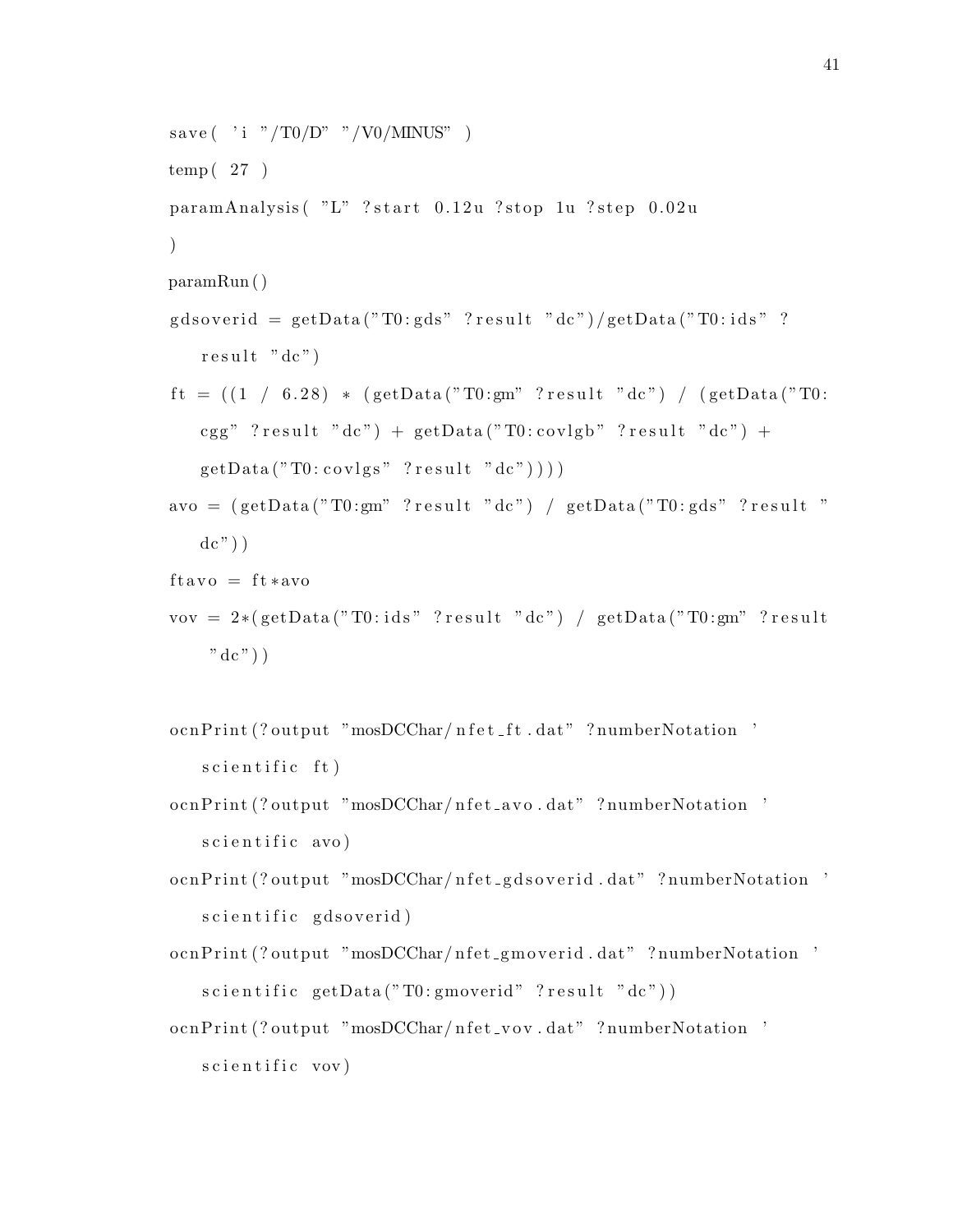- o cnPrint (? output "mosDCChar/ nfet\_ft a vo.dat" ? numberNotation ' s c i e n t i f i c f t a v o )
- o cnPrint (? output "mosDCChar/ nfet\_cgg.dat" ? numberNotation '  $s$  c i e n t i f i c getData ("T $0$ : cgg" ? r e s u l t "dc"))
- o cnPrint (? output "mosDCChar/ nfet\_cgd.dat" ? numberNotation '  $s$  c i e n t i f i c getData ("T0: cgd" ? r e s u l t "dc"))
- o cnPrint (? output "mosDCChar/ nfet\_cdd.dat" ? numberNotation '  $s$  c i e n t i f i c getData ("T0: cdd" ? r e s u l t "dc"))
- o cnPrint (? output "mosDCChar/ nfet\_idw.dat" ? numberNotation '  $s$  c i e n t i f i c getData ("T $0$ : i d s" ? r e s u l t " d c") )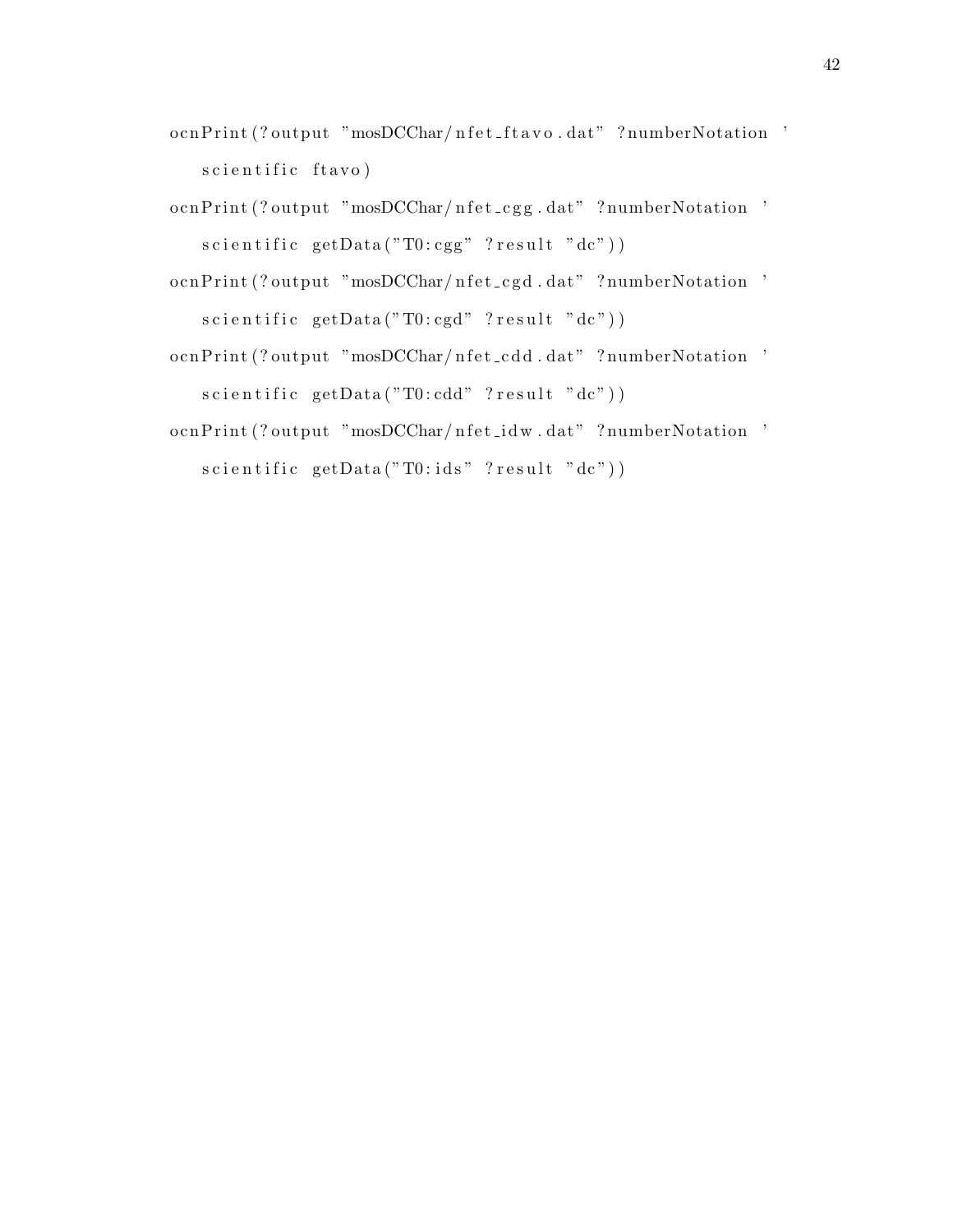# Appendix C

# Example Parsing Function

- % This version of the parser condenses all capacitors down to drain and
- % gate total capacitance. A future version will add total capacitance
- $%$  looking into the source.
- % 2/22/2012 -- Version notes changed capacitances and changed v ol t a g e
- $\%$  sweeps to courser sweep for vgs and finer sweep for vds.

```
clear all
close all
c l c
```
 $filePath = '/home/noyade/cadence_work/8RF/mosDCChar/';$ 

 $%$  deviceList is a list by name of the devices simulated using OCEAN scripts

% to create parametric lookup tables.

```
deviceList = \{\ 'n fet\ ' \ 'lvtnfet\ ' \ 'lpnfet\ ' \ 'zvtnfet\ ' \ 'dgnfet\ ' \ '\zvtdgnfet' ' nfet33' ...
```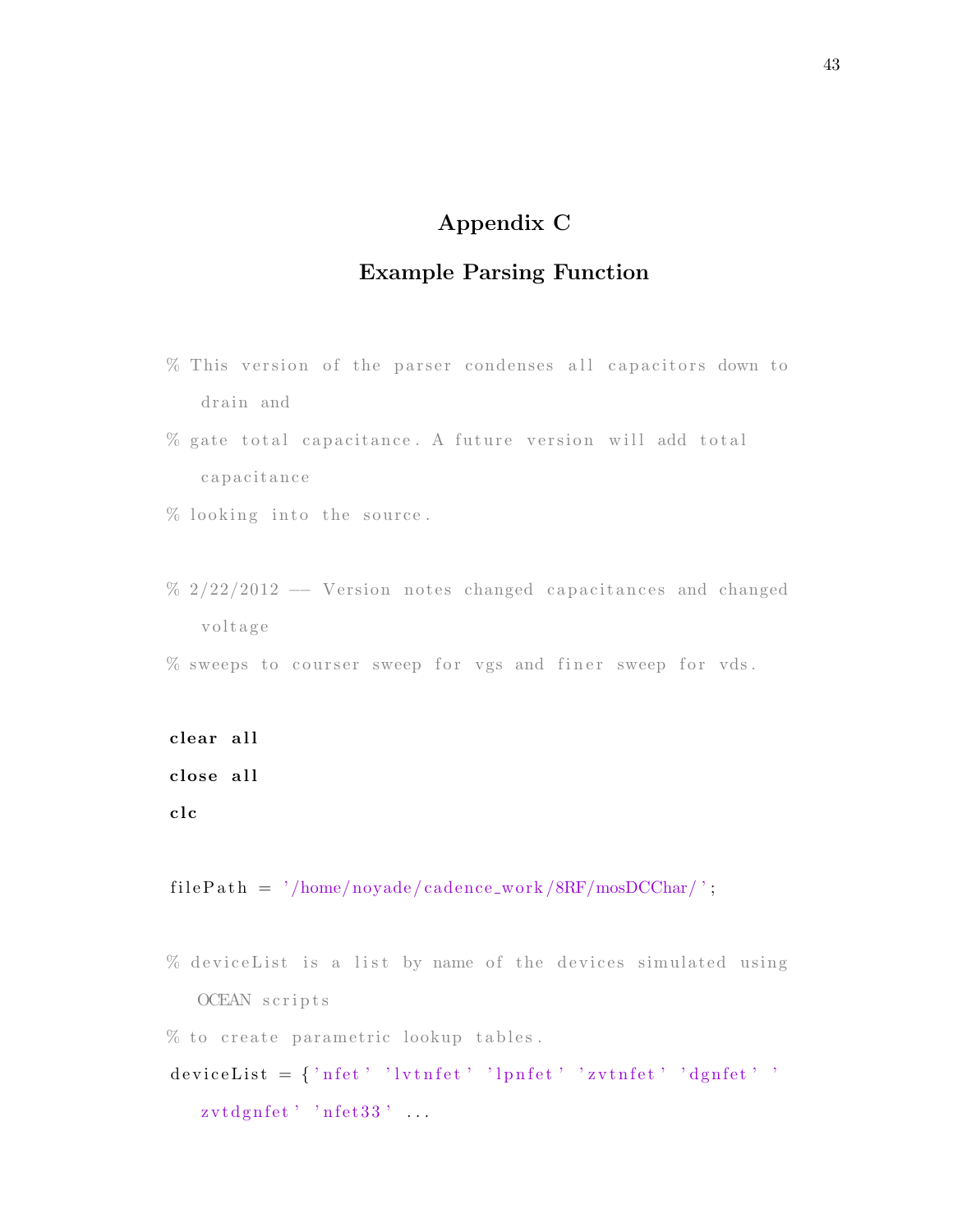```
' p f et ' 'l v t p f e t ' 'l p p f e t ' 'd g p f e t ' 'p f e t 33' };
n = length (deviceList);
```

```
% In the section below we will set the sweep ranges for the
   components
```
% that we swept with our OCEAN scripts so that they have the same  $%$  dimensions. This will make parsing of the data easier.

```
for p = 1:n
```

```
device = deviceList(p);
```
deviceName =  $\text{sprint} f('%s', char(device));$ 

if  $\operatorname{stremp}(\operatorname{char}(\operatorname{device}), \text{'dynfet'}) || \operatorname{stremp}(\operatorname{char}(\operatorname{device}), \text{'}$ 

 $dg$  p f e t ' )

ibm . ( deviceName) . L =  $(0.24e-6:0.08e-6:2e-6)*1e9$ ;

ibm. ( $deviceName$ ).  $vds = 0.02:0.02:2.5$ ;

ibm. ( deviceName ) . vgs =  $0.05:0.05:2.5$ ;

elseif  $stremp(char (device), 'zvtnfet')$ 

ibm . ( deviceName) . L =  $(0.42e-6:0.08e-6:2.26e-6)*1e9$ ;

ibm. ( deviceName ) . vds =  $0.02:0.02:1.5$ ;

 $ibm.$  ( device Name ) . vgs =  $0.05:0.05:1.5$ ;

elseif  $stremp( char(device)$ , 'zvtdgnfet')

ibm . ( deviceName ) . L =  $(0.56e-6:0.08e-6:2.4e-6)*1e9$ ;

ibm. ( deviceName ) . vds =  $0.02:0.02:2.5$ ;

ibm. ( deviceName ) .  $vgs = 0.05:0.05:2.5$ ;

elseif  $stremp(char (charge), 'nfet33')$  ||  $stremp(char (device), '$  $p f e t 3 3')$ 

ibm . ( deviceName ) . L =  $(0.4e-6:0.08e-6:2.24e-6)*1e9$ ;

ibm. ( deviceName ) . vds =  $0.02:0.02:3.3$ ;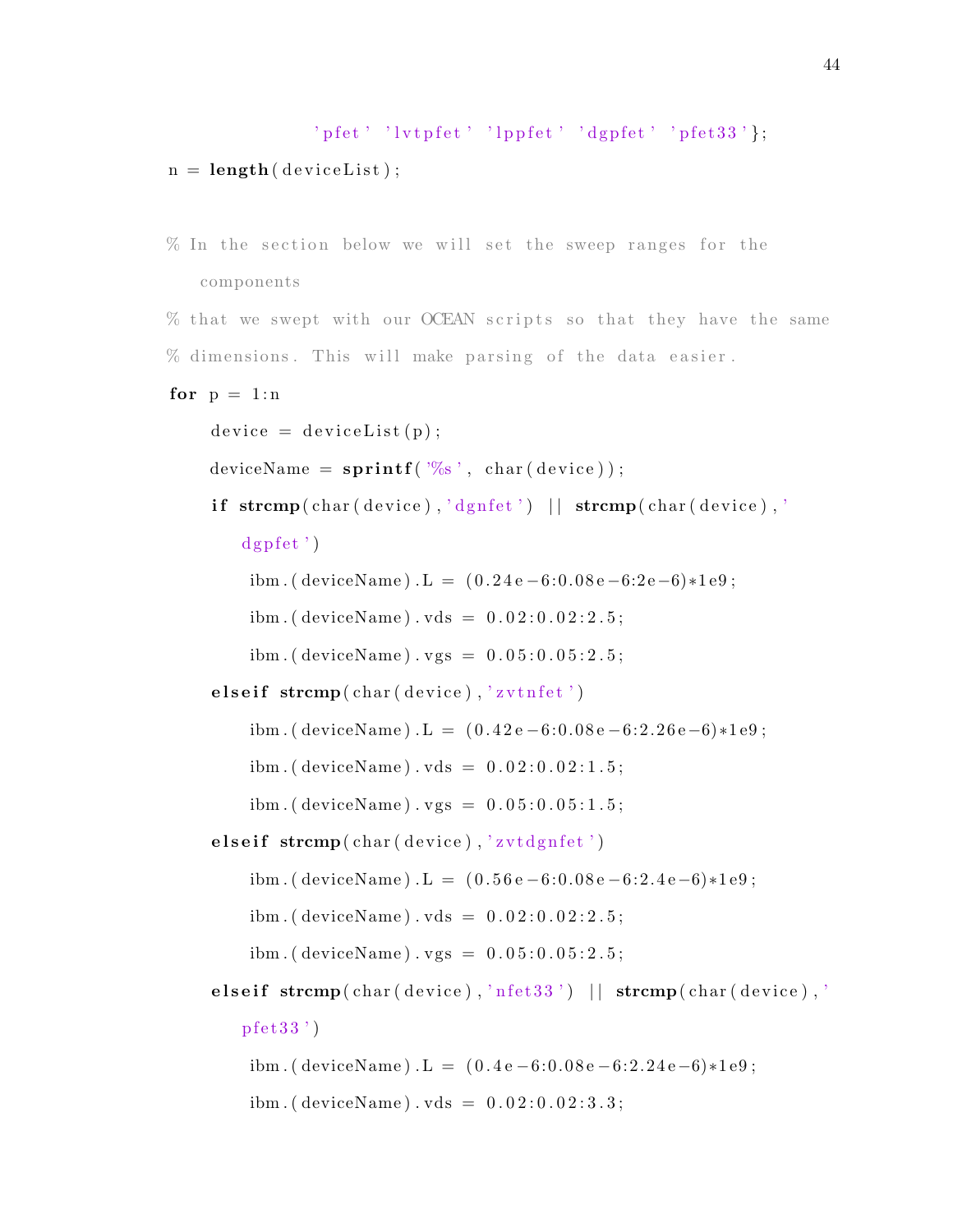```
ibm. ( device Name ) . vgs = 0.05:0.05:3.3;
```
#### else

```
ibm . ( deviceName) . L = (0.12e-6:0.04e-6:1e-6)*1e9;
ibm. ( deviceName ) . vds = 0.02:0.02:1.5;
ibm. ( device Name ) . vgs = 0.05:0.05:1.5;
```
end

#### end

```
% gm/iD
for p = 1:ndevice = deviceList(p);parameter = 'gmoverid';deviceName = \text{sprint} f'(\mathcal{C}_s', \text{char}( \text{ device} ));
     parameterName = sprint f('%s', parameter);fileName = struct(device , ' .3d', parameter);file = struct (filePath, fileName, '.dat');fid = <b>fopen</b>(char(file));gmoverid = \mathbf{zeros} (length (ibm. (deviceName). vgs), length (ibm. (
         deviceName ) . vds ) , length ( ibm . ( deviceName ) . L) ) ;
     for x = 1: length (ibm. (deviceName). L)
           fscanf(fid, '%*s %*s %*s %*s %*s %*s\n\nL =%f', 1);
          {\bf fscan f}(\text{ fid }, \mathcal{C}_s', 1);
          \{f scan f (fid, '%f', length (ibm.(deviceName).vds))\}t = \textbf{fscanf}(\text{fid}, \sqrt[1000]{f}, [\textbf{length}(\text{ibm}.(\text{deviceName}).\text{vds})+1,length(ibm. (deviceName). vgs) ];
          gmoverid (:,:,x) = t (1:end,2:end);c lear t
```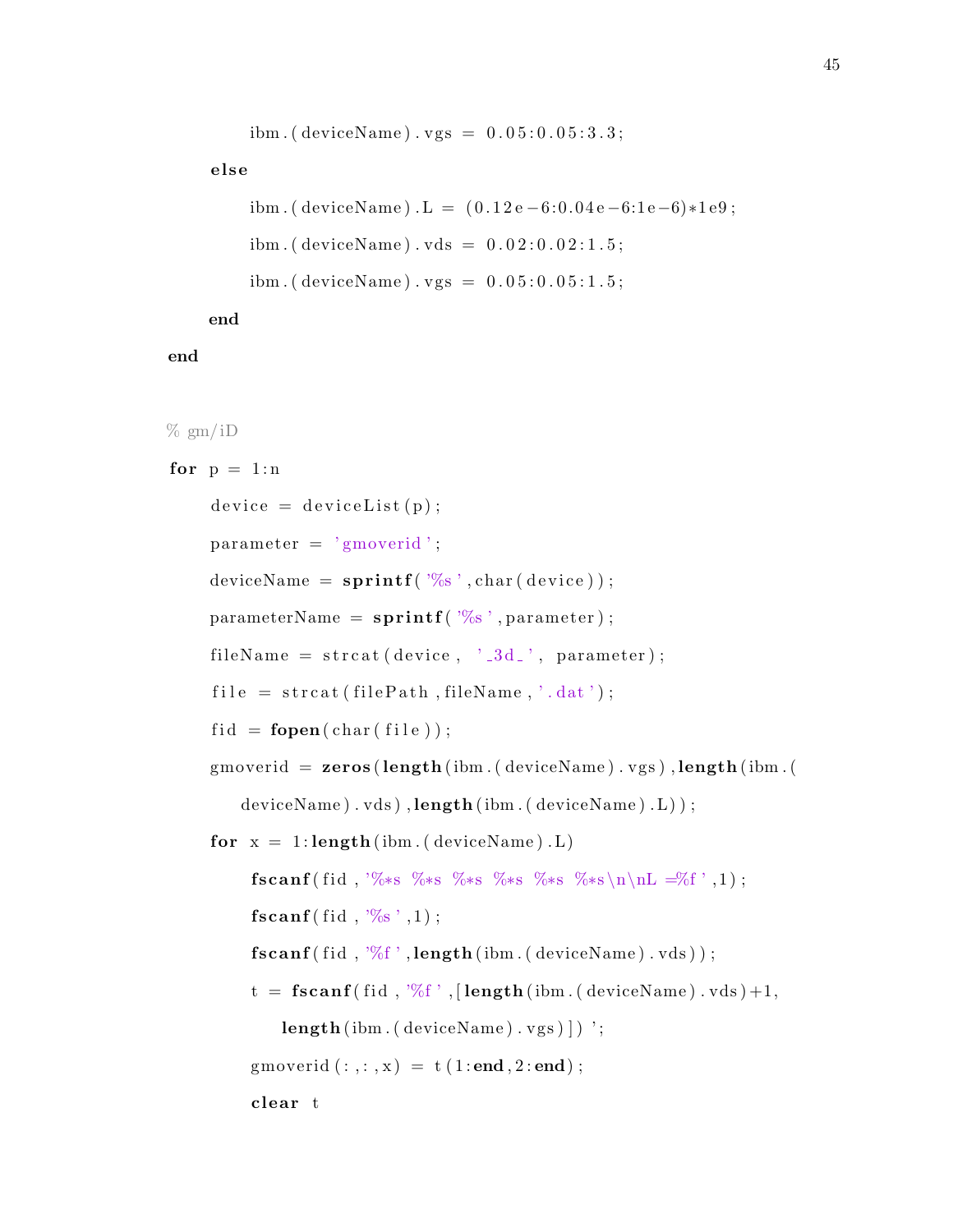```
end
fclose(fid);ibm . ( deviceName ) . ( parameterName ) = gmoverid ;
clear gmoverid
```
#### end

% Cd

```
for p = 1:ndevice = deviceList(p);parameter = 'cd';\text{deviceName} = \text{sprint} f( \sqrt[3]{6} s' , \text{char}( \text{ device} ) );
     parameterName = sprint f('%s', parameter);ibm. ( deviceName ) . ( parameterName ) = ibm. ( deviceName ) . cdd + ibm
         . ( device Name ) . c j d + \dots
```
 $ibm.$  ( device Name )  $cds + ibm.$  ( device Name )

 $.covlg d$ ;

end

clear fid file fileName filePath m n p x parameter parameterName clear device deviceList deviceName

save /home/noyade/cadence\_work/8RF/mosDCChar/matlab/

i bm 8 r f T e c h fil e . mat ibm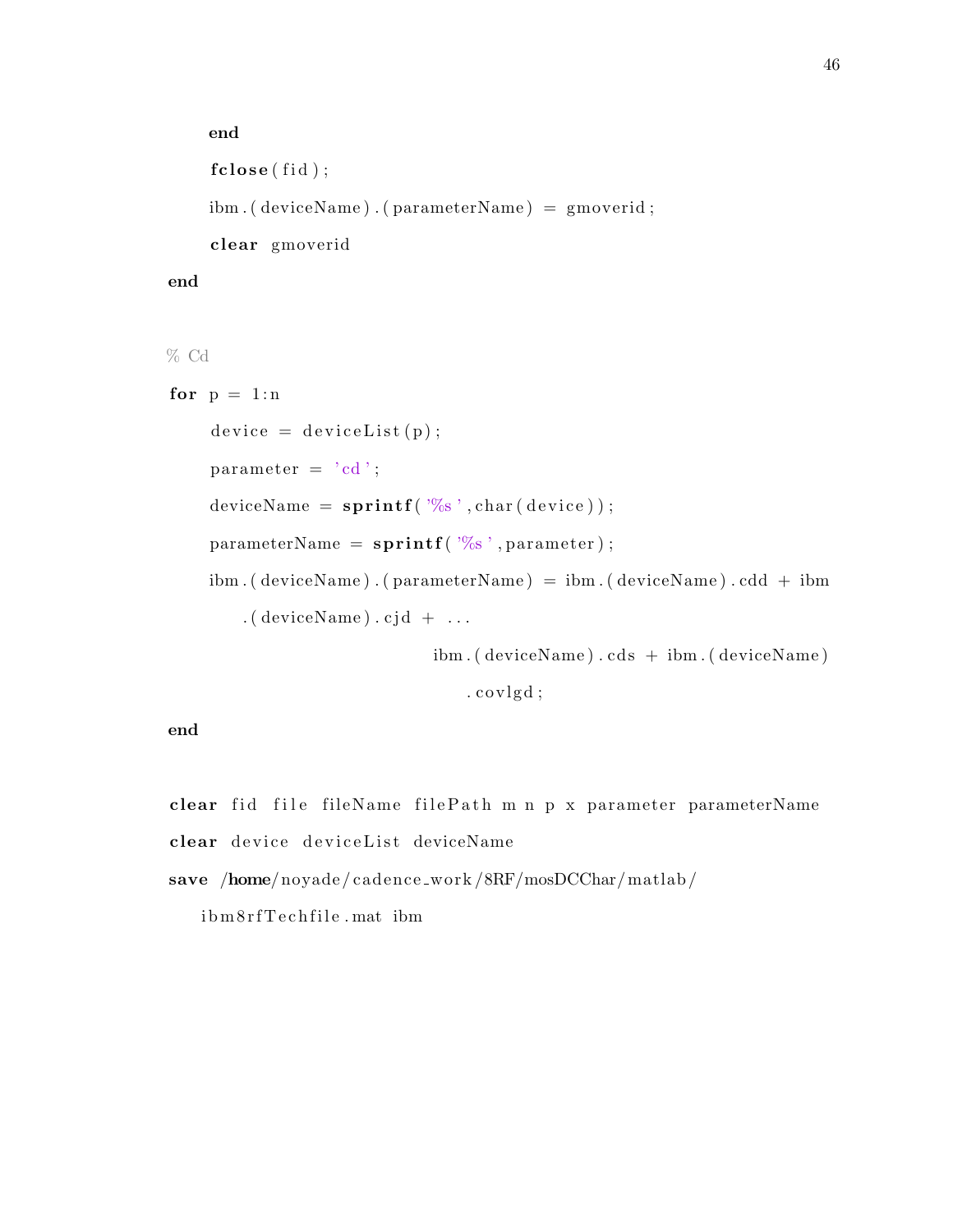# Appendix D

# Example Look-up Function

function  $g mid = lookup\_g mid\_3d (varargin)$ 

```
if nargin > 5
```
error ('You used too many input arguments');

end

```
t = varargin\{1\};
```
 $if$   $\tilde{ }$  ischar $(t)$ 

error ('Your first argument must be a string corresponding to your technology file.');

e l s e

```
\textbf{load}(\mathbf{t})
```
end

```
d = varargin \{2\};
```
 $if$   $\tilde{ }$  ischar $(d)$ 

error ('Your second argument must be a string corresponding to the device you are trying to design (e.g. nfet, pfet, etc  $\ldots$ )  $\ldots$ ) ;

elseif  $\tilde{\text{-(strong(d, 'nfet') || strength(d, 'lpnfet') || strength(d, 'lprfet') || strength(d, 'lprfet') ||}}$  $\lceil \text{vtnfet'} \rceil \rceil \ldots$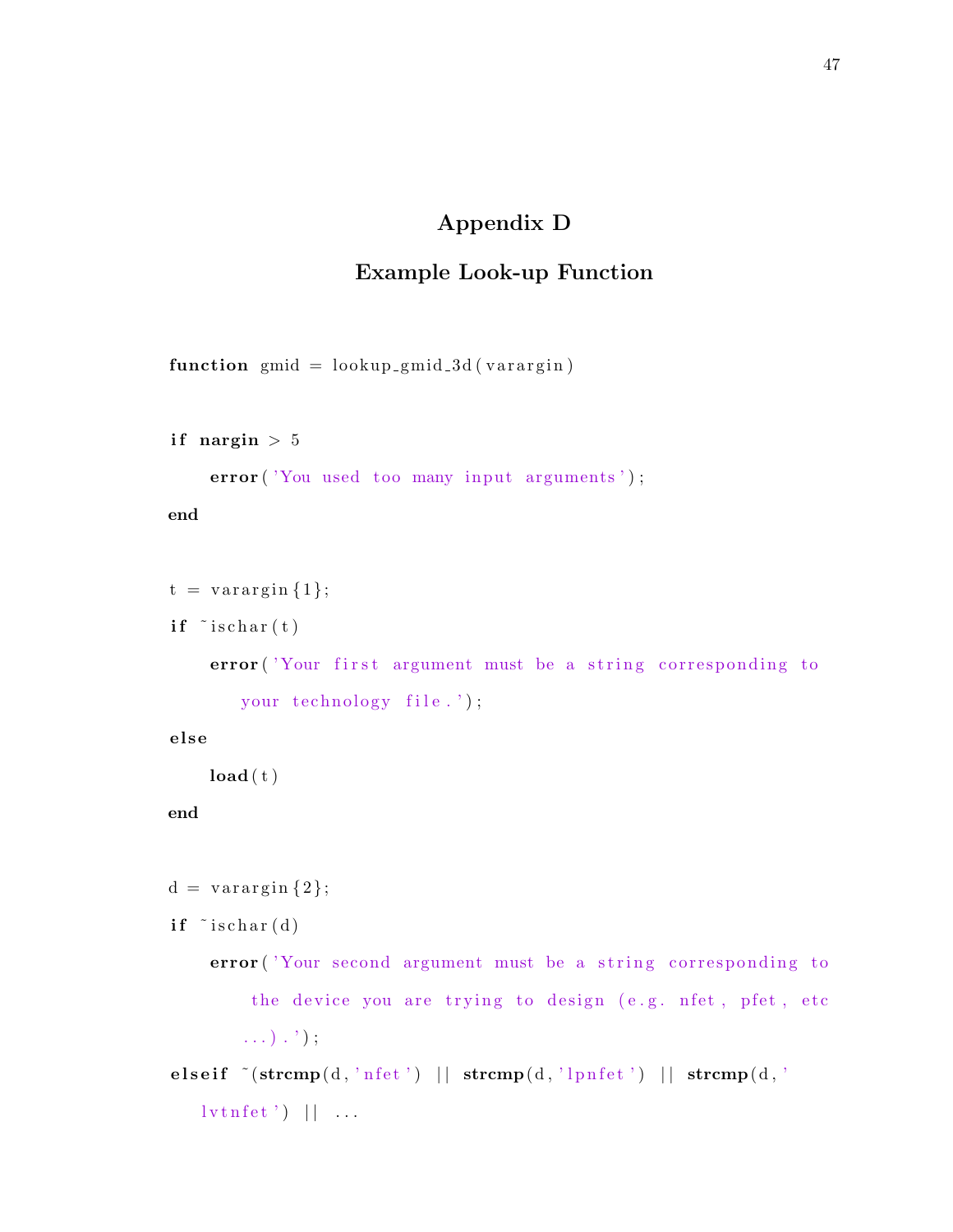```
\textbf{strcmp}(d, 'zvtnfet') || \textbf{strcmp}(d, 'dgnfet') || \textbf{strcmp}(d, '\text{nfet}33') ||...\textbf{strcmp}(d, 'hvtnfet33') || \textbf{strcmp}(d, 'p fet') || \textbf{strcmp}(d, 'lppfet' || ...\textbf{strcmp}(d, 'lvtpfet') || \textbf{strcmp}(d, 'dgpfet') || \textbf{strcmp}(d, 'p \text{ fet } 33') | | ...
      \mathbf{stremp}(\mathbf{d}, \text{'hvtpfet33'}))error ('The only legitimate values for this parameter
    correspond to IBM 8RF CMOS transistors (e.g. nfet, dgnfet,
     etc \dots).');
```
end

```
l = varargin \{3\};
```
if  $\tilde{i}$  is real  $(1)$ 

error ('Your third argument must be an integer corresponding to the length of the device you are designing.'); e l s e i f  $l < min(ibm.(d).L)$   $|l > max(ibm.(d).L)$ 

```
error ('Data must in units of nm between \%u nm and \%u nm',
```

```
\int int 16(min(ibm.(d).L)) , int 16(max(ibm.(d).L)) ;
```
end

```
vd = varargin\{4\};
if isempty(vd)vd = max(ibm.(d).vds)/2;
```
end

if  $\tilde{ }$  isreal  $(\text{vd})$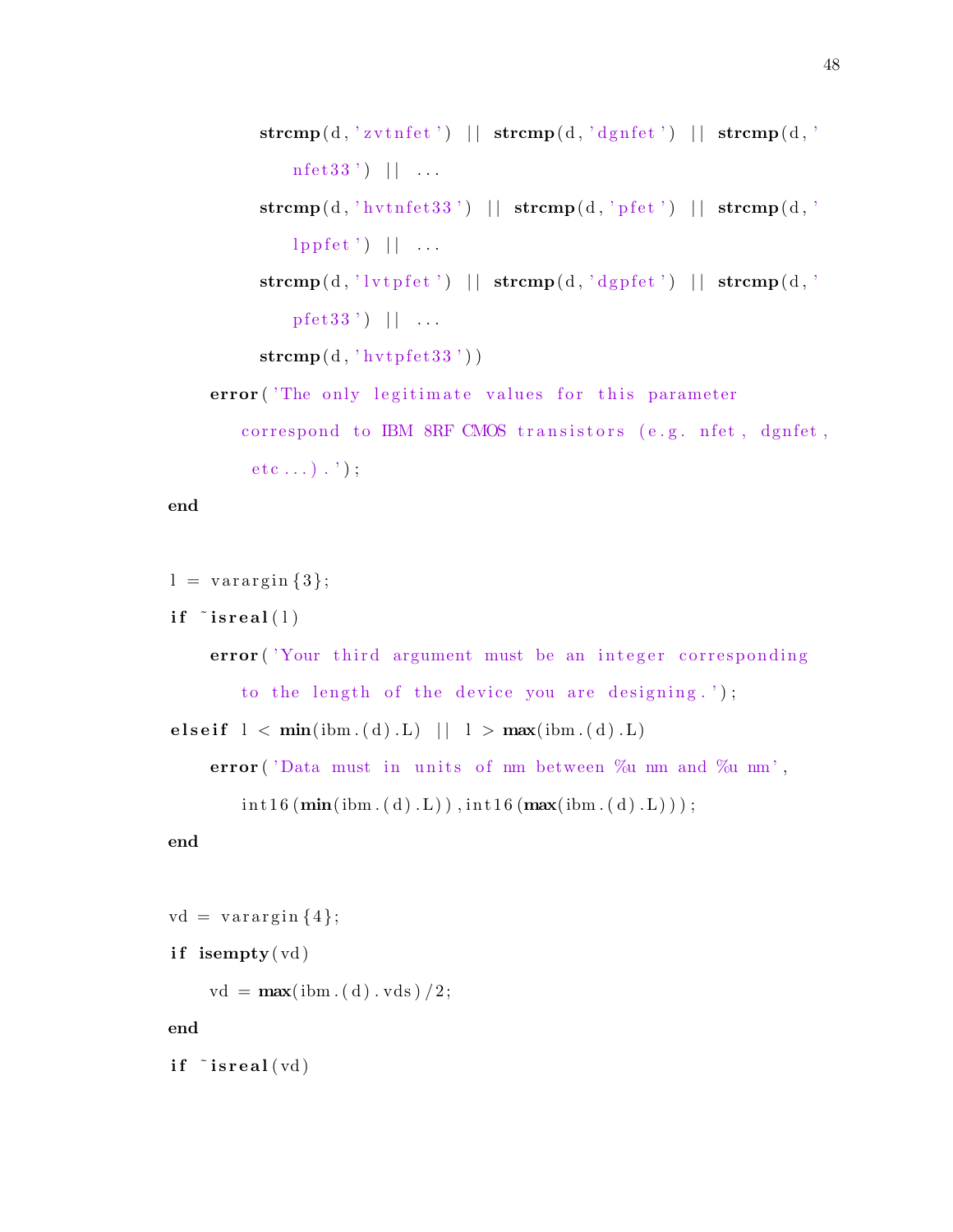error ('Your fourth argument must be a real number

corresponding to the vds for which you are trying to  $\text{lookup } \{t \cdot \cdot \cdot\};$ 

e l seif  $vd < 0$  | |  $vd > max(im...(d).vds)$ 

error ('Data must be a real number between 0 and Vdd, corresponding to the Vdd of the transistor you are trying to  $\text{lookup}$ .');

#### end

```
f = varargin \{5\};
```

```
if \tilde{ } isreal(f)
```
error ('Your fourth argument must be an integer corresponding to the frequency for which you are trying to lookup gm/id.  $\cdot$  ) :

elseif  $f < 0$  |  $f > 120$ 

error ('Data must be an integer in units of GHz between 0 and  $120$  ' );

e l s e

```
fT = f;%∗1e9;
```
end

```
[X, Y] = \text{meshgrid}(\text{ibm.}(d) \cdot \text{vds}, \text{ibm.}(d) \cdot L);g mVsVgs = <b>zeros</b> (length (ibm.(d).vgs), 1);ftVsVgs = zeros(length(ibm.(d).vgs), 1);for p = 1: length (\text{ibm.}(d) \cdot \text{vgs})gm = \text{reshape}(ibm.(d).gmoverid(p, :, :), \text{length}(ibm.(d).vds),length(ibm.(d).L));
```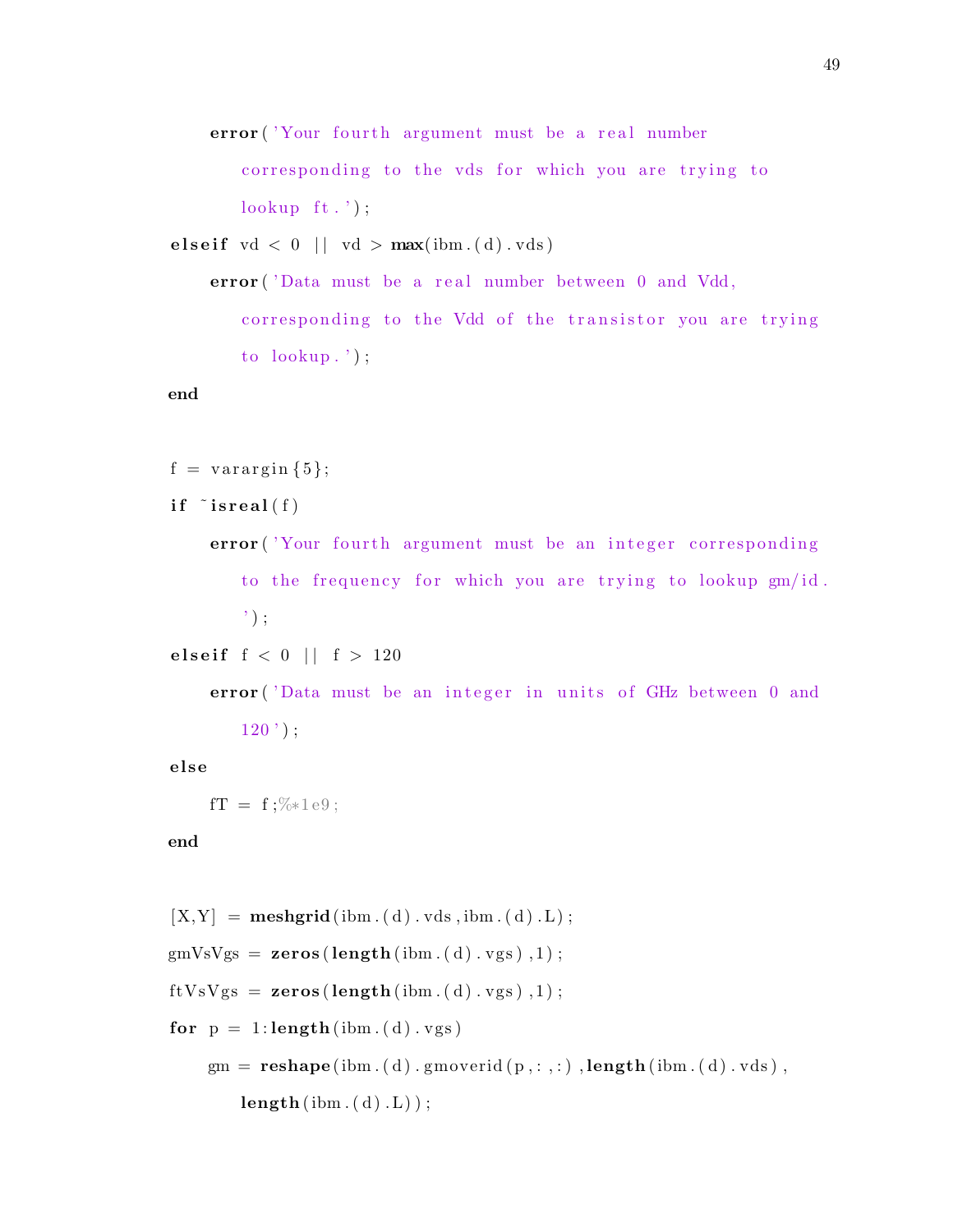```
\emph{ft = reshape}\left( \emph{ibm}. \text{ ( d )}. \emph{ft}\left( \emph{p},:,: \right), \emph{length}\left( \emph{ibm}. \text{ ( d )}. \emph{vds} \right), \emph{length}\left( \emph{ibm-1} \right) \right). (d) . L) ) ;
gmVsVgs(p) = interp2(X, Y, gm', vd, l);ftVsVgs(p) = interp2(X, Y, ft', vd, l);
```
end

```
gmid = interp1(ftVsVgs, gmVsVgs, fT);
```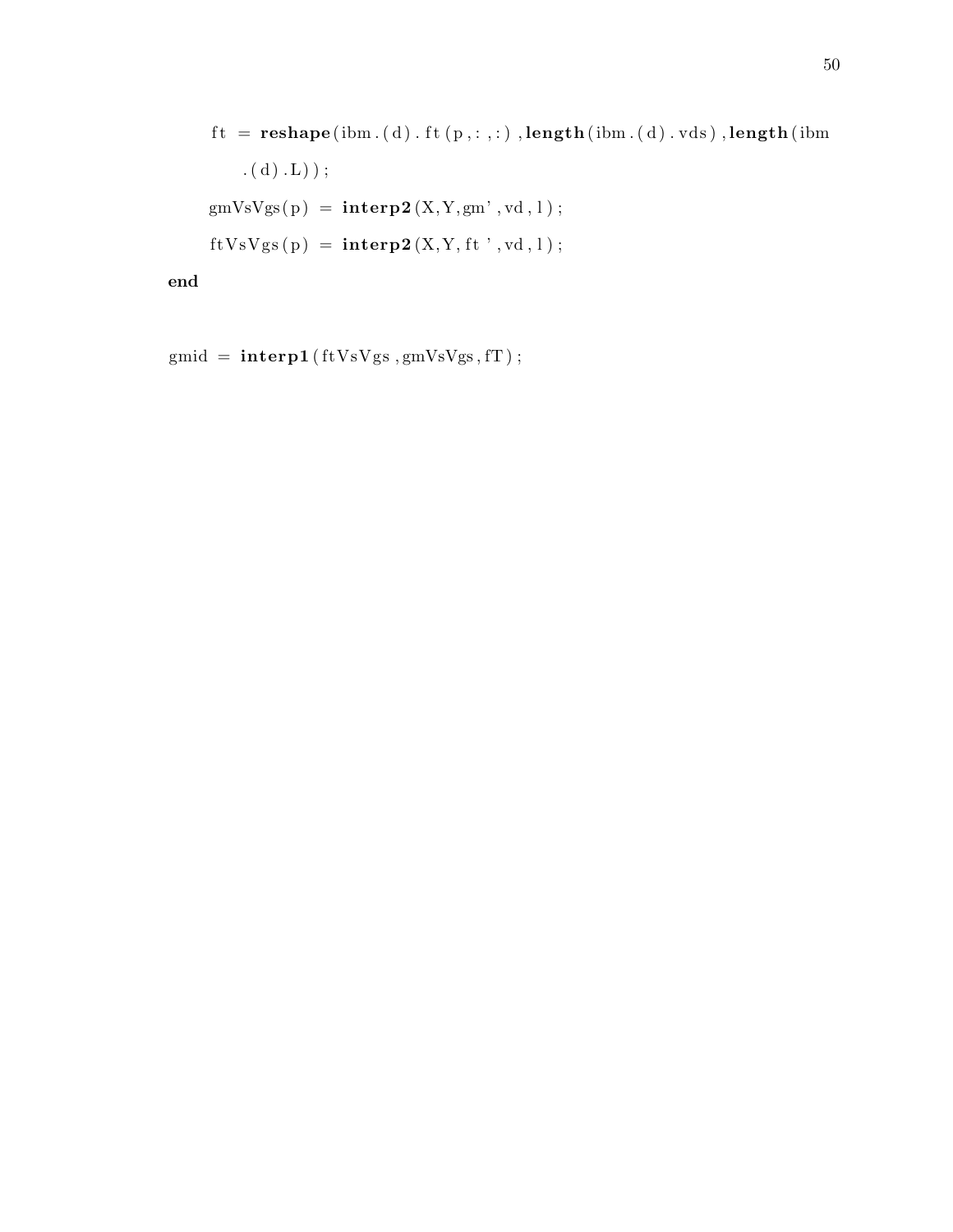# Appendix E

# MATLAB Sizing Script

- $\begin{array}{lll} \texttt{techn8rfTechnile} & \texttt{if} \end{array}$
- $n$ Device  $= 'n f e t';$
- $p$ Device  $=$ '  $p$ fet ';

%pick a tail curretail

i T a i l  $=10.625E-6;$  $i \text{Half}$  =iTail/2;

 $%$  frequency at which we watail osc.

| fosc      | $= 425E6;$ |
|-----------|------------|
| n . Vds   | $= 1/3;$   |
| p1.Vds    | $= 1/3;$   |
| p2. Vds   | $= 1/3;$   |
| tail. Vds | $= 1/3;$   |
|           |            |
| n . L     | $= 120;$   |

| p1.L   | $= 240;$ |
|--------|----------|
| p2.L   | $= 240;$ |
| tail.L | $= 360;$ |
| n.gmid | $= 23;$  |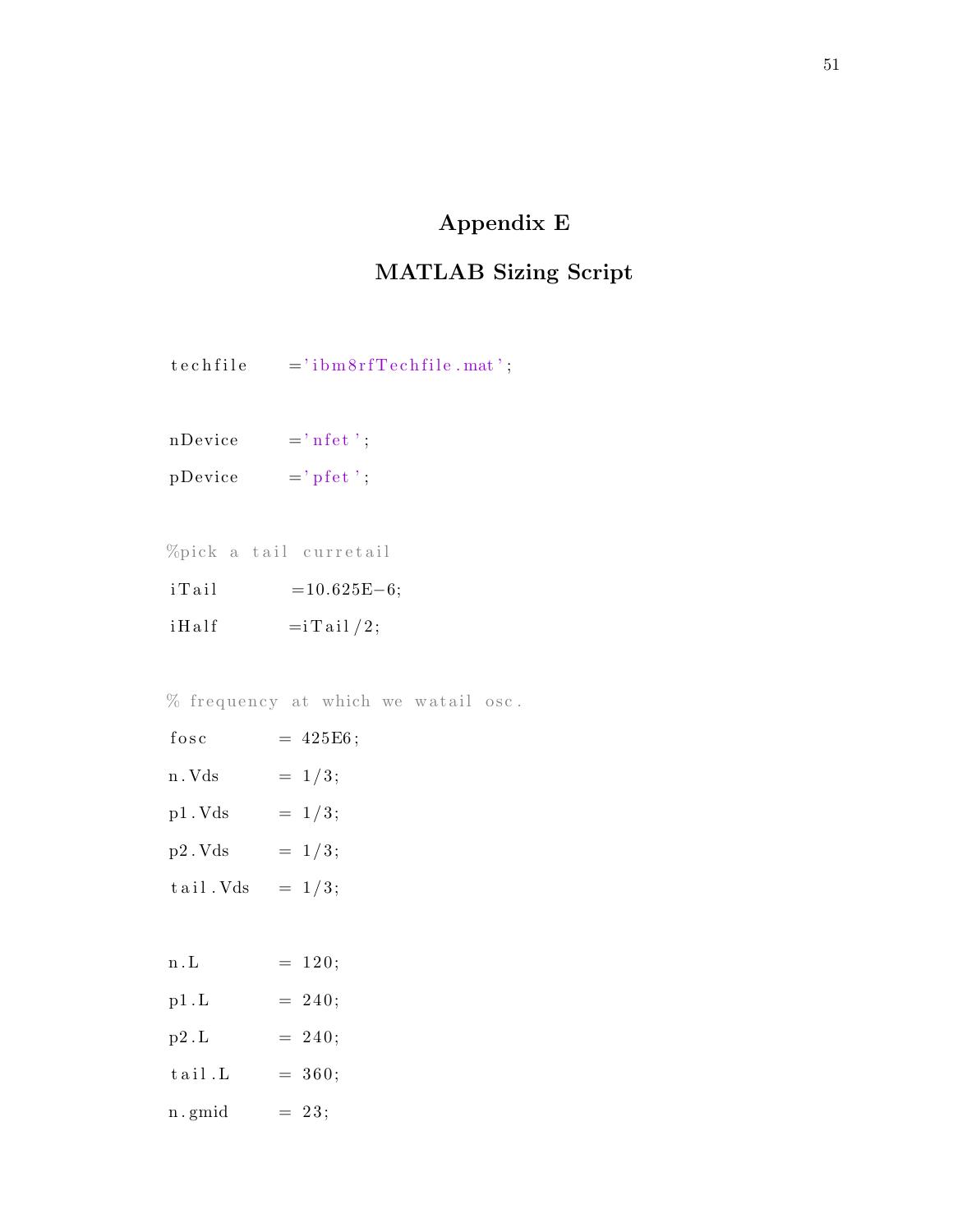| dPM |  |  | $= 1.0$ ; % Drain parasitic multiplier (try 1.25) |  |
|-----|--|--|---------------------------------------------------|--|
| gPM |  |  | $= 1.0$ ; % Gate parasitic multiplier (try 1.16)  |  |
| mPM |  |  | $= 1.0$ ; % Mixer parasitic multiplier (try 1.2)  |  |

 $%$  check that the Nmos device can switch fast enough

```
n. ft =lookup_ft_3d (techfile, nDevice, n.L, n.Vds, n.gmid);
```
 $%$  now we can design the bottom pair for the curretail and fcalc  $n.idw = lookup_idw_3d (technfile, nDevice, n.L, n.Vds, n.gmid);$  $n.w = 1E6*(iHalf/n.idw);$ 

```
% MIXER STUFF
```
wMixer  $= 9.6$ ;  $l$ Mixer = 120;  $vdsMixer = 0.1$ ;  $gmidMixer = 37;$  $mixerDevice = 'n fet';$ cggMixer =  $(wMixer / 20) * lookup_c$ ggw<sub>-3d</sub> (techfile, mixerDevice, lMixer , vdsMixer , gmidMixer ) ;

```
cMixer = 2 * cggMixer;
```
 $%$  now that we have a good standardized size, the rest of the info  $n . gm = n . gmid * i Half ;$  $n. cdd = dPM*(n.w/20) * (lookup_cdw_3d (technfile, nDevice, n.L, n.Vds, n$  $(gmid)$  );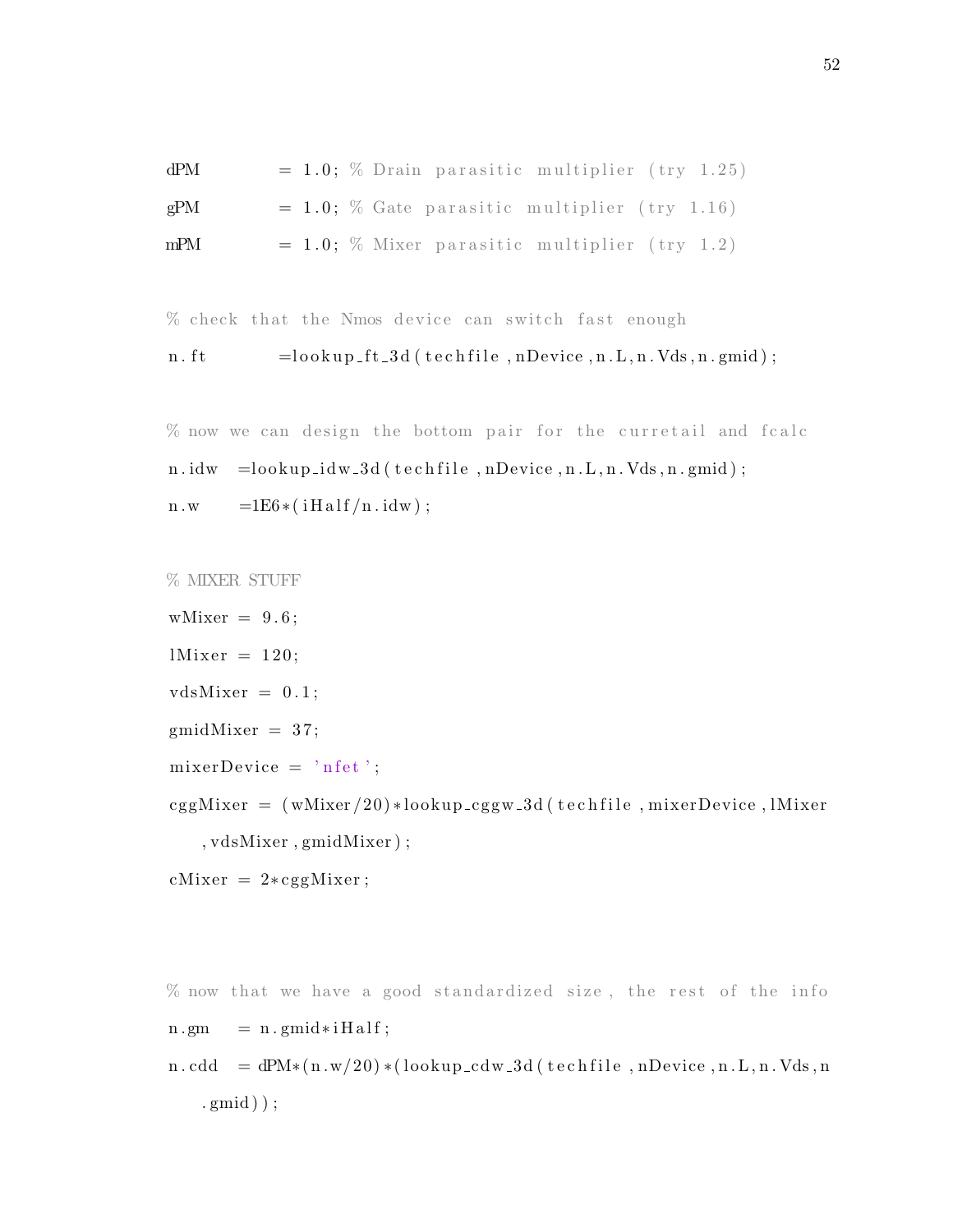```
n \cdot \text{cgg} = \text{gPM} * (n \cdot w/20) * ( \text{lookup} \cdot \text{cggw} \cdot 3d ( \text{technile} , n\text{Device} , n \cdot L , n \cdot V ds ,n. gmid ) ;
```

```
ctot n = n.cgg+n.cdd;\cot = \cot n + cMixer;
ctot p = 1 e15 * (n . gm / (2 * pi * fosc) - ctot * 1 e-15);
```

```
if ctotp < 0
```

```
fprintf ('The gm and capacitance from the NMOS do not allow a
   solution, please try using more curretail or a smaller gm/
  id')
```
s t o p

end

 $n. va = lookup_v a_3 d (technile, nDevice, n.L, n.Vds, n.gmid);$  $n. gds = (1/n. va) * iHalf * 1e6;$ 

```
\% now we define a 'total' gm for the top two devices, which we
   will split
```

```
% using zeta
```

```
gmidpt = 10; p1. cdd = 0; p2. cdd = 0; p1. cgg = 0; p2. cgg = 0;
   cLayout = 22.4;
```

```
if ctotp < cLayout
```

```
fprintf ('This design necessitates less capacitance than the
   parasitic,
```
please try a smaller gm/id or more bias curretail')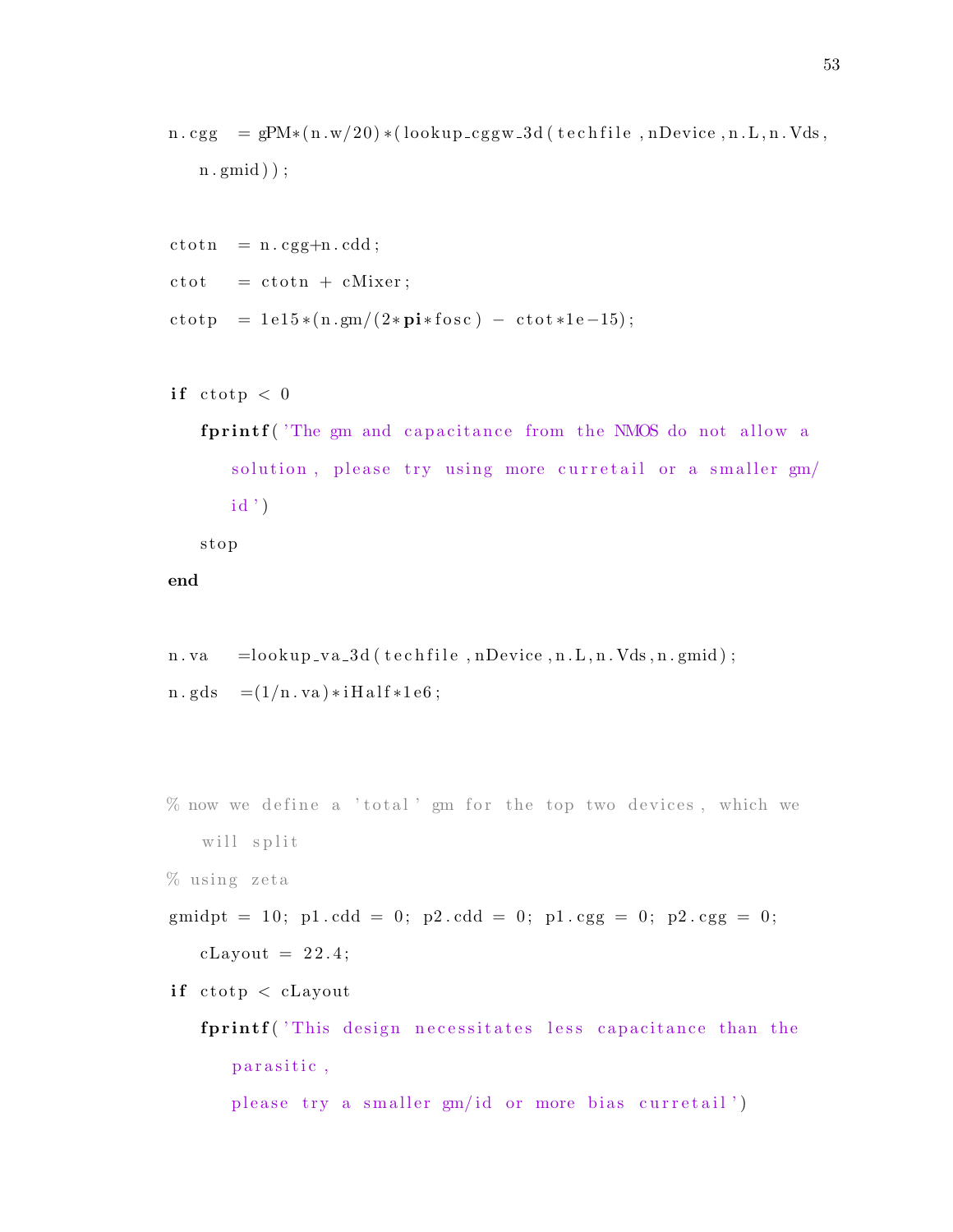s t o p

end

```
while ( p1 c d + p2 c d + p1 c g + p2 c g + cLayout ) < c \tot{otp}zeta = 1.0; gtot = 10; vap = lookup_va_3d (techfile, pDevice, p1
        .L, p1.Vds, gmidpt ;
   while gtot > -1p2.iD = 1E6*ifHalf/(1+zeta);p1. iD = p2. iD*zeta;
       p2 \text{ .gm} = gmidpt *p2 \text{ .} iD;
       p1. gm = gmidpt*p1.iD;p2 \cdot gds = -(1/vap) * p2 \cdot iD * 2;p1. gds = -(1/vap) * p1.iD * 2;g \text{tot} = n \cdot g \text{d}s + p1 \cdot g \text{d}s + p2 \cdot g \text{d}s + p2 \cdot gm - p1 \cdot gm;fprintf ('GT=%2.2f uS, zeta=%2.2f\n', gtot, zeta)
       zeta = zeta + 0.05;
   end
```
 $i dwp = lookup_idw_3 d (technfile, pDevice, p1.L, p1.Vds, gmidpt);$ 

 $p2.w = -(p2.iD/idwp);$  $p1.w = -(p1.iD/idwp);$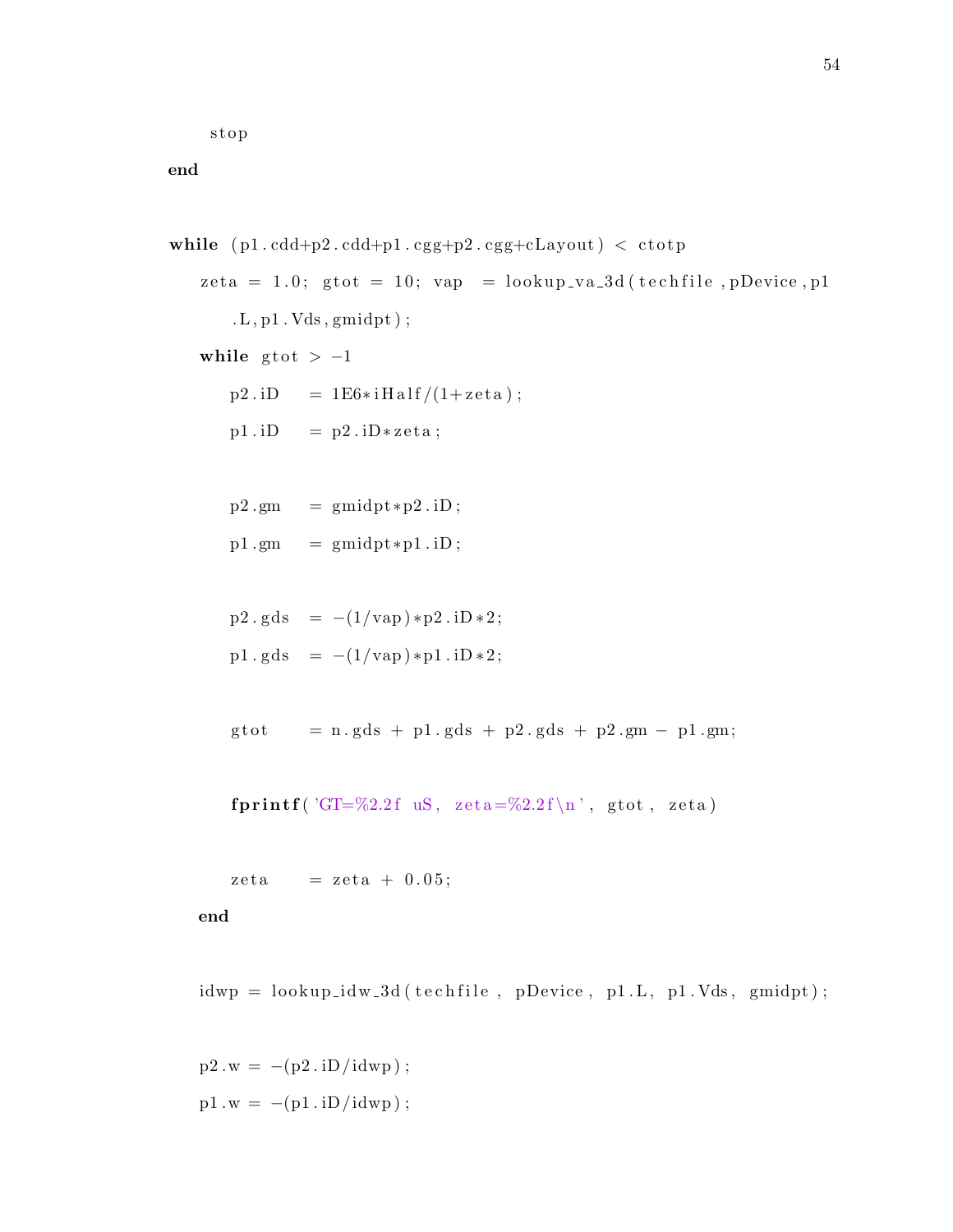$Wt = p2.w + p1.w;$ 

- $p2. \text{cdd} = \text{d}P M * (p2.w/20) * (\text{lookup} \cdot \text{cd} w \cdot 3d (\text{technile}, pD) \cdot \text{e} w \cdot p2 \cdot L, p2$ . Vds , gmidpt ) ) ;
- $p1. cdd = dPM*(p1.w/20)*(lookup_cdw_3d (technile, pDevice, p1.L, p1$  $. Vds$ ,  $gmidpt$ ) ;
- $p2 \text{ .} \text{ cgg} = \text{gPM} * (p2 \text{ .} \text{w}/20) * \text{lookup} \text{ .} \text{cgg} \text{ .} 3 \text{ d}$  (techfile, pDevice, p2.L, p2. Vds , gmidpt ) ;
- $p1 \text{ .cgg} = gPM*(p1 \text{ .w}/20) * lookup \text{ .cgg} -3d (technfile, pDevice, p1 \text{ .L}, p1 \text{ .}$ Vds , gmidpt ) ;
- fprintf ('|- Wp=%2.2f um, Ctotp=%3.2f fF, gmidp=%2.2f \n', Wt, p1  $cgg+p1.cdd+p2.cgg+p2.cdd+cLayout, gmidpt)$

```
g\text{midpt} = g\text{midpt} + .1;
```
#### end

```
% Re–estimate oscillation frequency
```
f o s c p = 1e -6\*(1/(2\*pi)) \* (sqrt (n.gm<sup>2</sup> - ((gtot) \*1E-6)<sup>2</sup>)/((p1.cdd+  $p2.cdd+p1.cgg+p2.cgg+ctot+cLayout) *1E-15$ );

```
% Size tail curretail source
```
- $tail$ . gmid = 20;
- $tail$ . idw = lookup\_idw\_3d (techfile, nDevice, tail.L, tail.Vds, tail. gmid ) ;

 $tail.w = (iTail/tail.idw)*1e6;$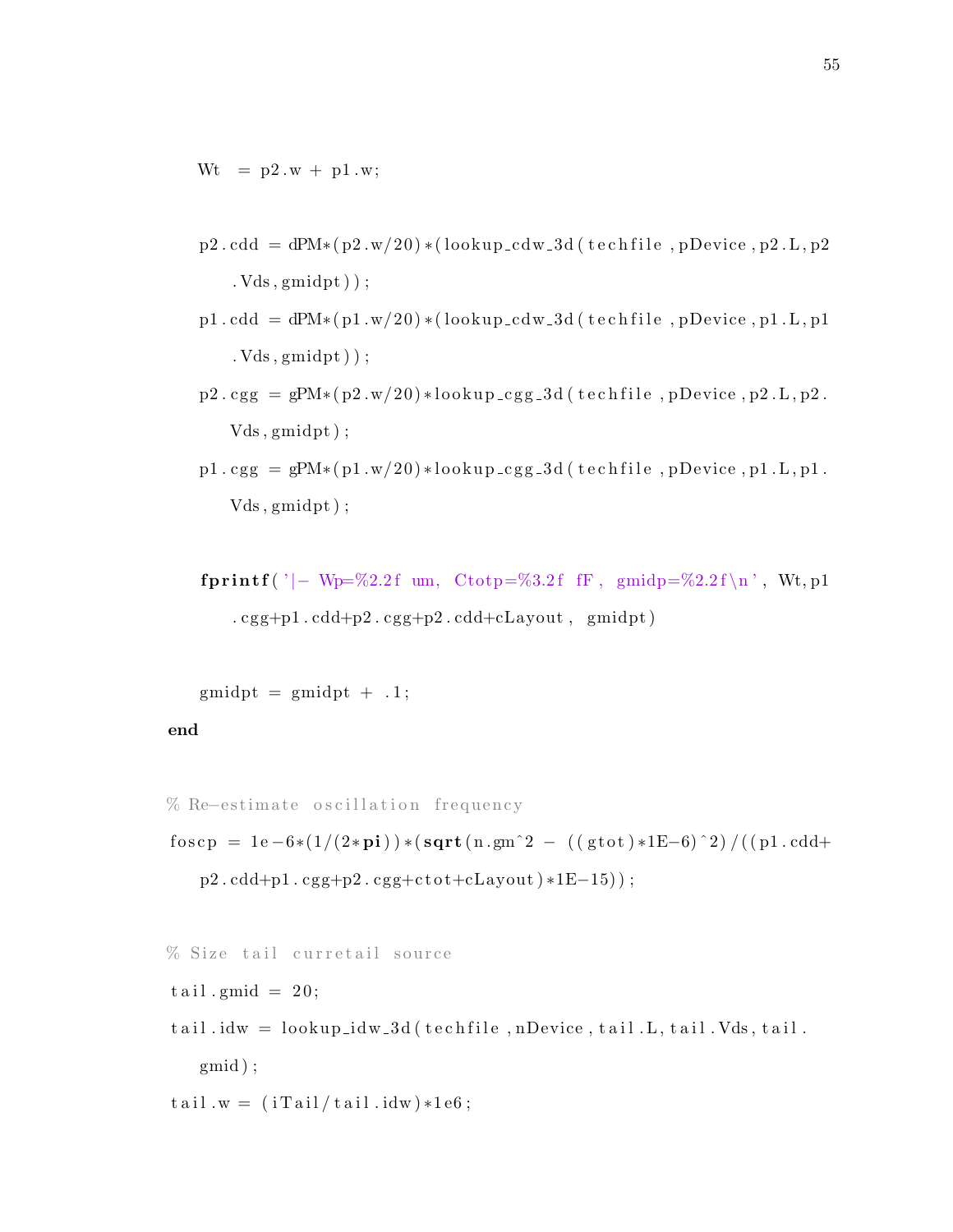fprintf ( '|−− Mn: \t W=%3.1f um\t L=%3.0f nm\n', n.w, n.L) fprintf('|−− Mp2:\t W=%3.1f um\t L=%3.0f nm\n', p2.w, p1.L) fprintf('|−− Mp1:\t W=%3.1f um\t L=%3.0f nm\n', p1.w, p1.L) fprintf ('|−− Mc: \t W=%3.1f um\t L=%3.0f mm\n', tail w, tail .L) fprintf ('|−− Estimated Frequency of Oscillation is: fosc=%3.0f  $MHz\n\ln'$ , foscp)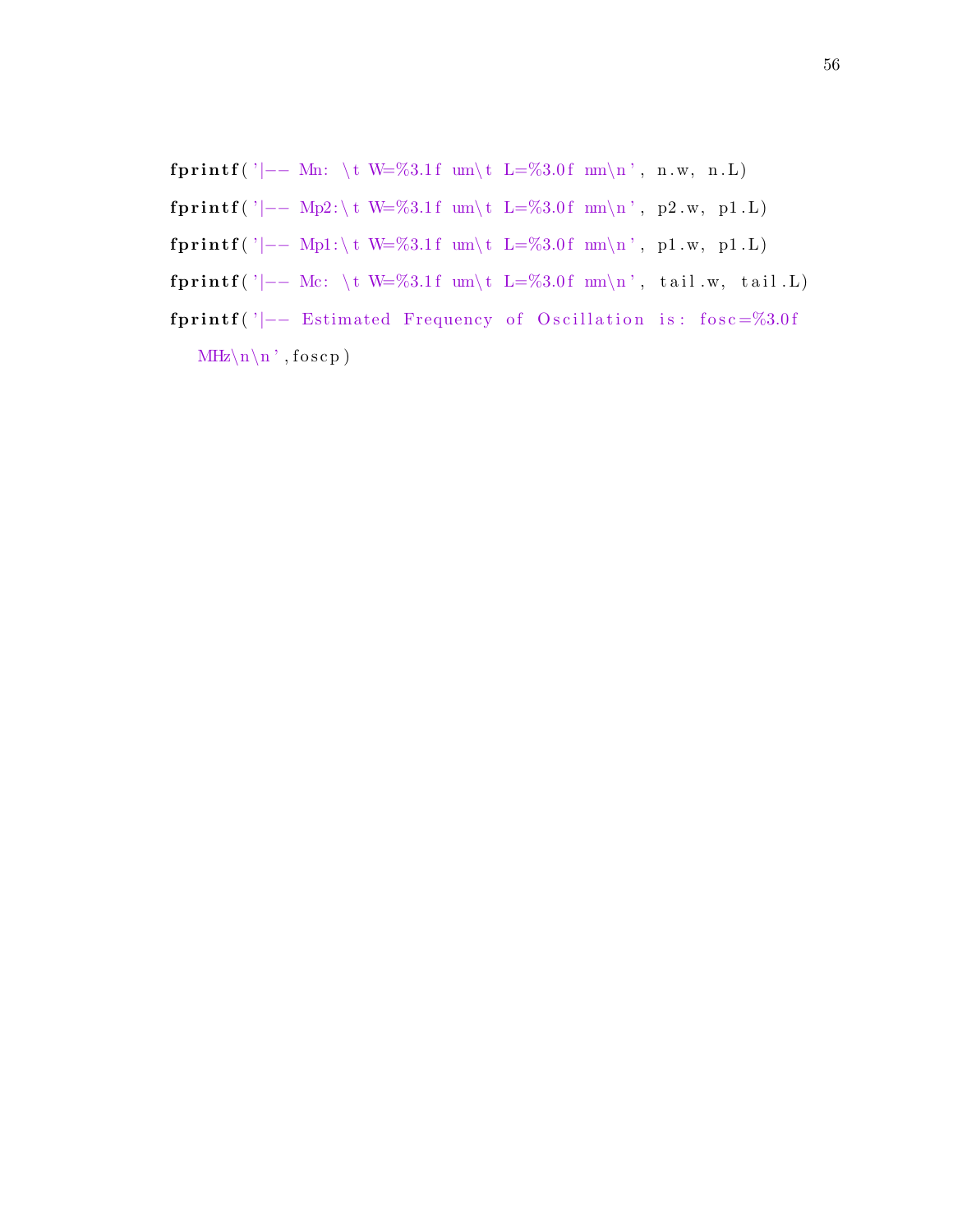## References

- [1] P. Bradley, "Wireless medical implant technology recent advances and future developments," in Solid-State Device Research Conference (ESSDERC), 2011 Proceedings of the European, 2011, pp. 54–58.
- [2] I. A. W. Vance, "An integrated circuit v.h.f. radio receiver," Radio and Electronic Engineer, vol. 50, no. 4, pp. 158–164, 1980.
- [3] , "Title 47 CFR 95.401: What are the citizens band radio services?" Code of Federal Regulations, Tech. Rep., October 2009.
- [4] , "Title 47 CFR 95.628 MedRadio transmitters," Code of Federal Regulations, Tech. Rep., October 2011.
- [5] L.-C. Liu, M.-H. Ho, and C.-Y. Wu, "A medradio-band low-energy-per-bit CMOS OOK transceiver for implantable medical devices," in Biomedical Circuits and Systems Conference (BioCAS), 2011 IEEE, 2011, pp. 153–156.
- [6] J. Bohorquez, A. Chandrakasan, and J. Dawson, "A 350uW CMOS MSK transmitter and 400uW OOK super-regenerative receiver for medical implant communications," Solid-State Circuits, IEEE Journal of, vol. 44, no. 4, pp. 1248–1259, 2009.
- [7] K. W. Li, L. Leung, and K. N. Leung, "Low power injection locked oscillators for MICS standard," in Biomedical Circuits and Systems Conference, 2009. BioCAS 2009. IEEE, 2009, pp. 1–4.
- [8] N. Van Helleputte and G. Gielen, "An ultra-low-power quadrature PLL in 130nm CMOS for impulse radio receivers," in Biomedical Circuits and Systems Conference, 2007. BIOCAS 2007. IEEE, 2007, pp. 63–66.
- [9] H. Savci, A. Sula, Z. Wang, N. Dogan, and E. Arvas, "MICS transceivers: regulatory standards and applications [medical implant communications service]," in Southeast-Con, 2005. Proceedings. IEEE, 2005, pp. 179–182.
- [10] H.-K. Cha, M. Raja, X. Yuan, and M. Je, "A CMOS MedRadio receiver RF front-end with a complementary current-reuse LNA," Microwave Theory and Techniques, IEEE Transactions on, vol. 59, no. 7, pp. 1846–1854, 2011.
- [11] J. Maneatis and M. Horowitz, "Precise delay generation using coupled oscillators," Solid-State Circuits, IEEE Journal of, vol. 28, no. 12, pp. 1273–1282, 1993.
- [12] M. Voltti, T. Koivi, and E. Tiiliharju, "Comparison of active and passive mixers," in Circuit Theory and Design, 2007. ECCTD 2007. 18th European Conference on, 2007, pp. 890–893.